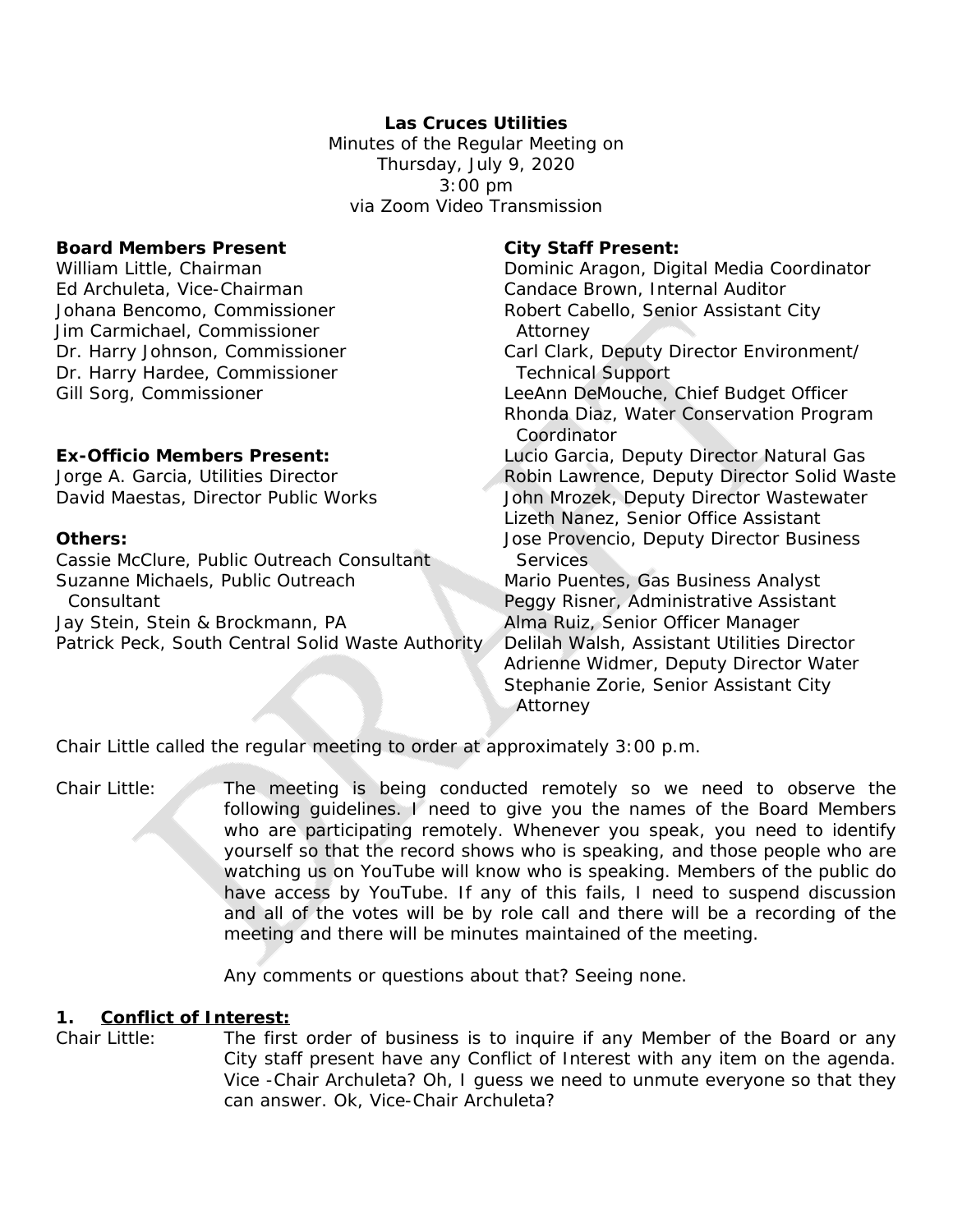| Archuleta:    | No.                         |
|---------------|-----------------------------|
| Chair Little: | Bencomo.                    |
| Bencomo:      | None.                       |
| Chair Little: | Commissioner Carmichael.    |
| Carmichael:   | No.                         |
| Chair Little: | Commissioner Hardee?        |
| Hardee:       | No.                         |
| Chair Little: | Commissioner Johnson?       |
| Johnson:      | No.                         |
| Chair Little: | Commissioner Sorg?          |
| Sorg:         | No.                         |
| Chair Little: | The Chair no and the staff? |
| Dr. Garcia:   | No, Mr. Chair.              |
| Chair Little: | Thank you.                  |

# **2. Acceptance of Agenda:**

Chair Little: Next order of business is Acceptance of Agenda. Can I have a motion to accept the agenda?

Bencomo: So moved, Councilor Bencomo.

Chair Little: Thank you and a second?

Sorg: Commissioner Sorg seconds.

Chair Little: Thank you. All those in favor, by voice vote?

Commissioner Archuleta - Aye; Commissioner Bencomo - Aye; Commissioner Carmichael - Aye; Commissioner Hardee - Aye; Commissioner Johnson - Aye; Commissioner Sorg - Aye; and Chair Little - Aye.

## **The Agenda was Accepted Unanimously 7-0.**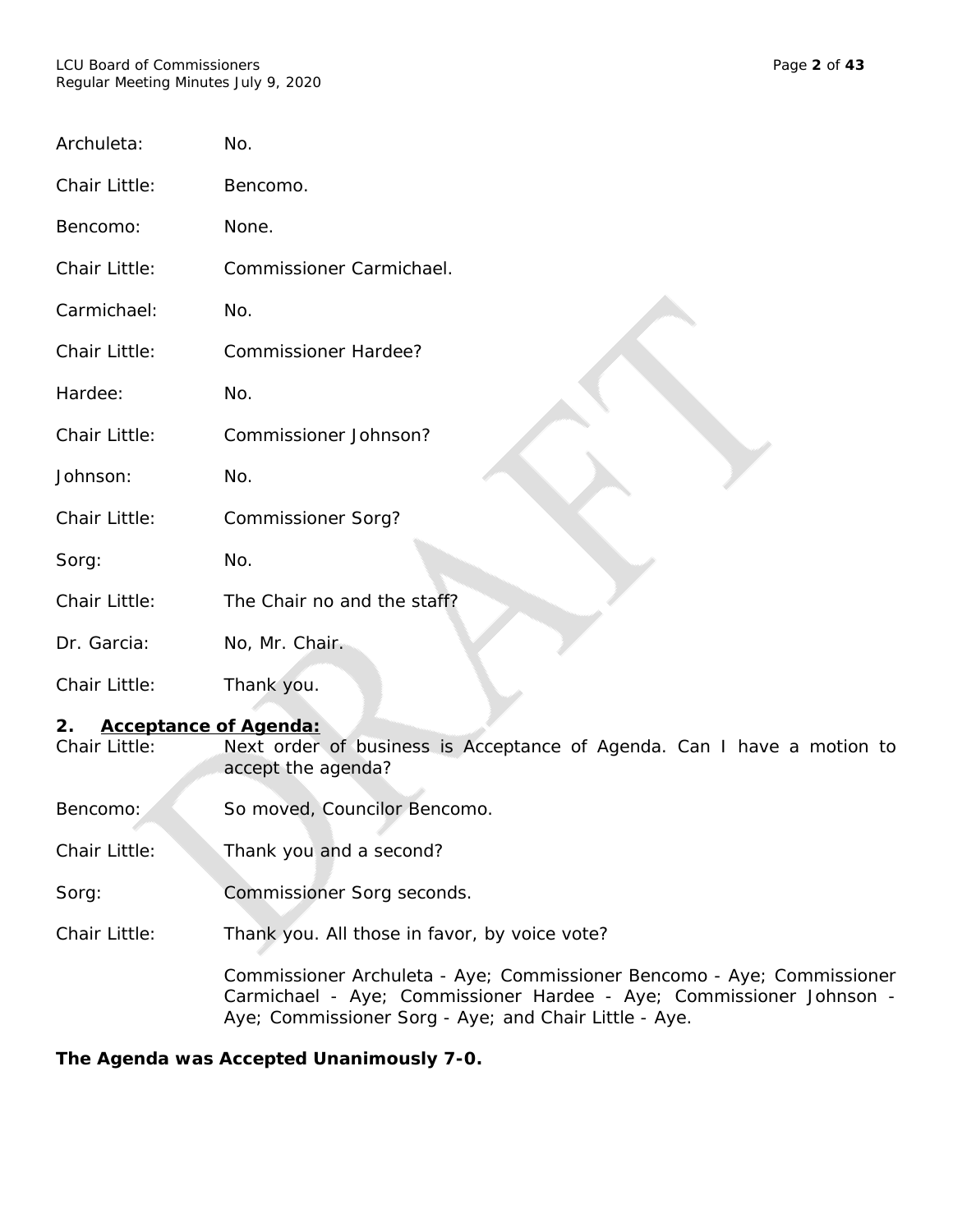#### **3. \*Acceptance of Minutes:**

- **\*a. Work Session from February 13, 2020**
- **\*b. Regular Meeting on February 13, 2020**

#### **The Minutes were Approved Unanimously 7-0.**

#### **4. Public Participation:**

Chair Little: Do we have any public participation comments by e-mail? Okay, there were none. Thank you.

#### **There was none.**

#### **5. Administrative Report**

Chair Little: The next item of business is the Administrative Report.

- Dr. Garcia: I'm going to start with Mr. Provencio.
- Provencio: Good afternoon Chairman, Commissioners. Jose Provencio, Deputy Director of Business Services. The update I provide at this point is the statistics involving the Utility Assistance Programs that we have for our customers, and this will reflect the June activity. The current slide in front of you presents the statistics that were logged for this month for each one of the programs that we have to help tide customers over for utility payment.

The next slide provides the other programs that we have, namely the Casa de Peregrinos, Utility Assistance Program. As I've been updating you over the past couple of months this funding was fully exhausted for Fiscal Year 2020. Shortly thereafter, two months ago, the City Council funded an additional emergency assistance fund in the amount of \$125,000.00 that we have been administrating for the past two months.

This information represents the number of requests both from residential and commercial customers and the funding that has been dispersed in assistance. Pertinent information summarized is the gross assistance available from the \$125,000.00 funding from City Council to assist our Utility customers.

At this point, we fully expect, to date, that this secondary emergency funding will be fully exhausted and probably by mid-month of July. However, since we've rolled into the new Fiscal Year, we now have funding access for the \$100,000.00 that we typically have at the beginning of every Fiscal Year to assist our customers.

I will keep you posted on the activity as we go forward. I'll standby for any questions you may have.

Chair Little: Okay. Thank you. Questions? Obviously, we will need to watch the balance and keep the City Council and the Mayor advised as to how that balance is shrinking.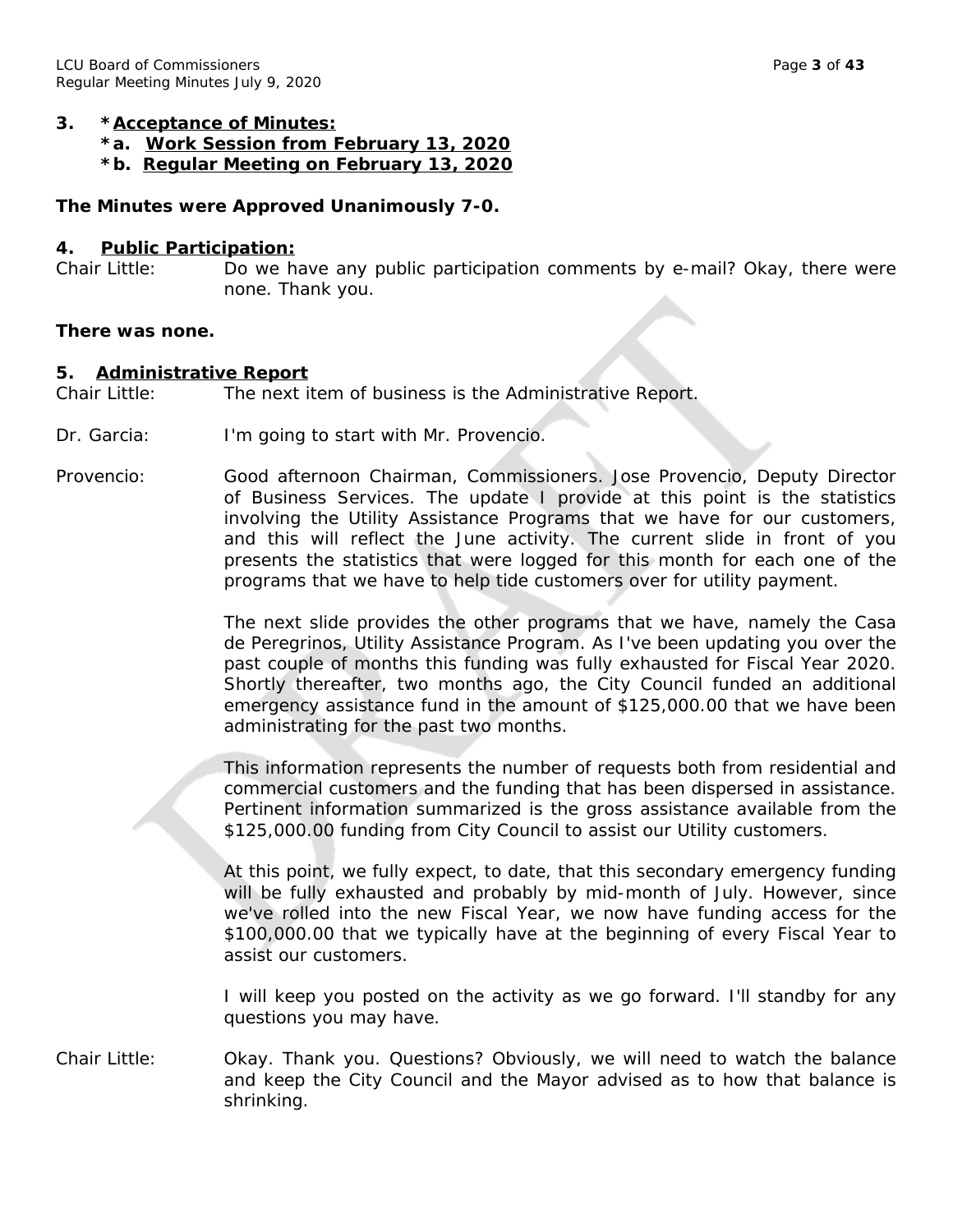- Provencio: Chairman, Commissioners. We do provide a weekly update to the staff at City Hall. They are well aware, on a weekly basis, what the status is of the emergency funding.
- Chair Little: Okay. Great. Commission Bencomo. You had a question?
- Bencomo: Yes. Thank you. I just had a clarification question. This, what you said would be tapped out by mid-July, that is not the same fund as the emergency fund or it is? You think the emergency funding would be tapped out?
- Provencio: Chairman, Commissioner Bencomo. The data I have in front of you is what is available under the City Council funding of \$125,000. I also noted that since we've transitioned and moved into a new Fiscal Year, we have \$100,000 available to continue that assistance going forward. We will track that progress and the fund reserve as we go through the first half of the year.
- Bencomo: Okay. Thank you. I appreciate that clarification.
- Provencio: You're welcome.
- Chair Little: Okay. Thank you. Go ahead.
- Dr. Garcia: Ms. Walsh.
- Walsh: Commissioners, Chairman Little. This is Delilah Walsh, Assistant Director. I'm going to give you a brief report on our HR activities. As you know, our vacancies have gone up; we've continued to grow to 51. We actually have a higher start. However, with retirements and some changes and transfers we'll probably still be at 51 or 52 by the end of this week, in spite of that.

If you look at the graph on the right, the vacancies by line of business, you'll see that for most lines of business our progress looks flat. Although, that's not necessarily true simply because we are hiring in those lines of business. However, due to promotions, retirements, transfers within the City, and those issues, we can't keep up essentially. That's just part of doing business in this COVID environment.

That said, especially in this COVID environment, our strategic business plan goal to fill our vacancies within six weeks is very far off. It's taking us an average of almost 30 weeks now to get a position filled. If you look at the hiring workflow by task owner, a lot of it is sitting in HR, and those HR demands and responsibilities. We can't move a hiring process forward until we complete a step in HR, and so it is a rough environment. This is happening throughout the City, it's not just Utilities, and it's just a tough hiring environment for us.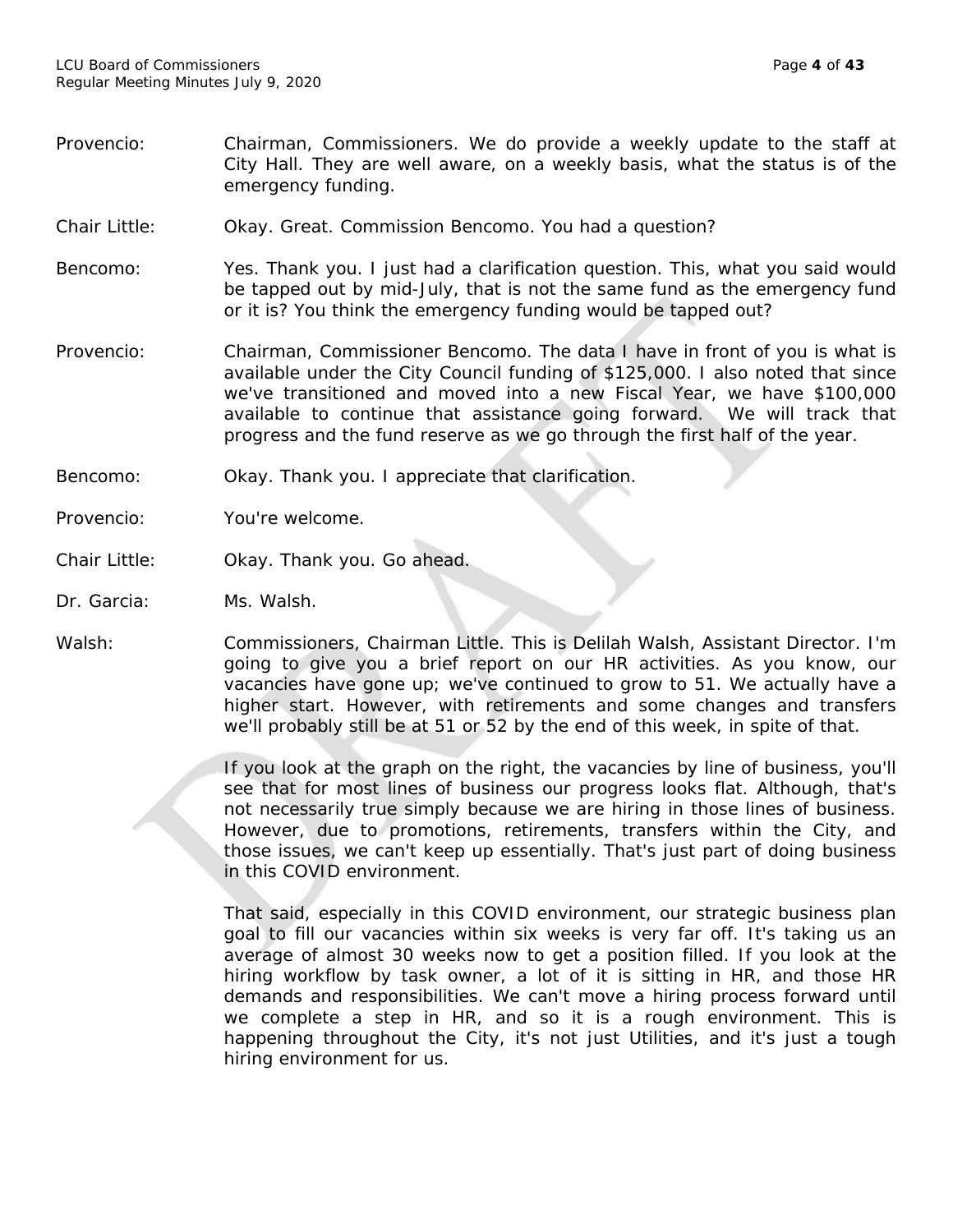That said, again that progress may look flat, however, we filled almost 40 positions just in the Fiscal Year alone. We started out with 47 openings, we filled 40 of them, but we've incurred more vacancies even in that process. We're still awaiting the six reclassification requests from HR. This means we've moved a position maybe from Wastewater to Business Services, or somewhere else throughout the Utility. We are still waiting on four new job descriptions in order to post those jobs. As of the date of this report, we were awaiting hiring Review Committee Determination, meaning can we move forward with those new hires? However, that's been resolved, and we are moving forward and some of our positions are getting posted.

On our intern update, our newest intern Omar [Munoz] has started. He signed his contract with LCU (Las Cruces Utilities), so he'll start working for us. He has enrolled as a student with the Doña Ana Community College (DACC). I think I mentioned last time he came from Las Cruces Public Schools (LCPS) ACE (Academic Career Experience) program out of Mayfield High School. It's exactly what we want is a student to have that academic and career experience, move to Doña Ana Community College and possibly NMSU (New Mexico State University), and then come and have a lifetime career with Las Cruces Utilities. This will be a good start for us. Unfortunately, I'm sad to report that LCPS's ACE program is suspended, so we won't be able to take advantage of that career exposure as part of their curriculum this semester. Hopefully, things change in the Spring, but for fall just based on the decisions of LCPS and keeping their students safe, they don't want them moving around in those career environments.

Looking forward, the Human Resources (HR) coordinator position is still our top priority. We're waiting on a PAQ (Personnel Analysis Questionnaire) approval, that means we don't have a job description from HR yet. We can't post anything until the position exist within HR. We are focusing on staffing while complying with the COVID-19 policies; we'll talk a little bit more during the COVID presentation.

The overtime reports pending—I'm still having some challenges, just breaking out what you need to give you a comprehensive look of what the vacancies means to our overtime. Our longevity and potential retiree analysis are pending. I have to wait on HR for some information because we have employees who have had prior careers with NMSU, State Government, the County, and it counts toward their retirement credits, so I don't have a full picture of who we could possibly lose. As you know we have a very well experienced staff throughout the Utility, and that's common throughout the country. We have so many specialized positions. Typically, you do have a more experienced work force.

Also, our staffing analysis with temporary employees is pending. We are entering into new contracts with our temporary staff and so we'll be able to update those reports more completely. Do you have any questions on the HR side before we get into the COVID?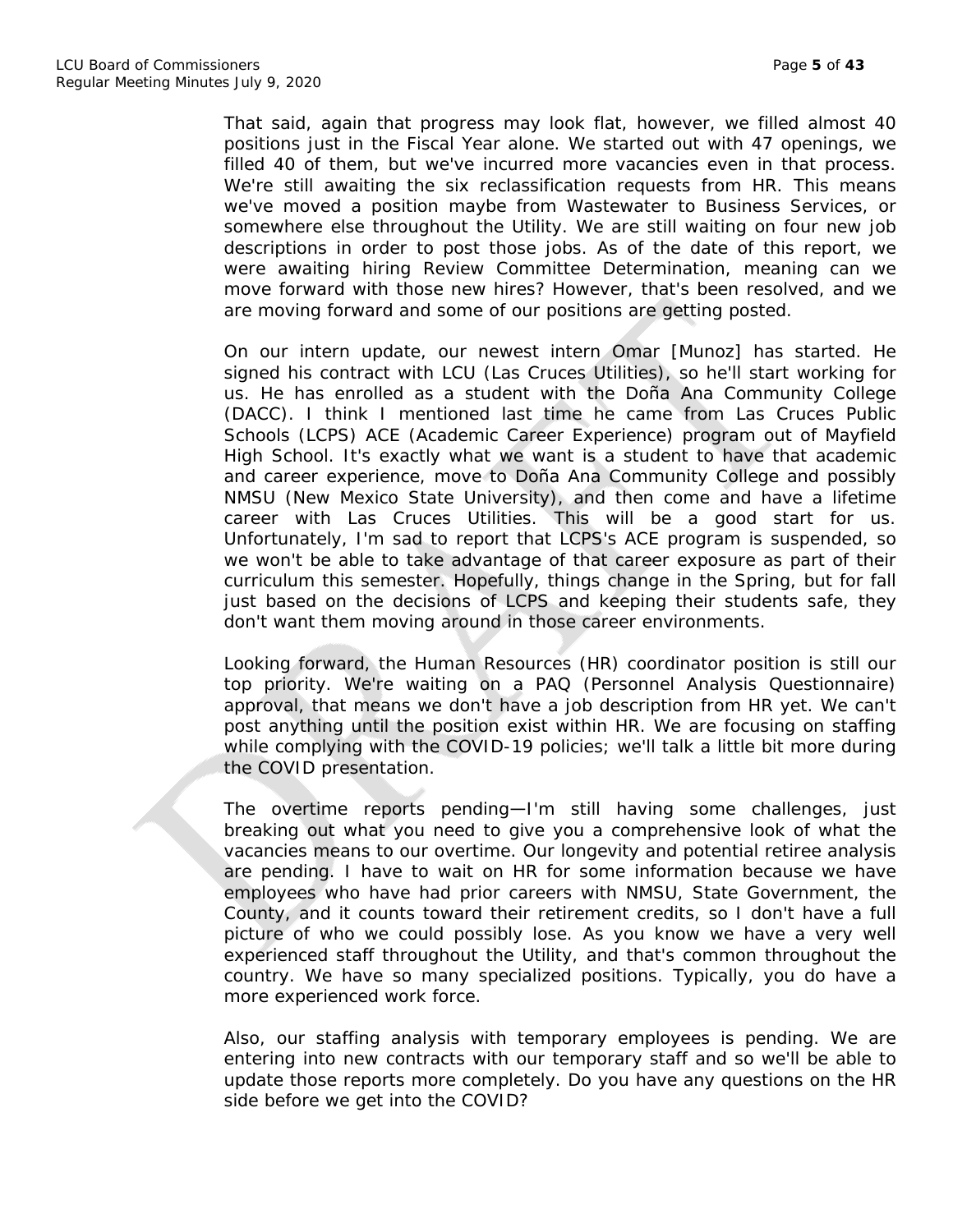#### Chair Little: Any questions? I have one.

Walsh: Yes sir.

Chair Little: Among those items that are stuck at HR somewhere, is one of them the hydrogeology position that Commissioner Archuleta and I were interested in?

Walsh: Mr. Chairman, Commissioners. We have designated a position as the hydrogeologist. Adrienne's staff has done a great job. They've sent me the initial description, what we call the PAQ, all the items we have to put into that to create the job description. I can't submit that until we get the other ones back. What happens is that questionnaire has to go to a consultant, the consultant drafts a job description, HR has to approve it, they set the salary standards, and it comes back to us. It is in our budget and we have the initial questionnaires.

> My fear is we're not getting anything else back. We have a lot of priorities that need to be resolved. It is a priority, but it's going to be pending until HR completes the other job descriptions. We're ready.

> I'll give you an example. The HR coordinator position you all asked Fiscal Year for 2019-2020 and we budgeted for 2019-2020. We still don't have the position. I'm hoping that's not indicative of what's going to happen with the hydrologist.

Chair Little: Okay. Thank you. Go ahead.

Walsh: All righty. Commissioners. On our Continuity of Operations Plan we submitted that early on in the start of the calendar year. We're still under that plan. All programs in the Utility are 100% operational. Nobody is working part-time or half time. We're meeting 100% of our operational needs. Our return to work plan is still in effect as it was for July 1<sup>st</sup>. That is because the Governor has delayed the Phase 2 reopening to July 15<sup>th</sup>. That means we remain at 50% staffing levels. We only allow 10 or less people to gather at one point only with masking and social distancing. Our common areas remain closed.

> There is a press conference today at 4:00 p.m. I am imagining the Governor has new orders to come out simply because the other press conference was scheduled for the 14<sup>th</sup> of July and we received notice yesterday that there will be one today. I'm sure there's going to be changes to the current order.

> We continue the weekly situational reporting to the City Manager and LCU Board. As Mr. Provencio mentioned, we do report the balance of those Utility Assistance Funds, and I've added that to the SitRep, so it's at the top of weekly reporting in the SitRep so they are aware on management's side. We are continuing to track our PPE (Personal Protection Equipment). We do have adequate supplies for all associates. We are fully functioning within our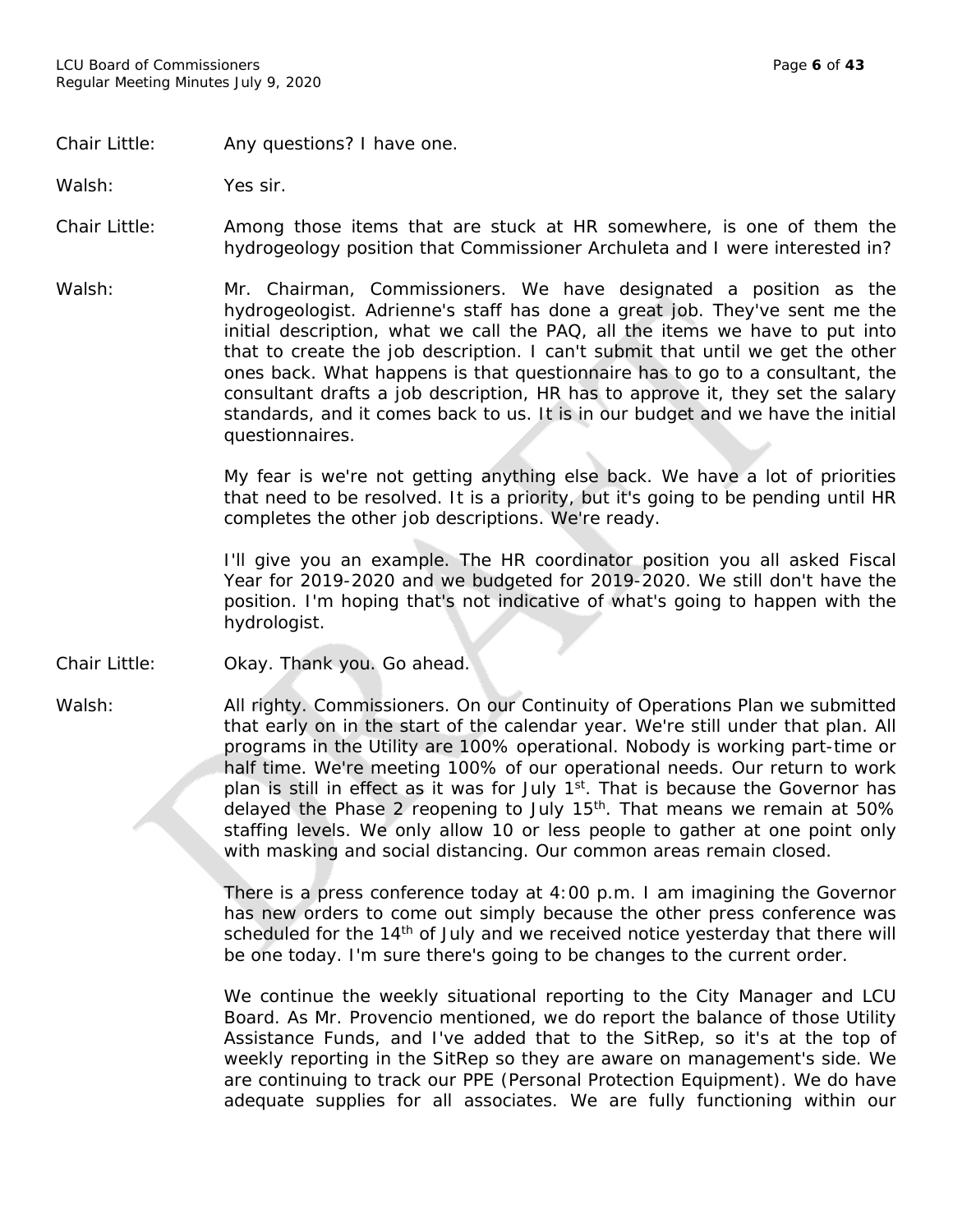warehouse and everybody has what they need in order to keep safe while working.

We are working on compliance with the Family's First Coronavirus Response Act (FMLA), and we've been fully compliant within the City of Las Cruces. What that means is we have to make sure our employees have completed their COVID FMLA paperwork with HR in order to have those time off benefits related to the coronavirus available on their system.

We are averaging about three associates per week out for either quarantine, extraordinary leave, or emergency paid sick leave. This has gone down; we were averaging about eight early on. We're at three now but, I expect that number to go up quite a bit when school starts. On that note, LCPS has notified parents and students that they will attend school physically only two days a week, meaning that our associates with kids—their children will be home three days a week.

As with everybody else in the City, any COVID positive cases, we are quarantining those staff. We continue our increased sanitization. We've actually started tracking our extraordinary leave a lot better now simply because what was supposed to be maybe a four week incident or maybe a two month incident, we anticipate going until the end of the calendar year, just based on some of the activities that we see happening. I know my eldest son works for the State of New Mexico and his boss told him and you're not coming back from home until October or November. He works for DOT, so he'll be working from home for a while.

We are continuing to track that growing paid leave accruals. People can't travel obviously, so they're not taking time off. We expect that will change when school starts. There will be some changes, but our employees continue to rack up that time off simply because we're running at full operations and there really is no time to take. We do encourage them to just take their time off and get a break. Everybody needs to have a day off every once in a while, and so we're able to accommodate that.

We haven't heard any updates from City Management regarding pay differential. I know they've got a lot; they've got the entire City and all their union contracts to consider. We just haven't heard an update at this point. Are there any questions related to our COVID responses?

- Chair Little: Any questions?
- Carmichael: Could I go back to the staffing report just for a second? I'm not sure I quite understood the status of the HR Coordinator. It's been in process for so long. Is there something that needs to be resolved to get this started on the right track, like for sure we're going to do that or something. Are there some questions out there that we can't seem to get resolved?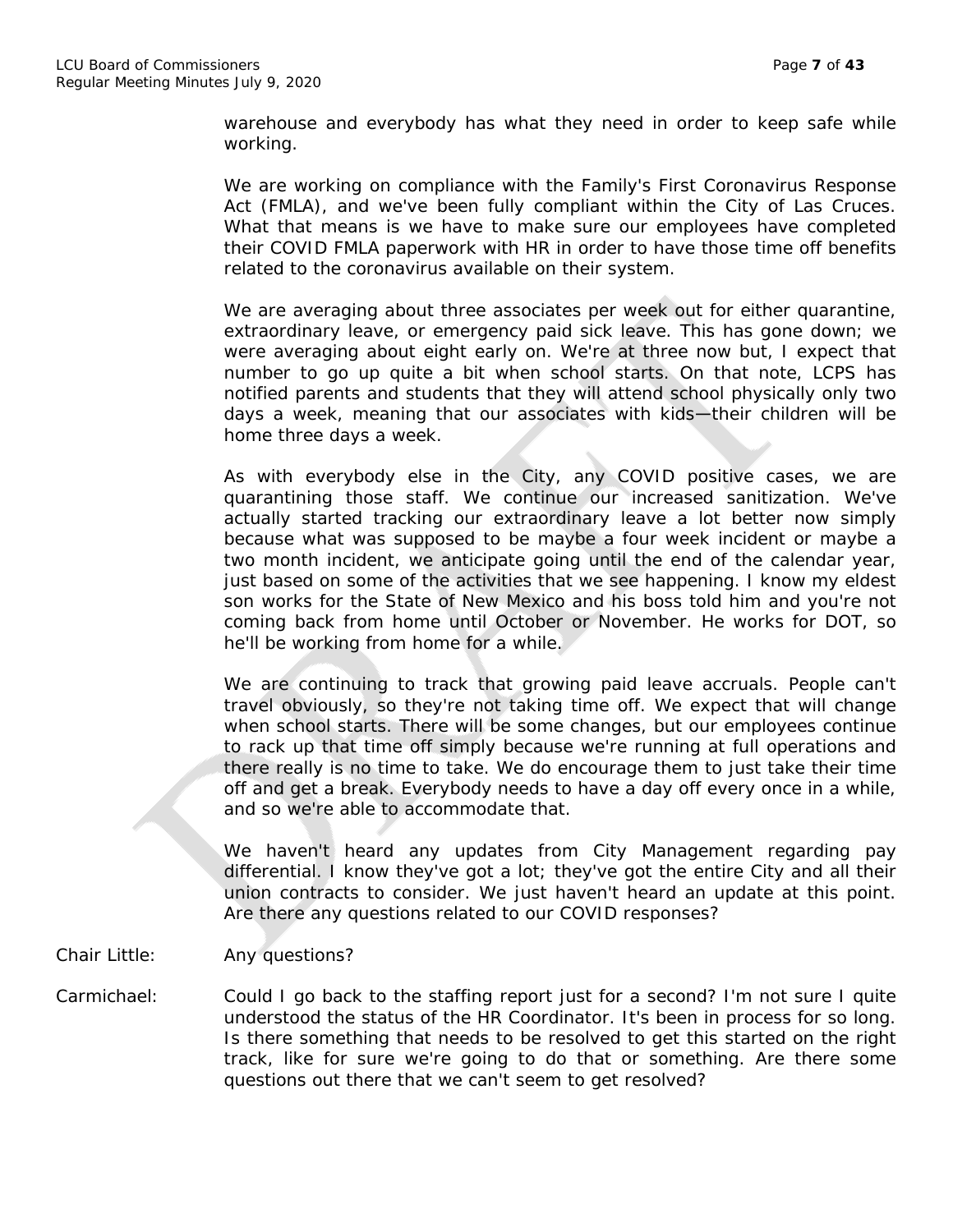- Walsh: Mr. Chairman, Commissioner Carmichael. That's an absolutely valid question. I do ask for updates monthly. I understand HR has quite a bit going on right now regarding the FMLA leave as well as other requests. Those all go to a consultant and I don't have a status update. I do get a response saying, yes, we're working on it and it's in the pipeline, but I really don't have an answer to that question.
- Carmichael: It's just a pushed very low on the priority list apparently. Is that what I'm hearing?
- Walsh: I really don't know. I can't give you an answer. It feels that way, but there's no way for us to know what challenges that they're dealing with at City Hall.
- Carmichael: Perhaps we could get a report next month or in another two or three months from the Director, perhaps.
- Walsh: Absolutely. I will definitely follow up and ask again.
- Chair Little: Okay. Mr. Maestas has something.
- Maestas: Yes, Sir. Thank you, Mr. Chairman. I appreciate the acknowledgement and Members of the Board, this is David Maestas, Interim City Manager. As Ms. Walsh pointed out with the pandemic and with the changes in several of the leave status for employees, our HR Department has had a change and their emergency responses for questions, comments, changes in each of those leave statuses. They've been quite busy tasked with that.

However, based on the number of vacancies, we were looking at the trend and as Ms. Walsh pointed out, the number of vacancies for Utilities have gone up. Although, they filled a lot of positions. They have done a great job on filling several positions since we've seen the change in the vacancies.

I have gotten with HR and I will be working with them to make sure that the coordinator position for Utilities is a high priority. The reason for that, even though they're tasked with so many different other items to work on, if we can get this coordinator position in place then they can focus primarily on Utilities positions and work to help keep that vacancy number from increasing. Hopefully, if all works well, bringing it down substantially. I will let you know that we will make that a priority. Keep that a priority. At each of these meetings you'll have an update as to how that position progress is coming along.

- Chair Little: Thank you.
- Carmichael: Thank you. Helpful.
- Maestas: Thank you.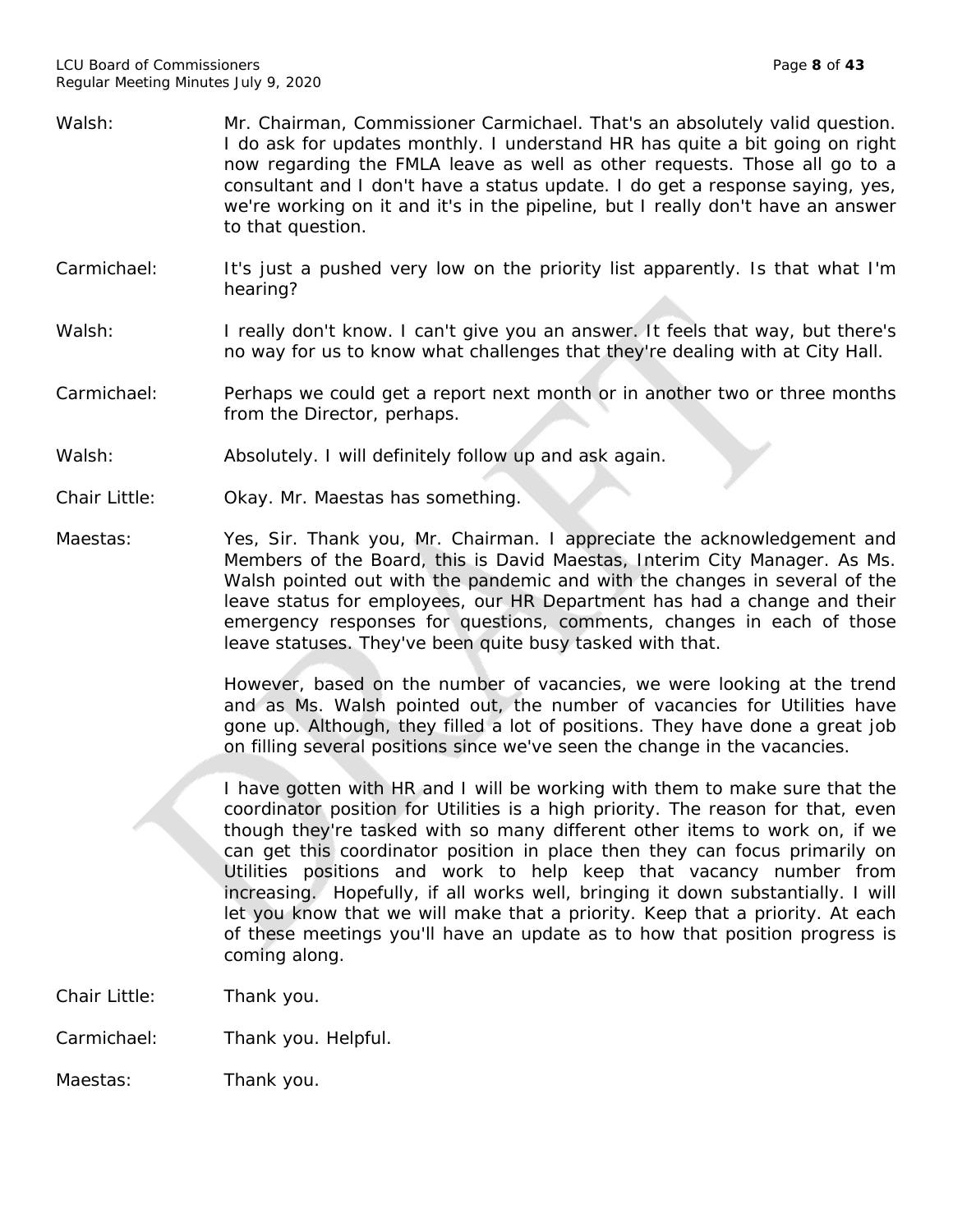- Chair Little: We would appreciate that. Any other comments or questions? Seeing none. Go ahead.
- Dr. Garcia: The next item Mr. Chairman, Delilah. It's a first of a series of presentations on energy transition. With that I don't know if Chairman you wanted to say a few words about that, you and I have discussed that.
- Chair Little: Yes, I did. Thank you. This is going to be an initial briefing and it too joins a relatively long line of issues that this Board is going to have to take up at length, in person, as soon as we can. Today's briefing is really a first taste. We'll look forward to a Work Session in the future. With that, we'll go ahead.
- Walsh: Thank you very much, Mr. Chairman. So as Chairman Little mentioned, this is somewhat of a briefing of just where we are now and what the status is and why we're bringing this to you and why we'll need a Work Session in the future. Energy transition and LCU. Why are we talking about this today? Why are we bringing this to you as a concern, or not even a concern, I like to think of it as an opportunity for us to do better and to be ready and prepared. We do have responsible planning. We have long term plans here at LCU. This is what we're doing. We're recognizing there's changes coming down the pike and we need to be ready and we need to prepare on how we're going to transition into this new energy future.

The first reason was a Climate Action Plan was presented to the City Council on April 27<sup>th</sup>. In that plan, it included several proposed strategies for the Council's consideration. Those strategies are ultimately to reduce greenhouse gas emissions for the City of Las Cruces. Some of those strategies will impact the Natural Gas Utility. We're talking about energy, we understand what natural gas does, and we understand there's emissions related to the use of natural gas.

Lisa Larocque is our Sustainability Officer. Lisa was really great in making sure I stayed informed and stayed involved with the Greenhouse Gas Emission Reductions Steering Committee. That was a really big name. That steering committee was responsible for a lot of the input leading to the strategies and ultimate Climate Action Plan. That action plan has not been approved by City Council and the strategies have been presented, just like we're doing today just information for the Council's consideration and will come as a Resolution later on down the road. I don't know when that is. Lisa and I have talked, and she's said she'll keep me informed of how we're going to move forward. We're not there yet.

In addition to that, the State of New Mexico in recent years has enacted the State Energy Transition Act. That is an Amendment to the Energy Portfolios with the Renewable Energy Act that was passed earlier in the 1990s. I believe that when that one came out. In the State Energy Transition Act, it applies mostly to REAs, the Rural Electric Cooperatives, and the public utilities. It does not apply to Las Cruces Utilities because it does not cover or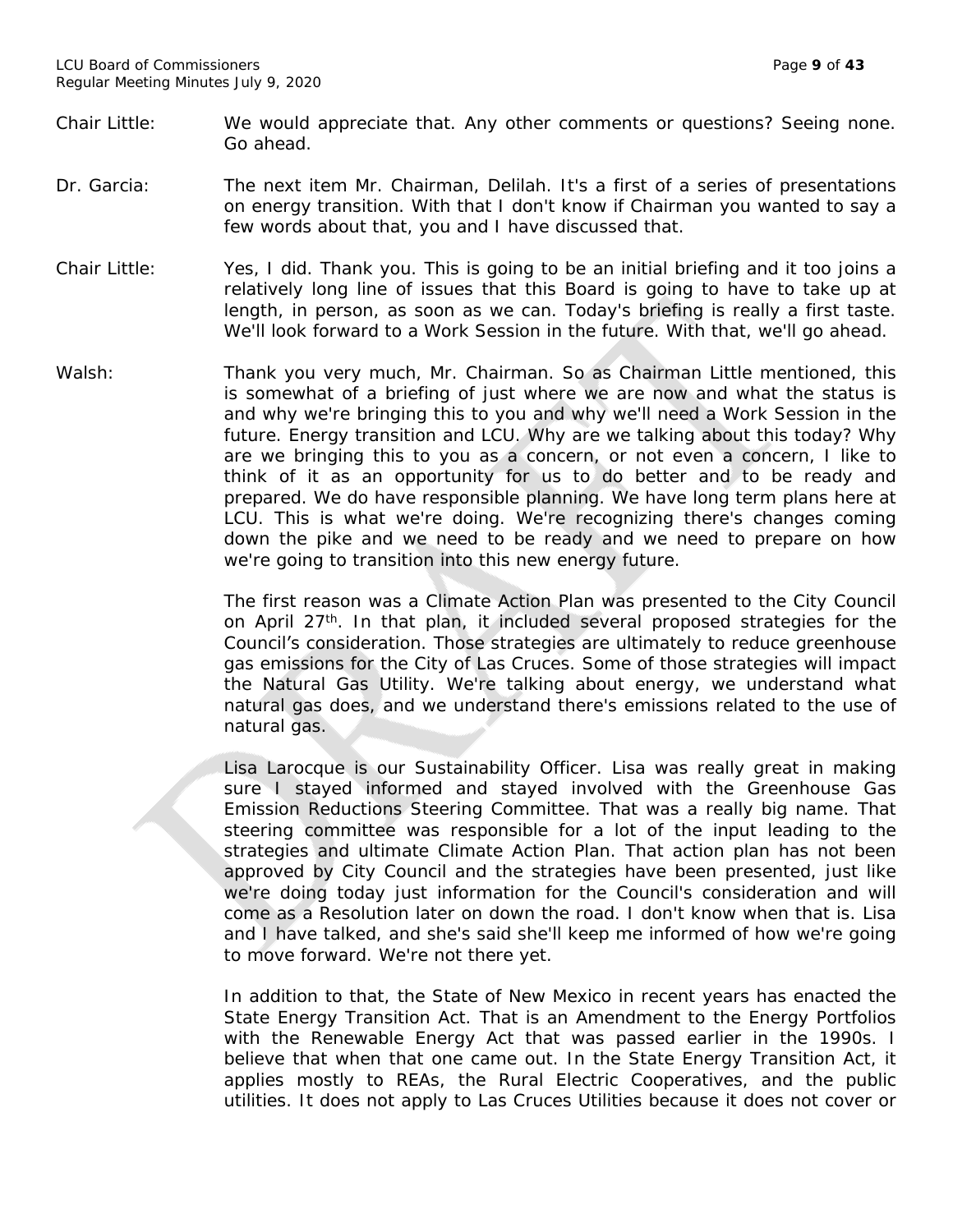set the goals for municipal providers. But, in that Act and that Transition Act there is a push, and it's a great goal, for an 80% all renewal energy portfolio for our energy providers. Of course, our major provider is El Paso Electric. Under this Act, 80% of their generation has to be from renewables by the year 2040. One hundred percent of their generation has to be carbon free. They could burn natural gas as long as it's carbon free, meaning that they have scrubbing technology. We don't know what kind of technology will exist by 2045 is the goal.

Those are the things we have to think about too. It's a change in the way New Mexico is working. We want to look at solar, we want to protect our environment, we want to have clean air. That said, those initiatives do have impact to our Gas Utility should we be required either through our own City ordinances, through the adoption of some of these strategies, or through State of New Mexico statutory regulations. We don't even know what the Federal Government would do when it comes to renewables and energy transition, but we know we're headed in that direction.

With that said, we have to consider that as a Natural Gas Utility we do not service the City of Las Cruces only. We are a regional utility when it comes to natural gas, and we service over 40,000 customers throughout the entire County and the area. We have major industrial obligations to NASA, to NMSU, and to Zia Gas. I was talking to Lucio earlier today and even NASA in order to complete the experiments that they've committed under their federal contracts, they want expanded gas lines leading out to the NASA site for that experimentation. We have an obligation for that economic development within our community to be able to provide that service.

Additionally, on that same thread, we have responsibility for Economic Development (ED) and industry recruitment impact within the City of Las Cruces. One of the most recent ED "gets" that ED had, was the Big Tuna facility. We saw it was a great job opportunity; great new technology coming in in pipeline construction. Really interesting, but one of the major factors to them being in Las Cruces in addition to our dry air and our warm months is they needed 9 million BTU's per hour and we could provide that easily with our Natural Gas Utility. It became a factor. I know even in Socorro, in my home county, Gruff Coal Mines, their perlite mine and their processing, they changed all their processing for natural gas because it is a cheaper alternative in energy.

Lastly, under the Gas Utility we have several financial obligations related to Debt Service. The City Council just recently passed the \$23 million bond issue under Joint Utility Bonds. The word "joint" is very important because when we issue bonds, we don't issue bonds under the Gas Utility, the Water Utility, the Wastewater Utility, because if water had to go buy bonds itself it couldn't afford them. We combine all the resources of our joint utility system in order to bond and support that debt as well as demonstrate the revenues available to service that debt. By doing that, we actually lower our bond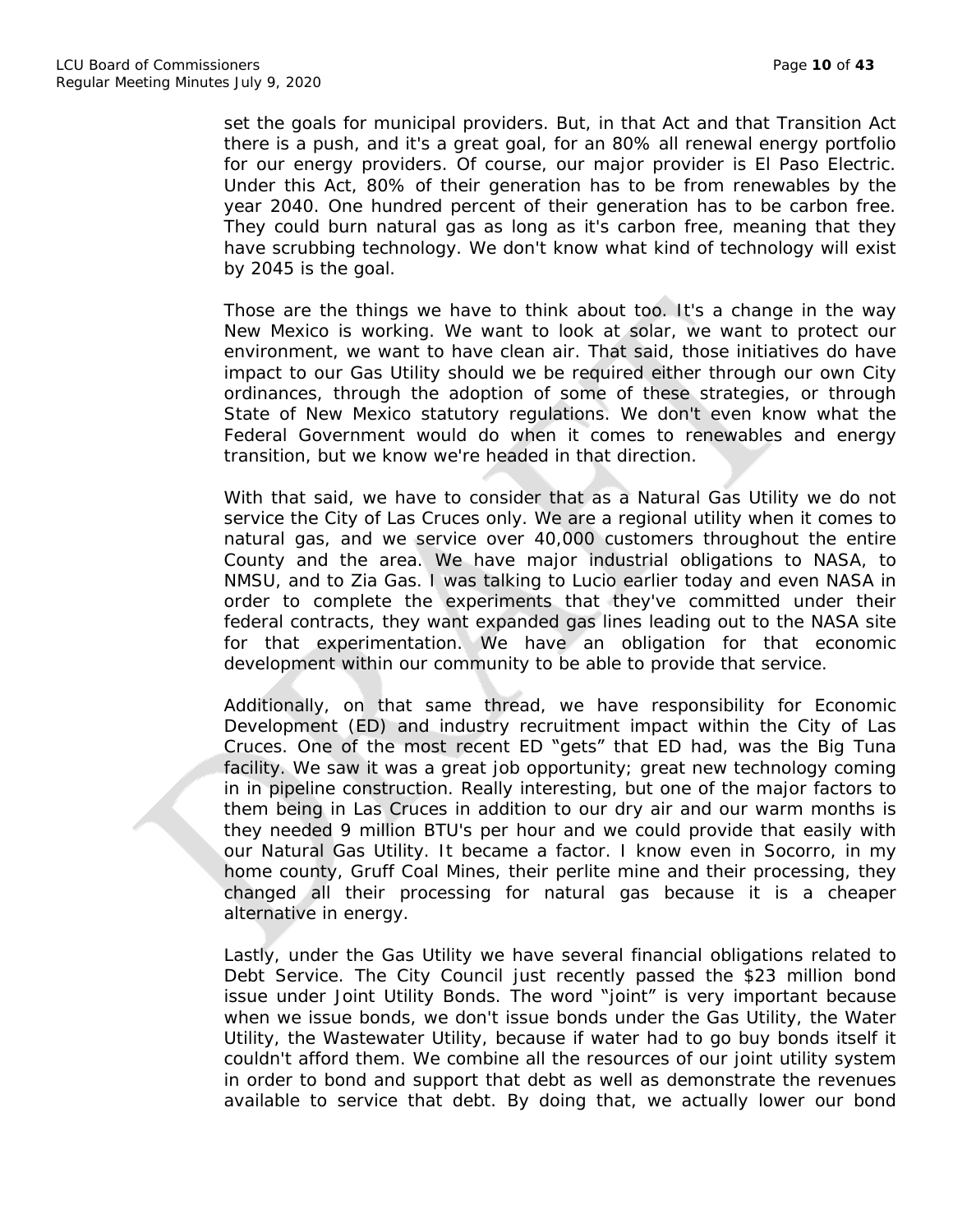pricing, meaning we get a better interest rate from investors, and we pass that savings on to our consumers, our ratepayers.

This is just to give you an idea of the emission survey that happened in the Greenhouse Gas Emission Reduction Steering Committee and what came out of that. Part of that was Lotus group did an inventory of greenhouse gas emissions by sector within the City of Las Cruces. Now keep in mind that NMSU was not included because they're not considered within City limits. In the City of Las Cruces this came right out of the Climate Action Plan, transportation is responsible for 53% of greenhouse gas emissions, followed by the commercial and industrial building use, then residential. This is a pretty good picture of where the strategies need to focus. Obviously, the strategies that the City Council will be presented are going to address those major pieces of the pie.

On that note, I've also included a slide in here, I'll say Joe Provencio has because he's been providing a lot of this information. The prime sources of carbon emissions in the U.S. as a whole, again transportation is the majority of it. What's interesting here is electricity generation is the next biggest user of natural gas. I make that point because El Paso Electric's current energy portfolio does not include coal. That means we actually have a better emissions count than communities our size because EPE does not use coal generation to deliver electricity, but they do use natural gas. They have several plants. They have their solar plants, their wind farms for their portfolio. It's interesting because natural gas really is a big component when it comes to general energy production throughout the United States.

This is another national slide, based on natural gas consumption. Most of it goes to electric power and industrial usages. Again, transportation is a big one. Again, we talked about greenhouse gas emissions on the prior slides, this slide is simply natural gas consumption, gas itself. Electrical generation is the big one.

What we like to do is take a local picture and the Climate Action Plan did a good job of doing that. It was a great effort to say, this is what Las Cruces looks like today. What strategies can we implement to reduce those greenhouse gas emissions, how can we make our community better at what we're doing in protecting our air and our environment. We'd like to do the same thing and take that same strategy and sort of run with it, in the sense that what we'd like to do today is start to quantify the current Natural Gas Utility emissions within the City limits at the 2020 levels.

The Climate Action Plan started that inventory and we can work with Lotus and work with Ms. Larocque to get a good number saying this is the use of Las Cruces Utilities Natural Gas equals X Greenhouse Gas Emissions, and that's our baseline. Then what we'd like to do is estimate our incremental growth based on the growth of the City of Las Cruces and our own historical knowledge of growth. I think it's really interesting, on Tuesday we had a staff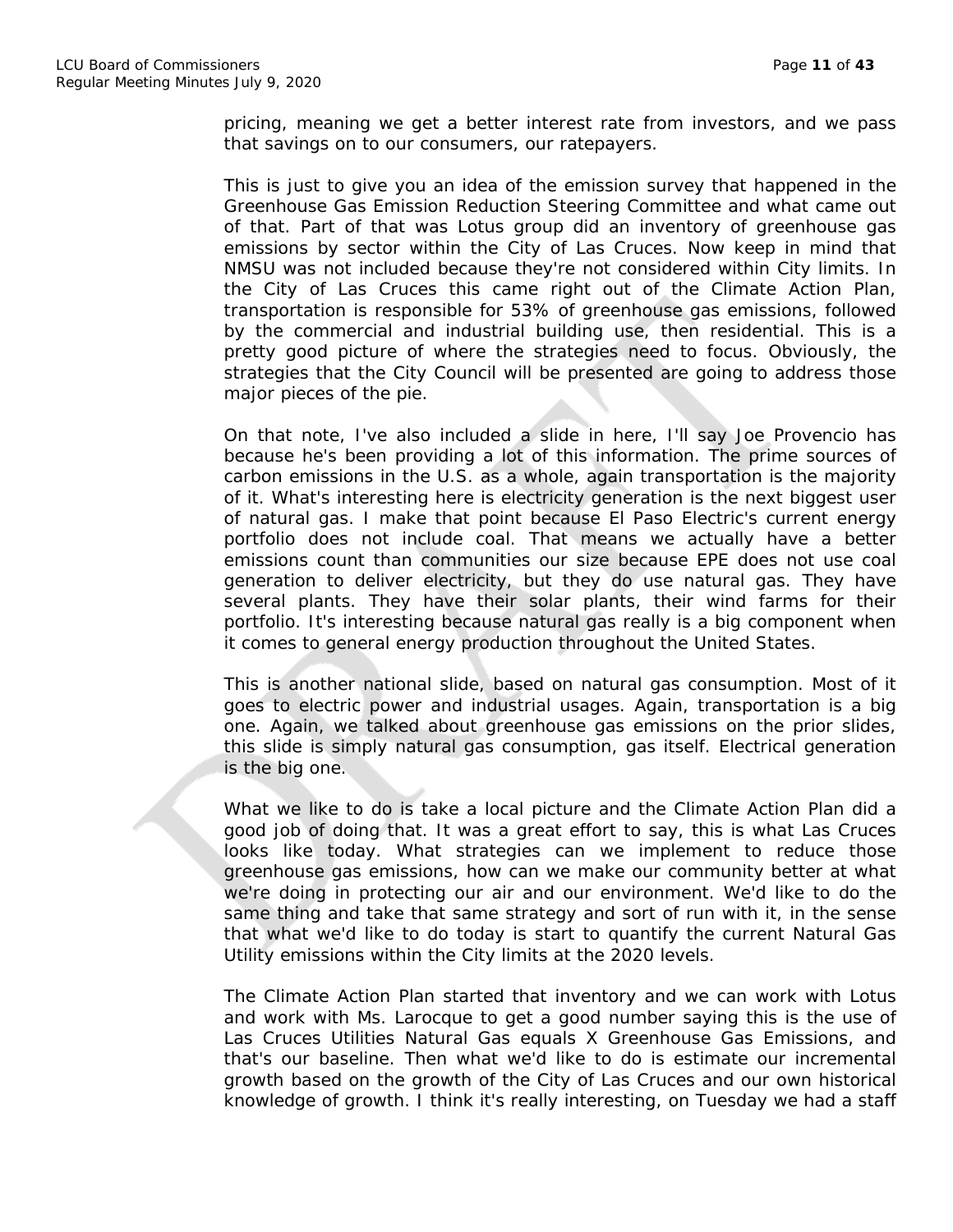meeting and our Community Development Director, Larry Nichols, he said in June, last month, was the highest number of residential Certificates of Occupancy issued for the City of Las Cruces, I think he said since 1985. That tells you our community is growing.

In addition to that information, we do know that in the last 12 months we've had 668 new connections, and each one of those connections when it comes to gas, new connections to gas, we know that we have about 1,300 metric tons related to that new connection, growth and that's just based on the typical consumer household using natural gas. We did that through our billing cycles and doing an analysis of our actual customer use today.

With that information, we believe we can set our baseline of today's emissions and say, we're going to cap it, that's the most LCU Natural Gas will ever be. Ideally, we want to reduce that but we're going to start with just the baseline and cap it. Then careful planning to mitigate the impact of that future growth that I just listed above. In other words, we're going to cap our emissions at X, and then whatever that differentiation is moving on to growth or future or whatnot, we're going to ensure through other programs or other ideas that we pull that back down to zero and keep our X flat. Ideally, we want to reduce our X overall, but we have to do it with responsible planning and strategic decisions over the long term.

How do we do that? Right now, we have current offsets and projects that we're doing to reduce our emissions and our impact on the community and the environment. One is our Co-Generation project at our Wastewater Treatment Plant. Commissioner Hardee, I'm not sure if we briefed you on this yet. I know you haven't had a tour, but we actually use Co-Generation engines at the treatment plant using the methane gas in combination with our electricity and generate that power. That's something we can expand upon as this was only the first part of our project experiment.

Another thing to consider is what we're doing today. We actually have existing tree carbon sequestration happening within Doña Ana County. It was not included as part of the Climate Action Plan as a consideration for carbon offset. What was interesting and Joe Provencio actually found this with the pecan growers is that we estimate our orchards here in Doña Ana County actually removed about 83,000 metric tons of greenhouse gas emission from our environment. Having that agricultural impact is important. We can start measuring that in the future. You know, do we have those offsets within our community?

In addition to that or on that same thread, is an urban tree canopy, and this is something that's come up a lot in Elevate Las Cruces, which is the City's Comprehensive Plan. Again, we were looking at it and typically 25 medium sized trees can sequester a metric ton of carbon each year. What can Las Cruces Utilities do to partner in that Comprehensive Plan and promote our urban tree canopy. We all know shade helps with cooling, we want to make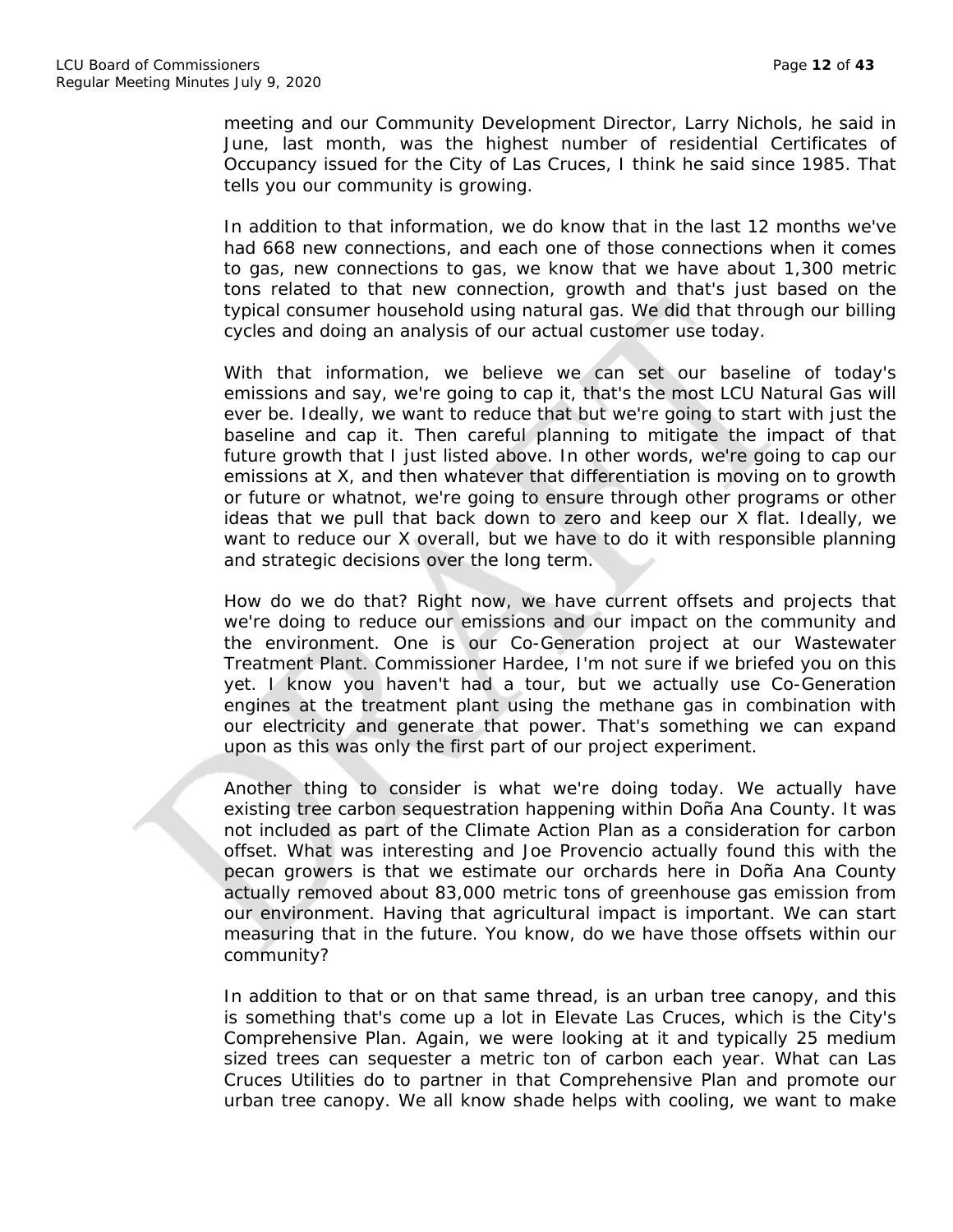sure we're conscientious of our water usage, making sure we have desert viable planting, but we can also have an impact. Having the Utility support such projects means we're mitigating our own emissions.

Another is the East Mesa Water Reclamation Facility. We've installed a solar PV (Photovoltaic) system there. We're moving forward even more under the new Purchase Power Agreements that Lisa [Larocque], Joe [Provencio], and Adrienne [Widmer] have been working on with Ameresco. Those contracts should be starting very soon. Public Works is actually taking the lead on these construction projects. We will have solar PV sites at some of our production wells wherein they're producing their own power, we're using it at that well site, and Ameresco's managing those Purchase Power Agreements right now.

I do want to mention legislatively wherever you generate solar energy you have to use it at that site. That's why we don't have a community solar program. That's why we don't have giant arrays out by our East Mesa site where we can deliver energy to other customers, because that's just not allowed under today's State law. If you generate at your site and use at your site, just like having solar panels on the top of your roof, that is allowable under current regulatory environment in New Mexico.

In addition to what we're doing today, we can look at that future growth related emissions and ideas. Number one, promoting and supporting energy efficient programs. We haven't really had that conversation yet about rebates or how do we have energy efficiency in any part of our usage within the Utility. We can through the Utility, support carbon sequestration, offset or reduction projects. If that means the City has an urban tree canopy project if we can contribute to that project either financially or through other types of support or with our water conservation program, whatever we can do to support that development, and then count it toward our efforts to reduce our emissions. It's kind of a balance. We'll support these efforts in order to offset our emissions growth based on usage.

We can also partner with researchers for development of carbon scrubbing or carbon reduction technology and research. As I mentioned, with the Energy Transition Act, the push is not for 100%, renewables in 2045, it's 100% carbon free options. We can actually be part of that research and part of that technology. We've got excellent researchers here at NMSU. Of course, I'm partial to New Mexico Tech since that's my alma mater, but they are doing a lot of sequestration research there also. We can actually be part of that, just like we've been part of the algae growth and experimentation at the Jacob Hands Treatment Center with NMSU. We have those opportunities.

We also can continue to develop solar PV sites for our operations and perhaps support the financing of such at other City facilities, not just at the Administration Building for Utilities. Perhaps we help do something at City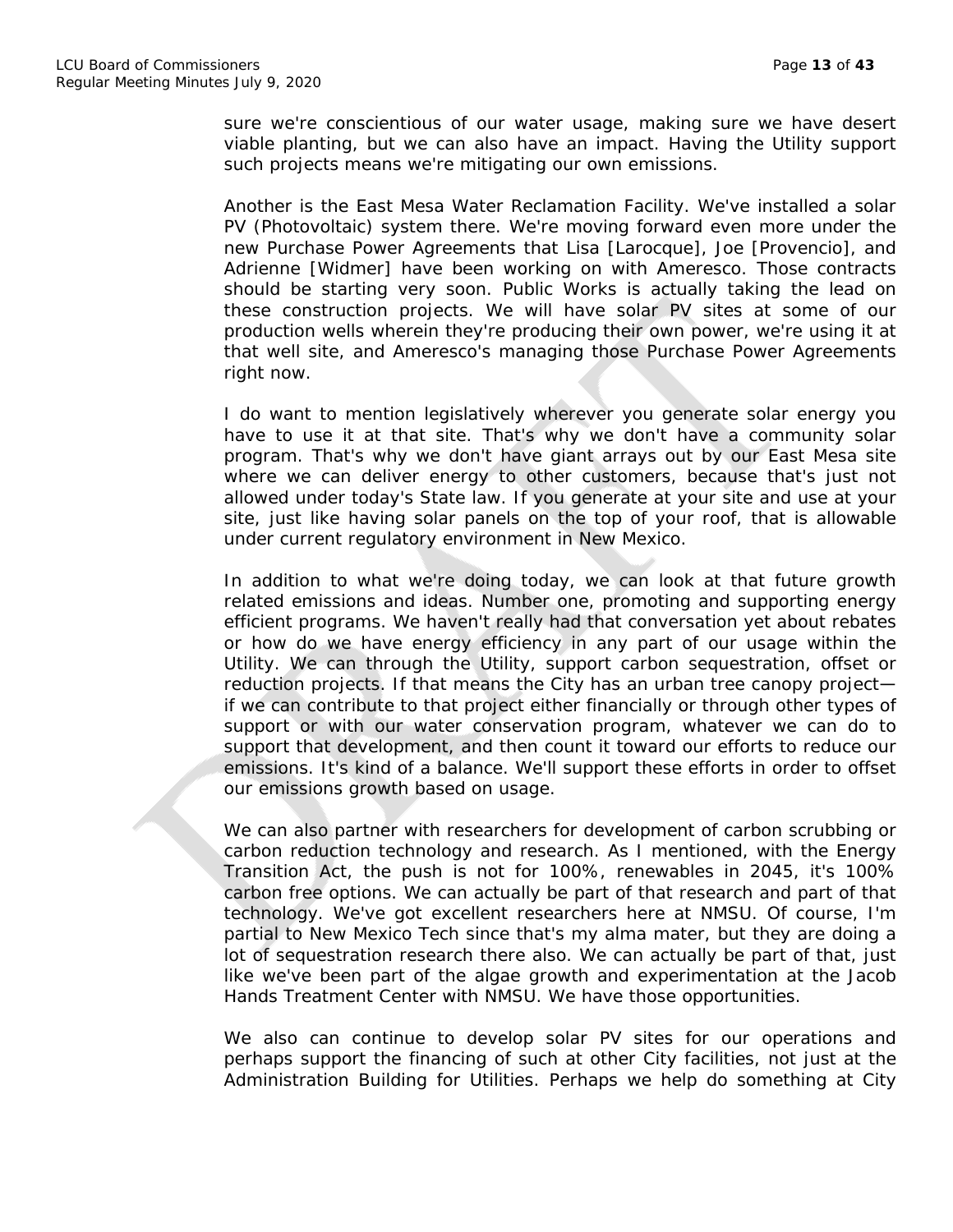Hall or another facility that's not just Utility related in order to offset our emissions growth.

Finally, we can look at somehow supporting or expanding PV generation for our own local residents. As you know, if I'm an average user, and I have to make a choice between a \$25,000.00 initial investment to produce solar or to feed my family, solar is going to be pretty low on the list, especially when you're in a lower income area. Maybe there's something that we can do to encourage community solar sites whether it's through lobbying action to the State Legislature or volunteering for pilot programs, and that's actually something Lisa and I talked about with another consultant on a different study. We'll just throw ourselves out there as the guinea pig for community solar; we will be the pilot project. We can make that happen simply because Las Cruces Utilities already has the administrative backbone and infrastructure available to generate a resource, in this case solar power, and then deliver it to the customer and bill for it, just like we produce water and deliver it to our customer. We could do that with solar power, if allowed by the legislature. Maybe that's a project that we invest in in the future.

This slide is just my own sale of I love our Natural Gas Utility. It does great for the Utility as a whole and it is the financial backbone for not only our Utility but even for the City of Las Cruces. When we are included with City financials we do well. The Las Cruces Utility system is a great enterprise system to have in your economic portfolio as a City.

The point I want to make is about the energy generation and that goes back to the first few slides that we talked about earlier. It's the use of natural gas of the flame is so much more efficient than the use of natural gas and electric generation. We're about 92% efficient. When you light your stove, and you use up that natural gas, there's very little loss in that whole process, in the transmission process, in use process, you're using up over 90% of the natural gas to generate that heat and generate the energy. When an electric utility burns natural gas in order to generate electricity it takes three times as much natural gas to come out with the same net unit of energy. What we don't want to do is have electrification for the sake of electrification. We want to have electrification only when it's for the purpose of using a renewable, a renewable energy options such as solar PV.

The last thing we wanted to do is change City ordinances or encourage electrification without having that renewable infrastructure in place because we are shifting the burden to the electricity provider who could easily just burn more natural gas, then we completely shoot ourselves in the foot in what we're trying to do in carbon emission reduction.

Additionally, this is just a fun fact, 70% of new homeowners do prefer gas for water heating, cooking, and space heating. Myself, I know during the steering committee I mentioned it several times, I want living in Las Cruces when it comes to getting power, getting energy, getting water, getting trash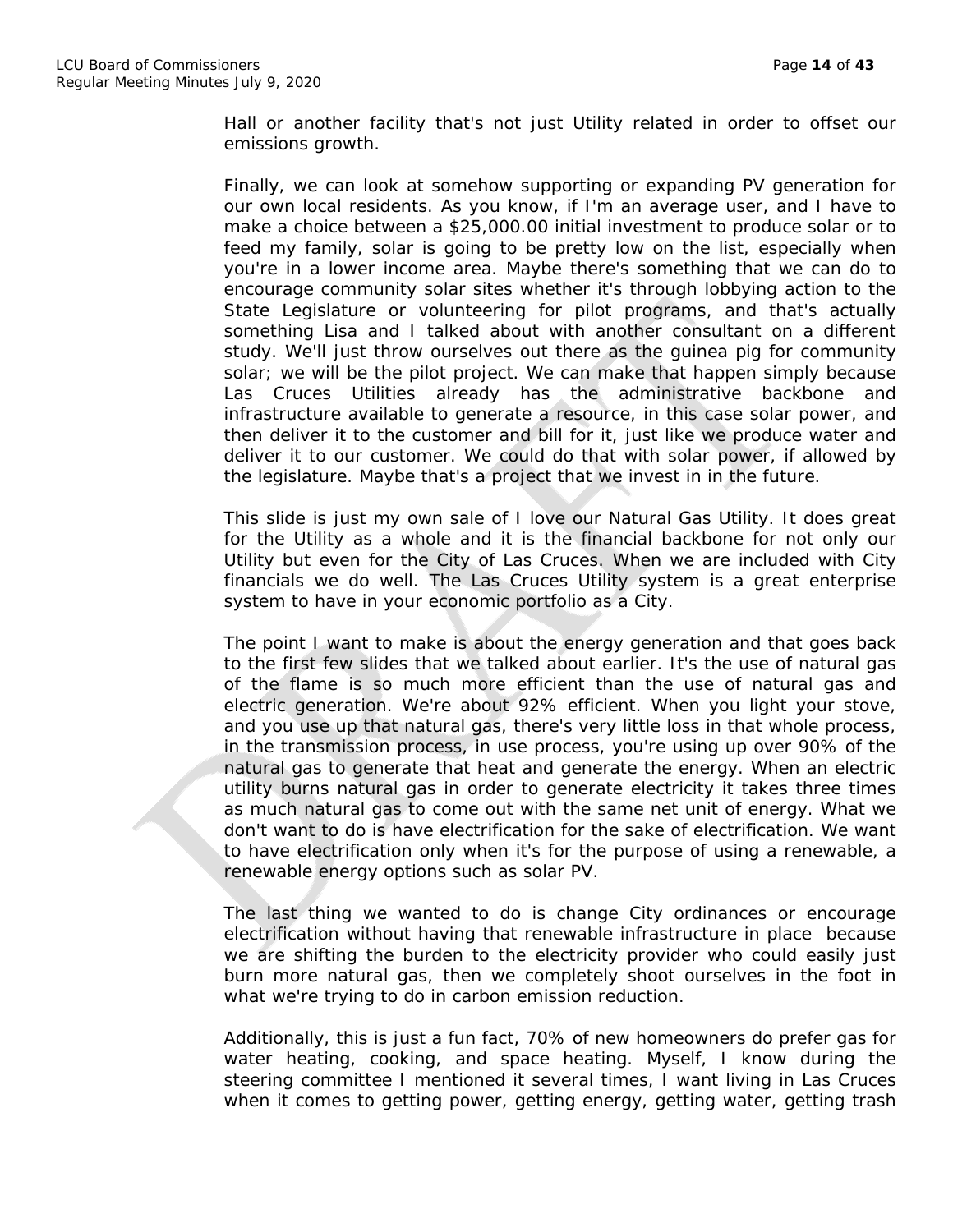services, as a citizen who plans to be here for the rest of her life, I want that price as low as possible for our citizens. Our residents need to get the best service for the lowest price. Quite frankly that's what natural gas does today and makes living here affordable and it's something we want to promote.

This slide is just an introductory slide at what we did is we looked at, if you had a fully electric household in today's world for your water and space heating, what would that do to your winter bill? It increases it \$90.00 a month with our standard analysis in Las Cruces. We also looked at the cost of initial PV investment. Like I said, they're estimated between \$20,000.00 and \$25,000.00. Quite frankly we're in a lower income community that's lacking in affordable housing. That is not a cost we want to pass on to people. That's a cost that we need to have available in the community, whether it be through community solar or another option because it comes down quite frankly, to equity. Are the things that you're doing and the actions you're taking fair to every citizen in the City of Las Cruces? Or are you making actions and activities and making decisions that negatively impact those at a lower income level? I came from a poor county so I'm very, very sensitive to that, of how our decisions can impact a lower income family.

Instead of having those impacts on our people, maybe through work sessions and other ideas we can actually incentivize and support solar production within our own community without putting that financial burden back on the consumer who quite frankly in a lower income community cannot afford it.

I'll open to questions, though I may have to defer a lot to Joe [Provencio] or Lucio [Garcia] and other members of our team. All of us, we're meeting a lot to come through this, help summarize as best we could, what we're looking forward to in energy transition. What I want to emphasize is because of those long term obligations, because of those delivery obligations to large entities like NMSU, NASA, Zia Gas, because of our commitment to affordability, to our citizens, for all those reasons, we just want to make sure that our decisions moving forward are very strategic and that we meet those obligations while getting to this better future.

Chair Little: Okay. Thank you, questions. Commissioner Sorg had a question.

Sorg: Excellent. I'm so glad we're talking about this. Thank you, Delilah. This is a good thing to do. I just was kind of curious when I first saw it, how it got its start in doing this presentation? What started it out? And you explained it well. Yes, our Climate Action Plan we're working on in the City Council or in the City staff. That's something that we want to continue to work on. Ms. Larocque is working on that hard. The State Energy Transition Act, you gave the impression that that might include natural gas. I wasn't aware that it included natural gas. Is that so?

Walsh: Commissioner Sorg. You're right. It does not include natural gas. It's only at the generation point for those public utilities. However, I think we can all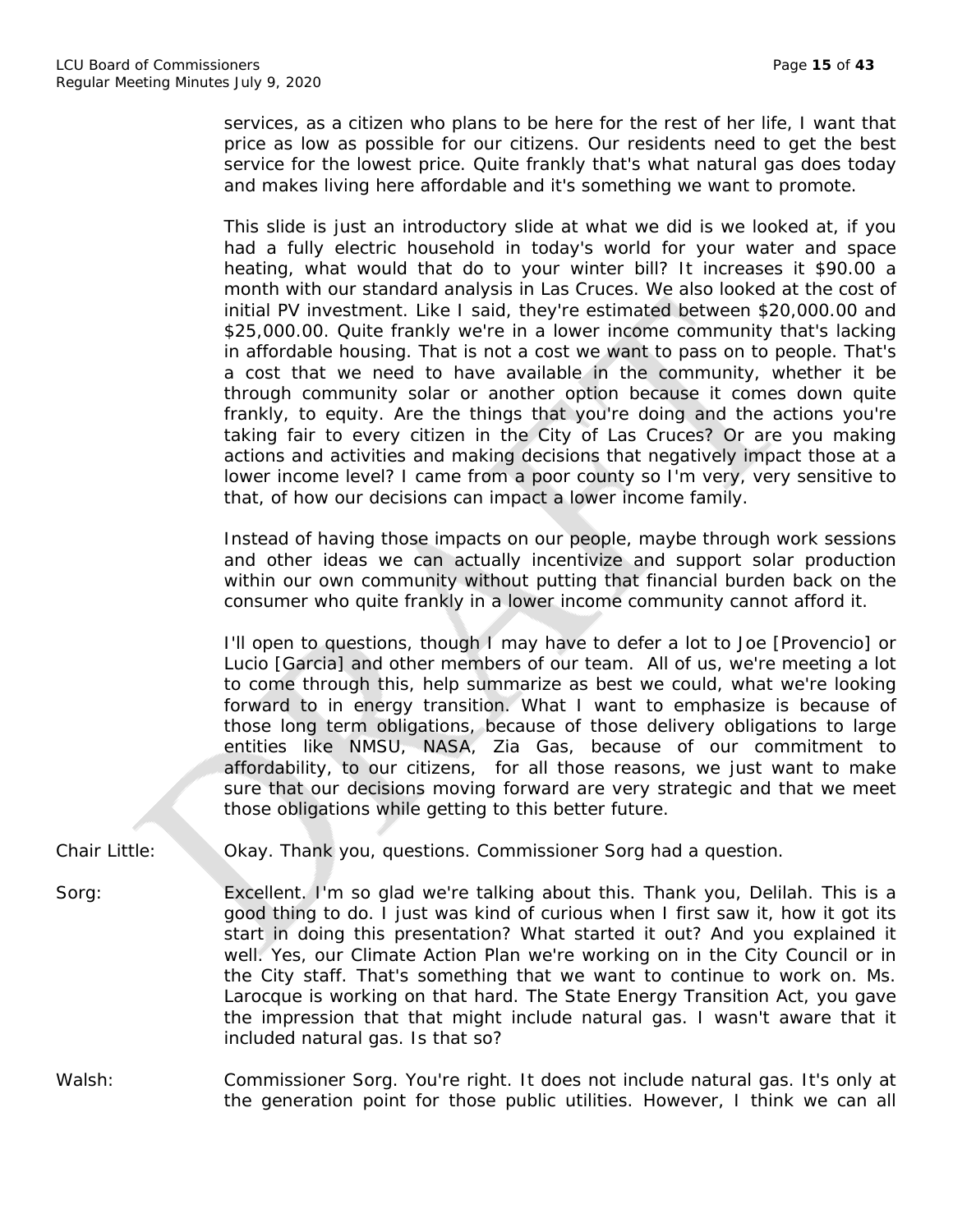agree that recent trends that we're going to have to address as far as those changes. That's really, it's not that it's more demonstrative of the fact that we're seeing these changes happen. And I know you and I even talked during the committee meetings at a federal level, it could change also.

Sorg: Well, I was going to mention at the end that things at the federal level may change what we are looking at here today.

Walsh: Yes.

Sorg: Yes, so we're talking about electricity generation as far as natural gas goes, but the use of natural gas isn't part of that Act. On the other hand, we need to plan for the future because all of us, someday, we've got to reduce our natural gas use not maybe to zero, but as far down as we can get it.

> Now I'm looking at a couple other things. I'm going through the slides myself right now and yes, the important one on slide three is the transportation, 53%. You know that's our cars and trucks we drive around town and all over the place. I've said this in Council or some committee meetings too, that's where we need to concentrate our efforts first because that's 53% of that. We could whittle that down to something in the name, single digits maybe even or not close to that with electric vehicles, electric trucks, and so on and they're coming. It's going to take a 10, 15, 20 years to get a good electric fleet going for people in the City. That's where my main thing is but of course at the same time you can't use electricity that's been generated by natural gas or coal, or any other fossil fuel. We have to have a simultaneous reduction of our electrical energy generation by renewable energy or at least carbon free. Then working on buildings, both industrial, commercial, and residential. Efficiencies are always important there too.

> If we work on those two things that will go a long way to reduce our greenhouse gas footprint in the City. Of course, the prime sources of emissions in the U.S. shows the similar thing. Natural gas consumption by sector, that's true. Natural gas, carbon emissions qualify, okay. Yes, it's going to be hard as new development and growth in the City comes along, it's going to be a difficult thing to try to keep our natural gas use down to the levels that we're having now. How can we make our natural gas use even more efficient? That might be something to look at.

> Continuing on down, you mentioned in one of the slides that we have Utility bonds that are supported by our natural gas, part of the Utility. as far as getting it, how long are those bonds taken out for? Are they 15, 20, or more years?

Walsh: Mr. Chair, Commissioner Sorg. They're typically 20 years.

Sorg: Twenty years.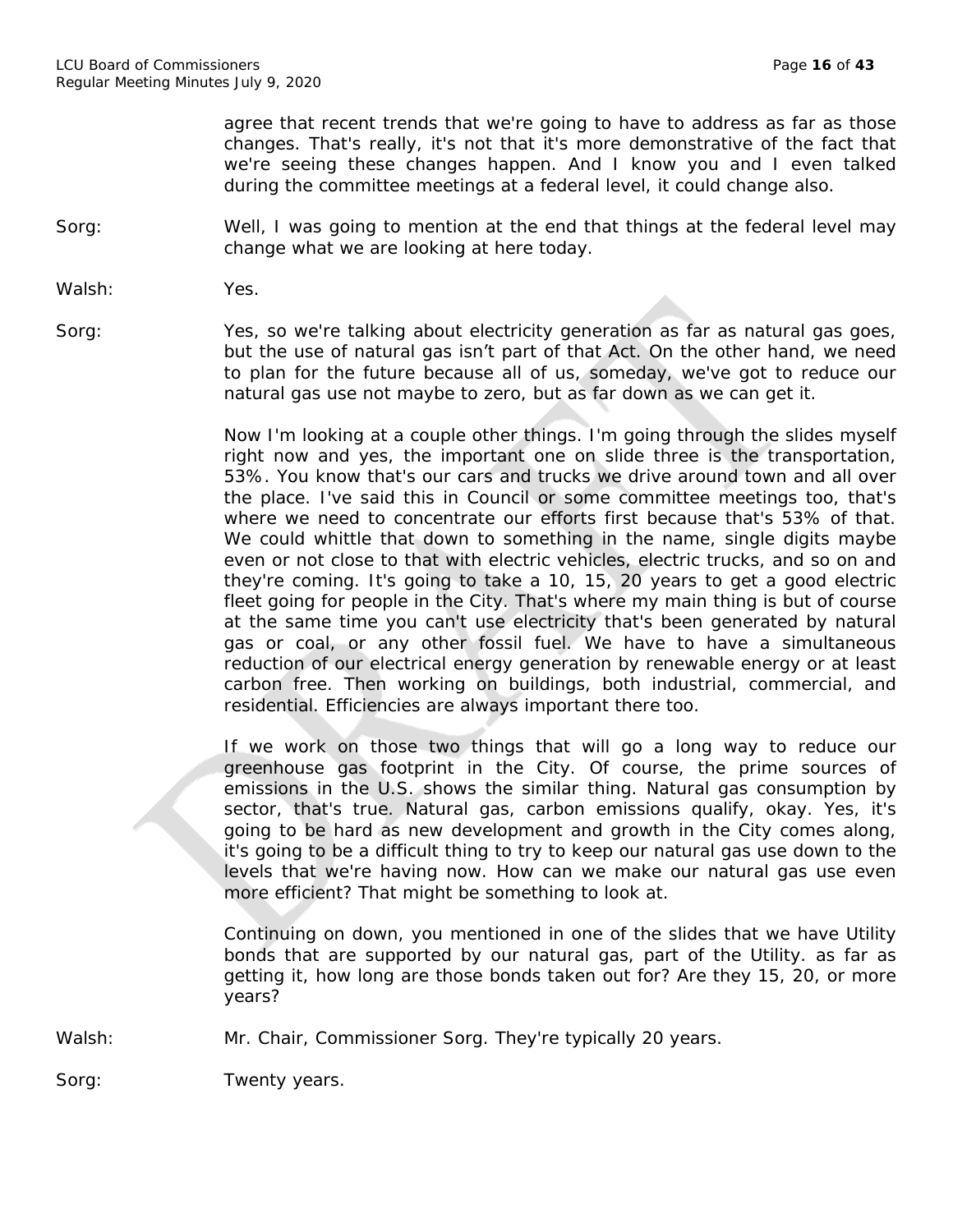Walsh: We're having those discussions on our financial side.

Sorg: Yes, 20 years from now will be 2040 and everything we've done so far should be paid off by that time, so it might be a good way to look at it. We'll see what we have to bond in here in the next few years, that would happen. Think about that.

> Trees. Very important here is the trees, our existing pecan tree orchards. Yes, they are doing some sequestration no doubt about it, but what is the future of those trees? Are they going to be around for 20, 40, 50 years?

Chair Little: Gill. We need to wrap this up, let some other people...

Sorg: I'm sorry. I really have some important things to say here Chairman and I really need to do this. I think I have the right to have the floor here.

- Chair Little: Speed it up as best you can.
- Sorg: Four things to go. I only have a couple more things to go and that is that on the solar PV and the tree situation, the tree canopy; I only wish our City could plant more trees faster. Support in that in any way we can get is good. Power Agreements, good. The last one is on—I'll just go to the last slide here, which was on the economic impact. There is something to consider on the graph there. The all electric bar, you got to consider that, about twothirds of that bar is electricity's produced by natural gas. When you subtract that from it, there's not a whole lot of difference between the two bars, as far as natural gas goes.
- Walsh: That's a good point.
- Sorg: We can always talk about PV systems and the solar in the community solar. The cities of Santa Fe, Albuquerque, and Las Cruces have formed a coalition. We call it our Sustainability Coalition, which we are pushing hard to get community solar going in the state.
- Walsh: That's great. It has to happen at the legislative level.
- Sorg: That's right. Thank you, Mr. Chairman.
- Chair Little: All right. Thank you. Now Commissioner Bencomo.
- Bencomo: Thank you, Mr. Chair. I have seen Dr. Garcia's hand up. I don't know if you wanted to address some of that before I go.

Chair Little: Go ahead. Be brief.

Dr. Garcia: No, Mr. Chairman. I had raised my hand to clarify the issue of the bonding. Each Utility: Gas, Water, Wastewater pays their own debt. However, the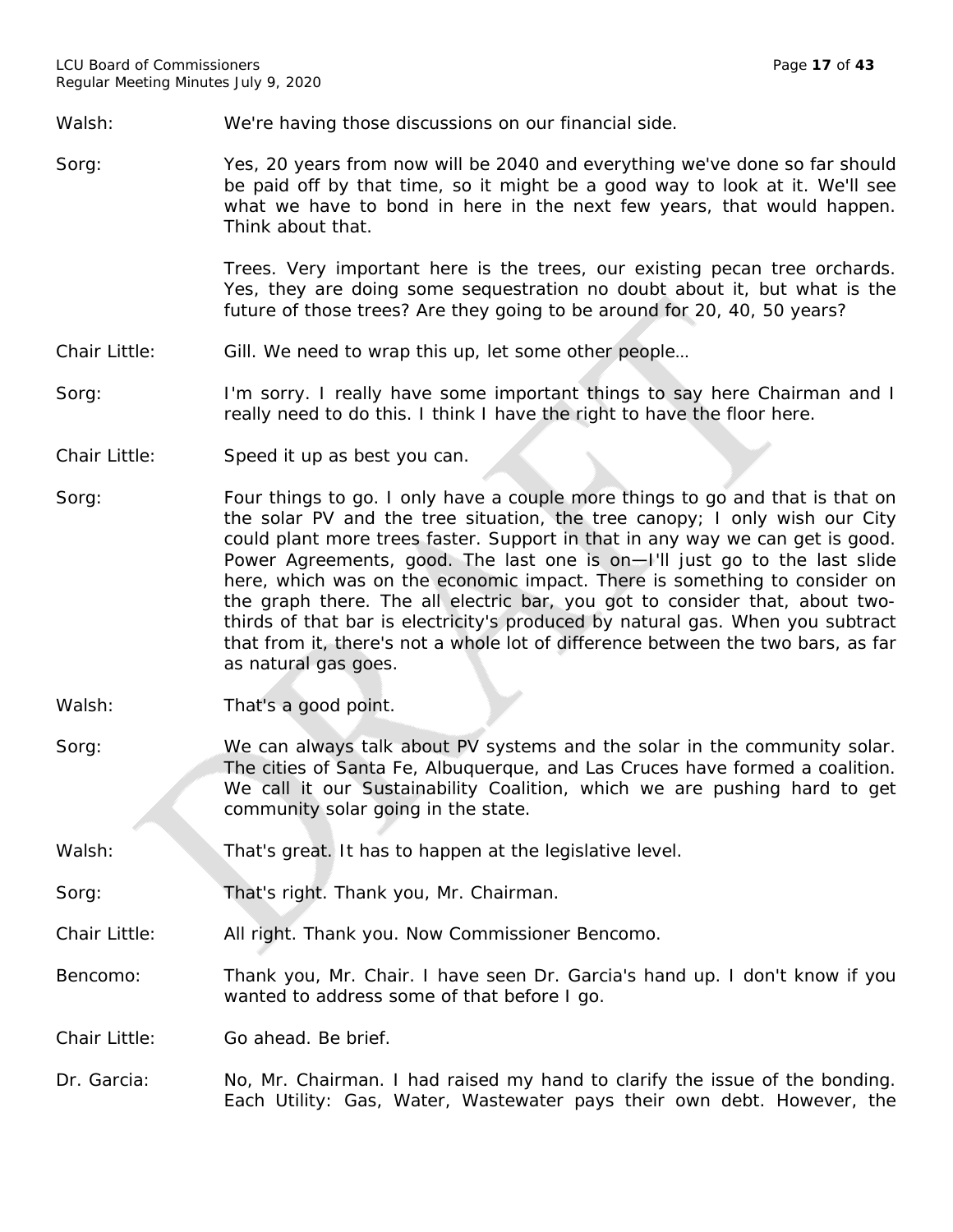pledge in front of the bond holders is the Joint Utility System. That's the importance of the Gas Utility. Our concern after the April 27<sup>th</sup> Work Session where you were entertaining a draft, a Climate Action Plan. If I were a bond holder, I would be worried about what I was reading in that document because it gave the impression that while we were bonding and pledging those revenues, the Council was planning on getting rid of the Gas Utility. That's exactly what that document said.

We submitted some comments that are more reasonable to the Sustainability Office where we can have the Gas Utility basically cap its emissions, if at all possible, and continue to be a financial asset for the Utility in the City. That's what started this discussion. I'm sure you will be having lots of discussions on the matter. You cannot on one side issue bonds pledging revenues of the Gas Utility, and on the other hand having policy that the City Council does that says the Gas Utility will go away in this period where we are pledging the revenues. I believe that's illegal. Anyway, that's what started this discussion. I think this Board will have many more discussions on this item, advising the City Council that you can probably do both; have a healthy Gas Utility that promotes solar PV and efficiency programs. So, I wanted to add that to the discussion.

- Chair Little: Thank you. Now Commission Bencomo.
- Bencomo: Thank you Mr. Chair. Thanks so much for that presentation Delilah. I felt really proud to hear the commitment of the LCU to some of these initiatives. Also, I think for me most importantly is to hear you say the commitment to keeping rates low for our communities and our families. My only question I wondered, you were talking about how our community is growing and it very much is and pretty rapidly. I wonder how that impacts rates as a community grows, do rates lower, do rates get more expensive? How does that work?
- Walsh: Mr. Chair, Commissioner Bencomo. Our rate analysis: you'll actually get a really good class when we're able to meet again. We have a lot scheduled for you on how we do rate development.

Typically, when it comes to infrastructure, if I'm going to develop a new subdivision, as a developer I pay for all the pipeline going into my subdivision. I pay for the roads; I pay for that whole development. Then of course as I sell lots, I make my money back. The ratepayers are not responsible for that development. In addition to that, we have Impact Fees for adding to our system that pay for and absorb some of that.

Actually, the rates come down to our efficiency of delivering that service, of producing the thing, whether that thing be water or gas or taking away wastewater, and then the transmission of that. It could be trucks on the road, it could be all of those expenses.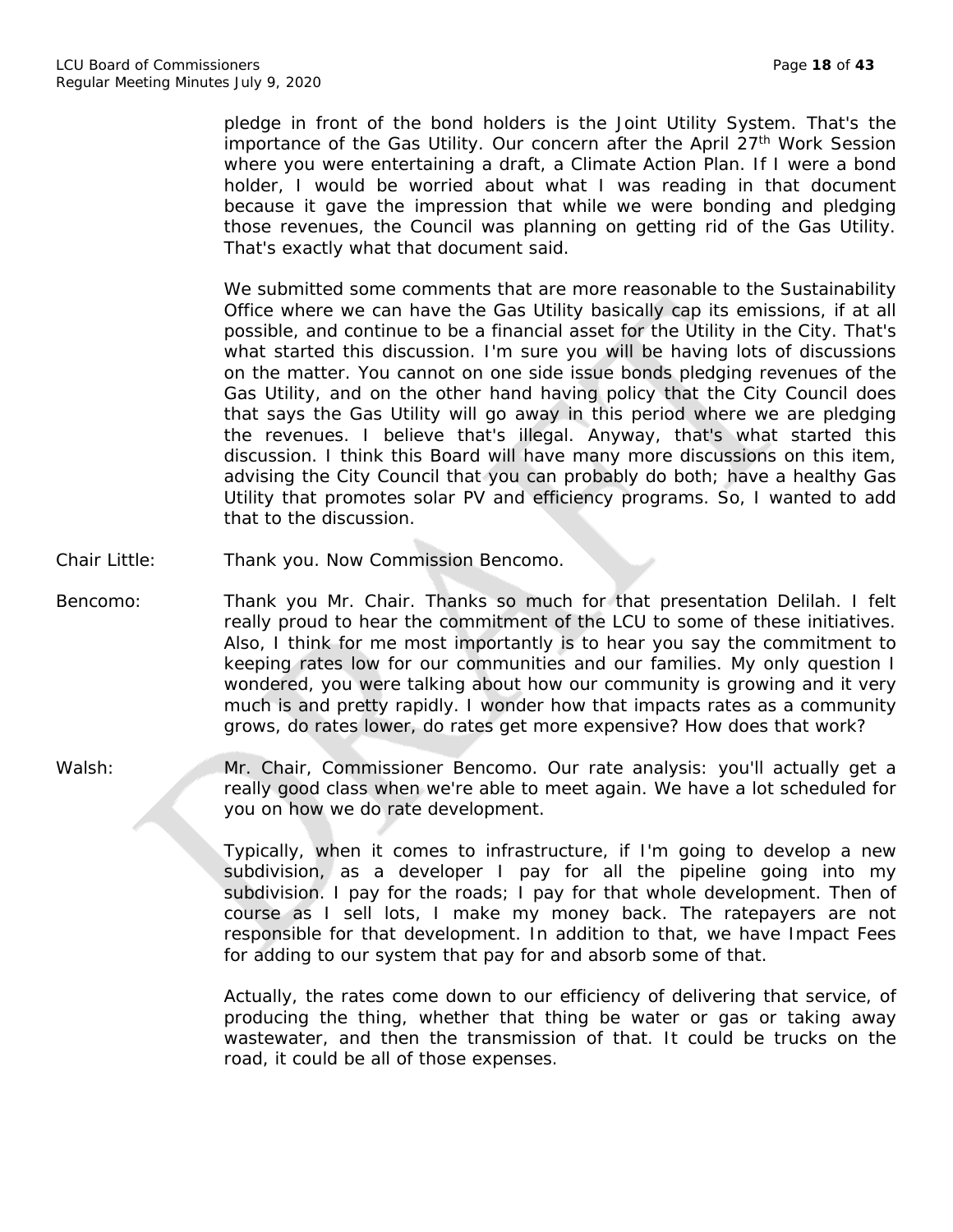Our ratepayers benefit most when we're responsible with our money. That's really the bottom line; we're planning infrastructure well into the future. We replace lines timely so they're not major expenses when we have to do line replacements. A lot of that is just our ability to manage the Utility as a whole in order to keep those costs down and be as efficient as possible.

- Bencomo: Thanks Delilah. Super helpful.
- Chair Little: Thank you. Okay, what's next?

Walsh: You won't hear from me anymore.

- Chair Little: Okay. I see no other questions on that. So, let's go ahead and go on to the next topic.
- Dr. Garcia: The next topic is a briefing Mr. Chairman on the Joint Utility Bonds. During the budget process you were briefed on the need to issue additional bonds for Water, Wastewater; those bonds were sold through the New Mexico Finance Authority. They close on June 29th. I don't think you can get monies much cheaper than this at 1.996 total interest on \$13.9 million. About \$10 million of that is for the Water Utility and about \$3.9 million to the Wastewater Utility. As those projects get developed and bid out, of course, you will be seeing each of those projects and approve each of those projects. The funding will be available towards the end of July. We're working with the budget office to incorporate those in the Fiscal Year 2021 budget, and then Mr. Clark can do the engineering and issue some of those projects out and bring them to the Board for approval. You've seen those again as part of the CIP presentation in the budget, but you will see those as they get awarded for construction.

The next item that got funded is approximately \$9.8 million, the subordinate lien for the Energy Performance Contract with Johnson Controls; that's Part 2. The Guaranteed Performance Contract that we're going to do energy efficiency upgrades at the Wastewater plant. That's about \$9.8 million and it's a 2.17%. The payback originally estimated at 16 years is going to be even shorter than that.

Again, as we move forward with that project, you all approved that subject to approval of the funding; the Council approved the funding. We will be getting the funding in the budget again and we can issue notice to proceed to Johnson Controls to proceed with all those different energy measures that we're going to be doing at the plant. I just wanted to briefly you on that. It's a good time to be issuing bonds. We would proceed with those projects as we move forward.

Chair Little: Thank you. Questions on the bonds? Seeing none.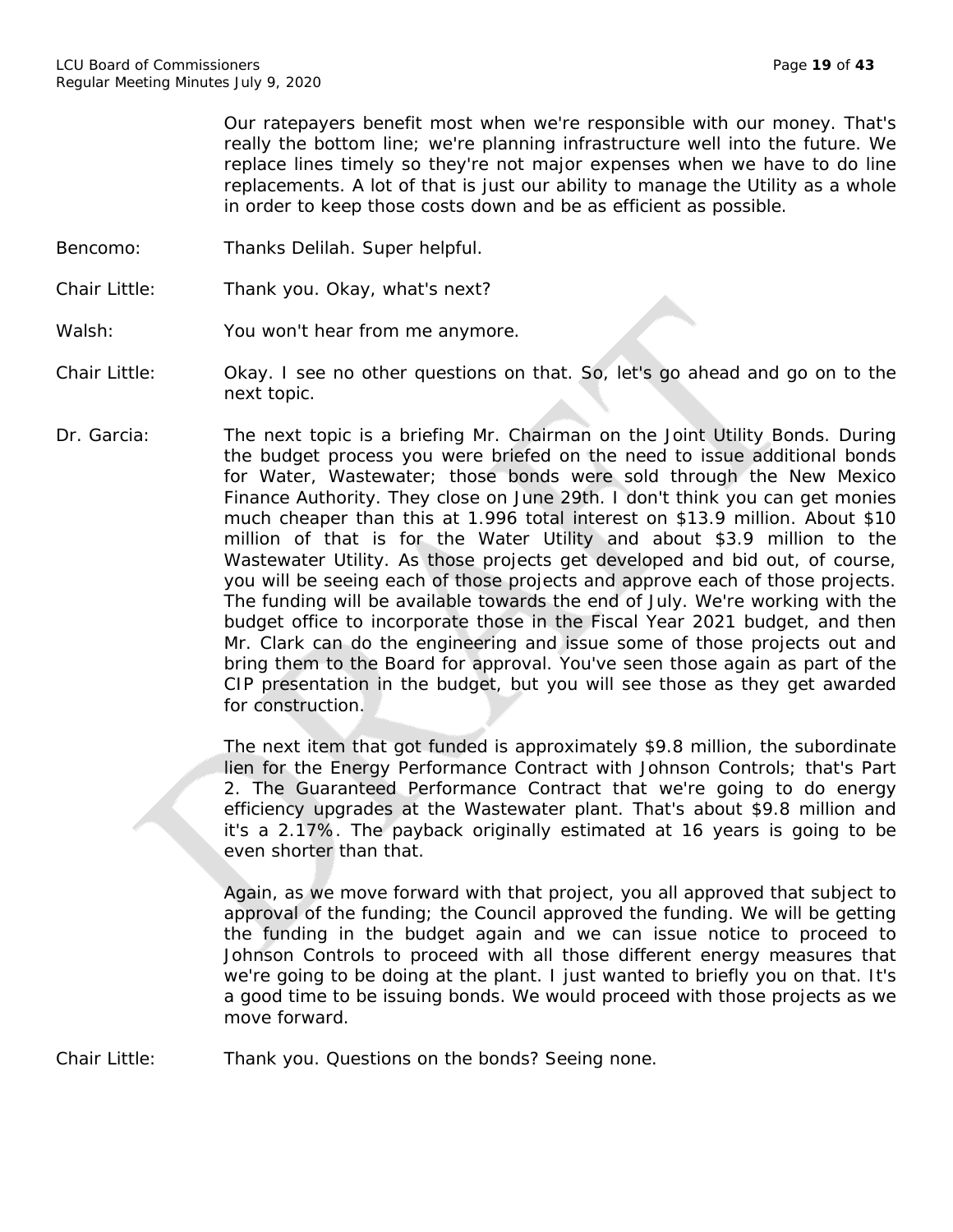- Dr. Garcia: Next item, Mr. Chairman is the update. We will start with an update on Texas v. New Mexico water litigation update. I've asked Mr. Stein, our attorney, to join us to give us a briefing. Given that we have new Board Members, particularly Commissioner Hardee had some questions, I asked Mr. Stein to give a brief introduction as to where we are in the case. Then give us an update as to some of the recent developments that are very promising in terms of our participation through Dr. Wilson. With that, Mr. Stein, we'll move to your first slide.
- Stein: Thank you, Jorge. The slides deal with a part of my presentation that's going to come down the road. They deal with the testimony of our witness, Dr. Wilson, but I want to back up the train a bit as you suggested and give a little background as to the case. The case of Texas vs. New Mexico and Colorado is a case in the original jurisdiction of the United States Supreme Court. The cases—when one state sues another the case is automatically in the United States Supreme Court because of the importance of the two parties.

The court in Washington does not sit as a trial court. They do not take the evidence. They appoint a distinguished judge or jurist, a Special Master to hold the trial segments and to take the evidence and to report to them. In this case, there have been two Special Masters. The first was an attorney in New Orleans, Louisiana named Gregory Grimsal. He was not satisfactory for a number of reasons. The present Special Master is an Emeritus Federal Court of Appeals judge in Cedar Falls, Iowa, named Michael Malloy, and he appears to be quite good.

In this case, which was filed in December 2013, Texas is alleging that New Mexico has violated the Rio Grande Compact. The Rio Grande Compact is an arrangement between Colorado, New Mexico, and Texas to divide the surface water of the Rio Grande. Colorado was obligated to provide a certain amount to New Mexico at the state line between Colorado and New Mexico, and New Mexico's required to put a certain amount of water into Elephant Butte Reservoir. Now Texas had said that's all well and good, but when the water is released from Elephant Butte Reservoir and it's released to be divided between the Rio Grande Project components, which are Elephant Butte Irrigation District in New Mexico and El Paso Water Improvement District in Texas, Texas is saying, "Well that's fine, but when you in New Mexico have been drilling wells since 1938 since the Compact was finalized, and you've been drilling wells in areas that are hydrologically connected to the surface flows, the result of this has been that you're intercepting and taking the surface flows that were on route down to Texas. So, you've been taking their water." They're saying, "Well that's a violation of the Rio Grande Compact. We're entitled to have you shut down these wells or to get offsets for your depletion effects, and also to pay us money for past damages for what you've done."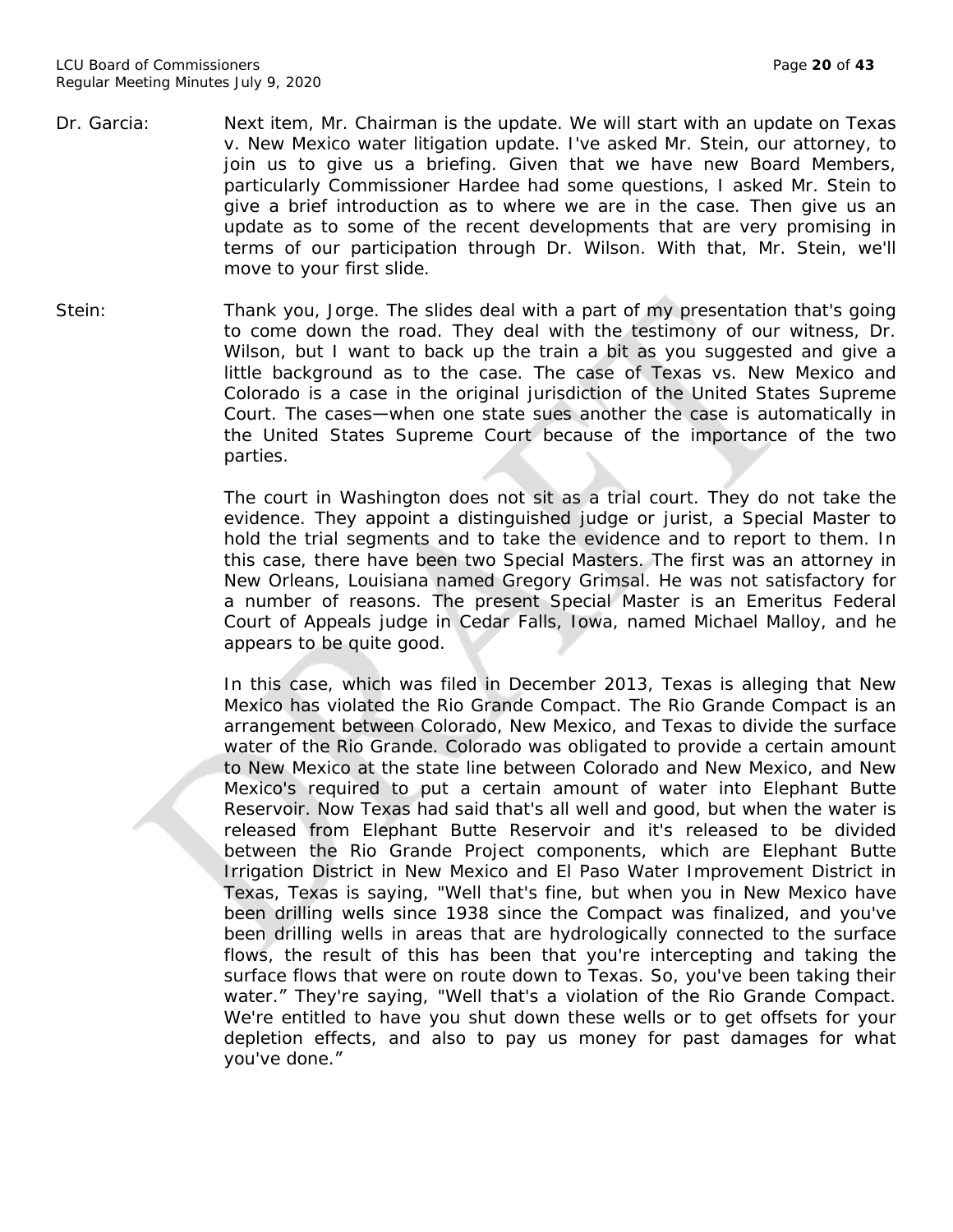The United States was granted intervener status. It jumped in to say, "Well in addition to these claims the groundwater that's been used by New Mexico entities where your wells are drilled into the ground such as those by Las Cruces, that's not State Water; that's all Federal water. So, the State of New Mexico had no authority and no jurisdiction to issue permits. It had no authority to issue the City of Las Cruces any permits to drill water from the ground. That's all illegal. You should have come to the United States to get a contract first to use that water because it's not State water, it's all Federal water that we've owned since 1903." Those are the principal issues that had been raised by first of all Texas, and then the intervener, United States.

There are a number of amici or friends of the court that aren't parties to the case strictly speaking, but they're interested entities that are allowed to appear and file briefs and the like. Las Cruces has been an extremely active amicus on the side of our party, the State of New Mexico. We filed briefs urging the court not to even to take this case. Then we filed briefs in support of a motion to dismiss, but we've been very active and very much aligned with New Mexico.

Certain groups within Elephant Butte Irrigation District (EBID), not the Board, but certain groups within EBID such as the Pecan Growers and the Diverse Croppers, have also joined as amici aligned with New Mexico, and so has the City of Albuquerque, which is also represented by our law firm, my partner Jim Brockmann. Their concern is that principles that are established in the lower Rio Grande will later be imported up into the middle Rio Grande and create issues there for Albuquerque and for other entities there. Now Texas has amici as well and they consist ironically of EBID. They frequently appear on Texas's side and the United States side, so does El Paso Water Improvement District No. 1 and so does the City of El Paso. Essentially those are the nature of the issues.

The first Special Master, well New Mexico filed a motion to dismiss after the court have taken the case; that motion was denied. It was denied in a report by the first Special Master Mr. Grimsal from New Orleans that went way beyond the scope of his reference and seemed to get into many of the final questions on the merits, including the hydrology and the like. He was replaced, and there was a new Special Master. The new Special Master really has discounted that report. He's opened up the trial, if there is to be one, to all the issues so New Mexico will not be facing the negative weight of that first report that was issued by Special Master Grimsal.

What has occupied the party's time has been the drafting of the expert reports. These cases are normally tried by expert witnesses in a wide variety of disciplines, like water rights administration, hydrology, and hydrologic modeling. Most of the issues here involve agriculture, so the issues involve crop irrigation requirements, things of that nature. Economics is a factor. Texas is claiming that it was injured and so they have to prove the extent to which they were, if they were at all. The parties have submitted a huge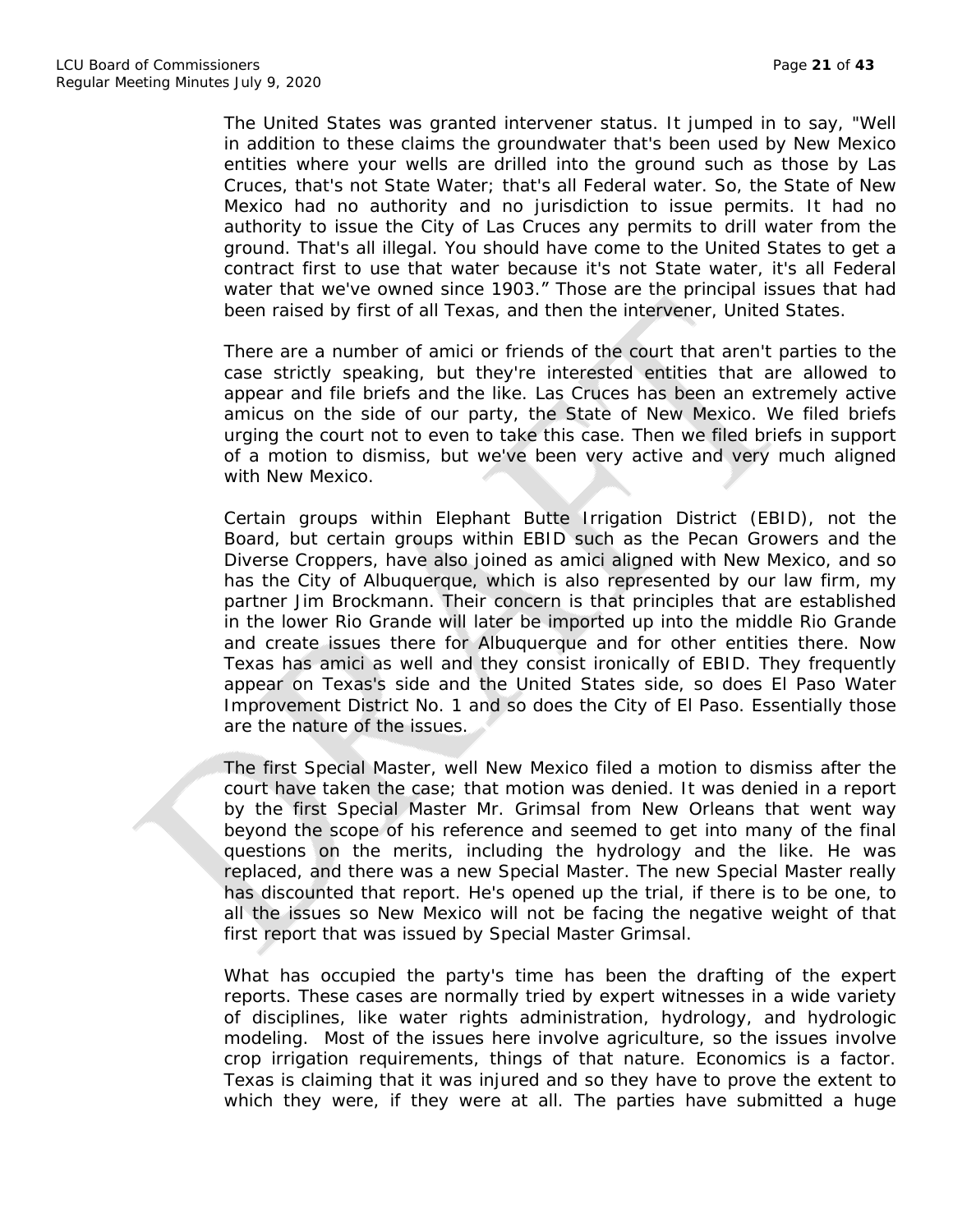number of expert reports, both in their cases in chief and also in response to other parties reports from their cases in chief.

What is occurring now is discovery, interrogatories, depositions for the attorneys to probe deeply into the bases and the reasons for the conclusions reached by the experts on the other side to prepare for trial, which is now set to begin in April of next year at the headquarters of the Eighth Circuit, which is in St. Louis, Missouri. Trial would go on probably for the better part of a year, on for several weeks, off for several weeks, on for several weeks, off for several weeks, divided according to the various areas that the master is taking evidence on; history of the Compact, hydrologic modeling, agricultural issues, and the like.

The City's interest of course is that the result of this case does not impair our existing water rights, which we've acquired under State law and which we've managed very well. That it does not impair in any way our ability to acquire additional rights in the future as the City grows. The City of Las Cruces has convinced the State to present our hydrogeologist, Lee Wilson, as a witness for two purposes; one is to of course display the very solid and wise management of the water management of the City of Las Cruces, and our water use has very little impact, very little depletion impact on the surface flows of the river. Secondly, to show how the State of New Mexico has managed the system well, at least in so far as the City of Las Cruces is concerned.

The deficits that Texas is complaining about, if they exist, and there are many issues as to what they are or how much, are almost entirely the result of the agricultural community. The municipal and industrial community accounts for 7% to 10% of the effects on the Rio at most, and Las Cruces is only a percentage of those, and we don't think it has any effect at all. I'll get into those now with the slides that summarize very succinctly the basic points that our witness would make at trial.

Essentially, he would be responding to statements that were made by Dr. Phil King, who is a consulting hydrologist for EBID, but has submitted a report on the plaintiff side, on the side of the United States and Texas. His principal complaint is it's set out there in the final arrow is that, "There is no effective administrative scheme for non-project groundwater uses to offset their impact on the RGP (Rio Grande Project) and therefore on EBID. What he's complaining about is that New Mexico has allowed there to be depletions from surface flows on the Rio Grande without requiring that those be offset by any of the parties that are causing those depletions, and the City of Las Cruces is not one of those.

He's going to go over the City's water rights. The City's principle water rights are the Valley rights, which are grouped together under LRG-430 et al., and they have been adjudicated in the court proceeding here in Las Cruces for 21,869 acre-feet with a very senior priority date of 1905.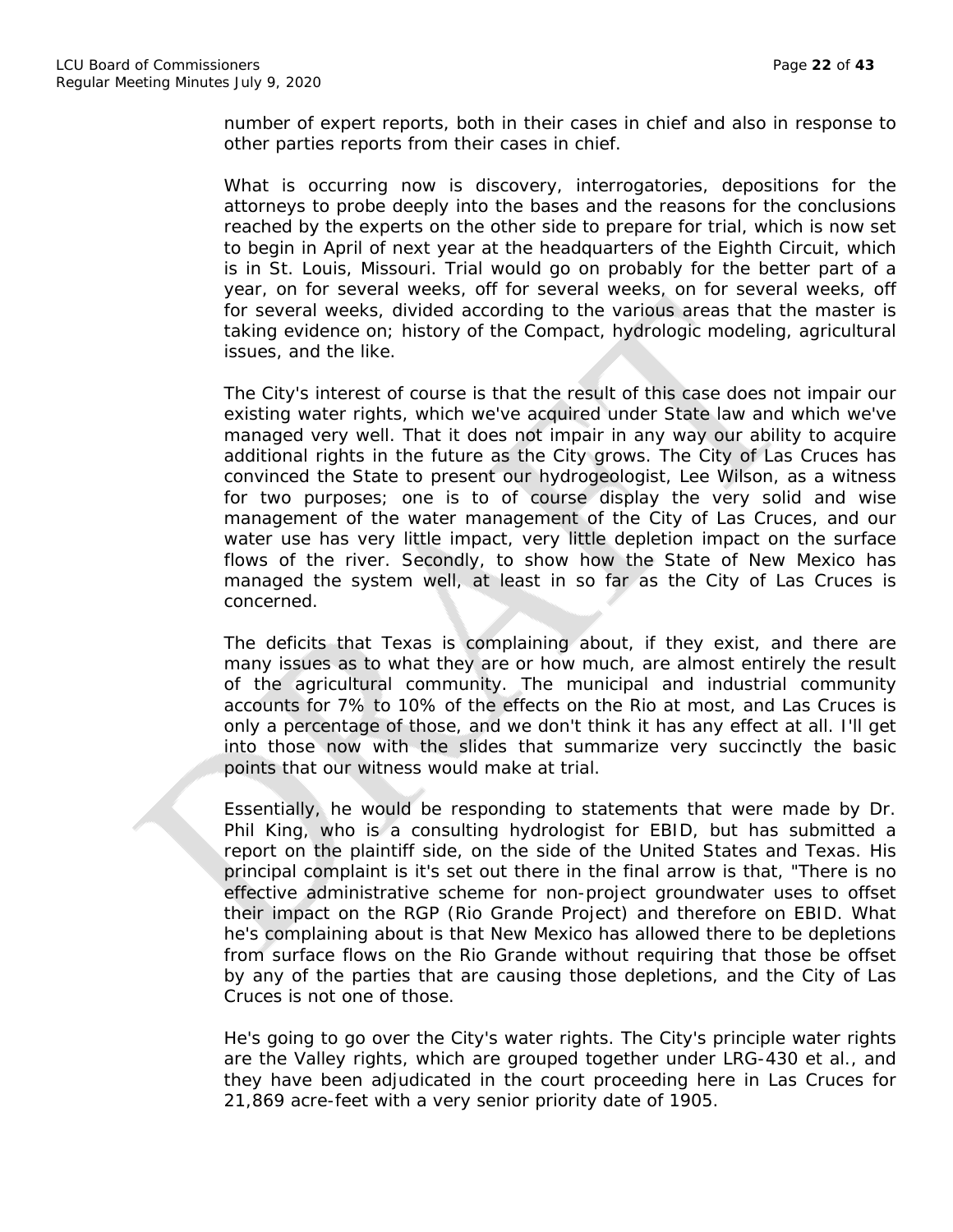The manner in which the City uses water is that of the of the gross amount that is diverted it consumes about 50% and returns the remaining 50% back into the Rio. It also returns return flows from other entities that use water, but whose discharges back into the Rio Grande are from the City's water treatment plant under our NPDES permit, one of the principal ones of these is New Mexico State University. Because of the City's early priority date of 1905, it is not required to offset any of its depleted effects under LRG-430, but has agreed to do, return all of those effluent discharges into the Rio in circumstances or in years in which the allocation and EBID is two-acre feet or less.

The City has two other principal water rights, Water Right Well Field Permits. The one at the top refers to the City's water rights on the East Mesa, and those are 10,200 acre feet of water. The East Mesa is hydrologically disconnected from the Rio. In other words, its depletions have virtually no effects on the Rio. The consequence of this is that effluent that is derived from uses of East Mesa water are additive to the Rio. In other words, they surplus it, they're imported water which bring water into the Rio that wouldn't have been there previously other than through the efforts of the City of Las Cruces. Nevertheless, is a very small offset requirement which is negligible at something like 100 acre-feet after 100 years.

The City has a fourth or third well field which is on the West Mesa. That's in the bottom bullet that offers the City 8,000 acre-feet per year. That's in close proximity to the Rio and the City will have to do a one to one offset when that well field comes online at some point in the 2030s. In other words, if the City were to divert the full 8,000 acre-feet at some point, it would be returning half of that, or 4,000 because it only consumes 50% and would have to come up with offsets for 4,000 acre-feet of water.

The bottom line is that Dr. Wilson will show that the City has been very conscious of the need to be in compliance with Rio Grande Compact obligations and with the need not to deplete the Rio Grande in a manner that takes water rights, that takes water that's owed to others, and accomplishes this through several factors; the importation of water from the East Mesa, by virtue of the fact that half of the use occurs during the non-irrigation season. In other words, during the winter, so it can't affect irrigation uses at that time. That it contains an ongoing amount of wastewater discharge both from its own use as well as from others that it carries. It's a way of showing to the court that Las Cruces in particular, and secondarily the State have been conscious of the need to protect surface flows of the Rio as an equity in New Mexico's favor. Dr. Wilson's deposition is presently set for the 23<sup>rd</sup> and 24<sup>th</sup> of July. I'd be happy to answer any questions.

Hardee: Thank you. That's a bigger mess than I thought it was. I appreciate all that detail. Is there any danger that El Paso's going to outspend us in the fight against them?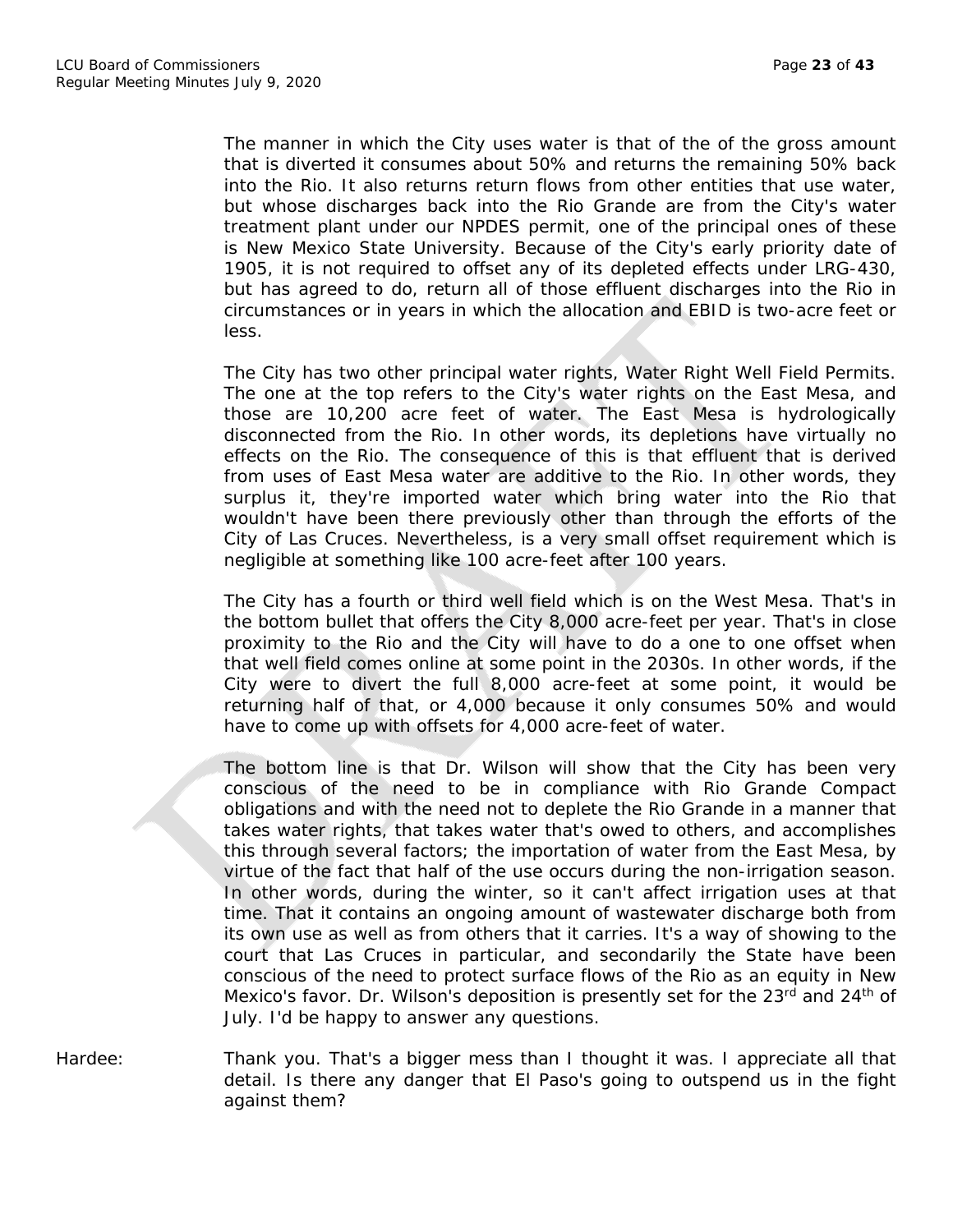Stein: Always. There is always that danger.

Hardee: Yes.

Stein: The legislature has been very generous to us and understands fully the importance of maintaining water rights in New Mexico for use by New Mexicans.

Hardee: You think we're covered pretty good.

Stein: So far so good.

- Hardee; **Okay.** Well this is certainly money well spent. Thank you for that detail. I appreciate it.
- Stein: Thank you Commissioner.
- Chair Little: Thank you. Any other questions?
- Dr. Garcia: Thanks for your time. We're going to go to the next slide, the Griggs Walnut. Mr. Chairman, I already briefed you. The Consent Decree was filed in Federal court. Originally we thought that one of the private entities that are in the litigation was going to oppose the filing, it doesn't look like they will, so attorneys have informed us that the Consent Decree should be approved by the court very soon.

There's a court scheduled mediation with the Rawson operation, that's the other private, and I want to correct this slide. It should be August 10, 2020, not August 20, 2020. The original date was for August 10<sup>th</sup>, I believe we're still lined up for that. That's where we are on that litigation. After that is filed then, as I briefed you at the last meeting, we are settled with the Federal Government and we have the duty to continue to do the clean up with some of the funds that we will receive from the National Guard. Hopefully, we can have a settlement with the other two private entities that likely contributed to the site and they can bring something to the table. I don't know what's going to happen with those two entities.

I also brought up the new item the West Griggs property of some alleged contamination. That came out of testing done in 2002 by the USGS (United States Geological Survey). That is tied to this project technically because the hydrology indicates that some of the contamination started in the valley and moved toward the east to where the well field is and where we found the contamination. There was also local contamination at the guard property and at the old airport in many areas near their wells. The West Grigg's property; Ms. Widmer is working with consultants to respond by July  $13<sup>th</sup>$  as to how we're going to plan to address the parking lot issue. We anticipate hopefully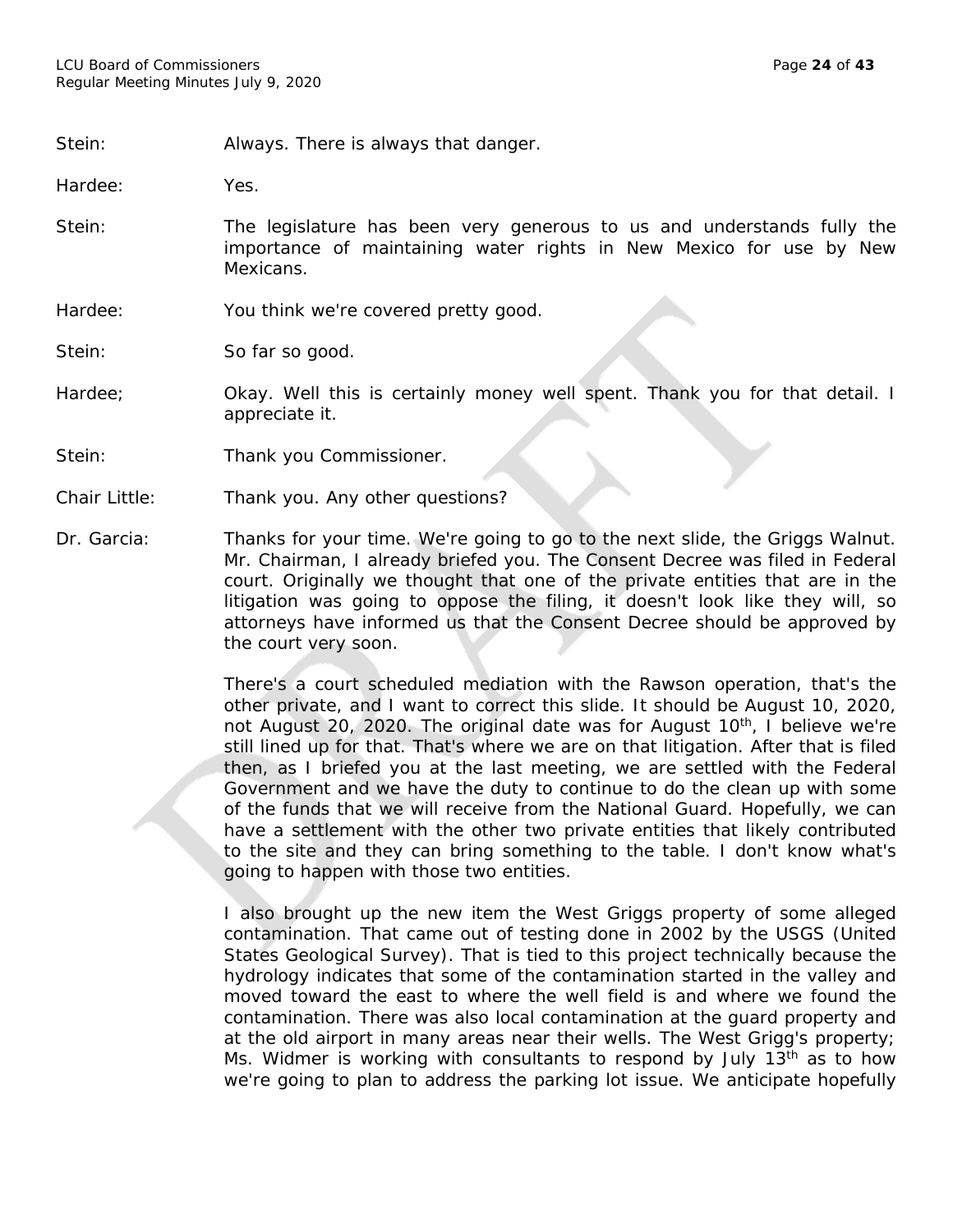that it's going to be a simpler solution to mitigate and we'll see what we find, but we will have to do additional testing on that.

Ms. Robin Lawrence will tell you about a project that was initiated by staff during this pandemic and we're very proud of the work they did to provide a walking path and beautify some of the surrounding areas of the building. With that, Ms. Lawrence.

Lawrence: Good afternoon Chairman, Commissioners. Robin Lawrence, Deputy Director for Solid Waste. Yes, so we have an area kind of on the perimeter of the property here at Utilities. The red line kind of indicates where this path is, and staff has used it for the last several years, kind of walking when they have breaks or during lunch—to just kind of get out and away from their desk.

> The pictures on the right-hand side essentially show what it used to look like, and we would track in goat heads at times, and there's dirt and stuff like that. We came up with this concept to kind of repurpose some items. I'll show you some pictures of our progress.

> On the left-hand side, we actually have two heavy equipment operators from solid waste that have been working on this project: Joshua Dominguez and Cody Murillo. They come in on Saturdays and they work on this area. The left hand side shows the dirt work where they cleaned up some stuff, filled in some holes under the fences and different things like that. Then the right hand side, we brought some composted mulch from our Foothills facility, so this is the product where the green waste gets turned into composted mulch. Some of my staff from the Foothills location transported this product down here, and so it's been spread out, compacted and watered.

> Going to the next slide; we've been working with the Streets Department and some of the millings from some of the road projects that we have—we will get millings from different areas across the City. So, the Streets Department has allowed us to repurpose some of the millings to put down as the walking area.

> The left hand photo shows the initial placement of it, this is kind of where we're at right now. Once all the millions are placed throughout the path Joshua and Cody will go back in and kind of hand rake it and get it all squared up and looking pretty. Then we will roll it and water it and get it more compacted so it's a nice level surface to walk on. The Gas Department has helped us out a lot as far as loaning us equipment because we typically don't have that type of equipment. We've been using backhoes and they've been helping with renting rollers and stuff like that.

> The last two pictures on the right hand side of this slide is kind of our vision of the final product where it shows the path, the millings, the compost, and perhaps in the future, we can expand some water conservation type plants in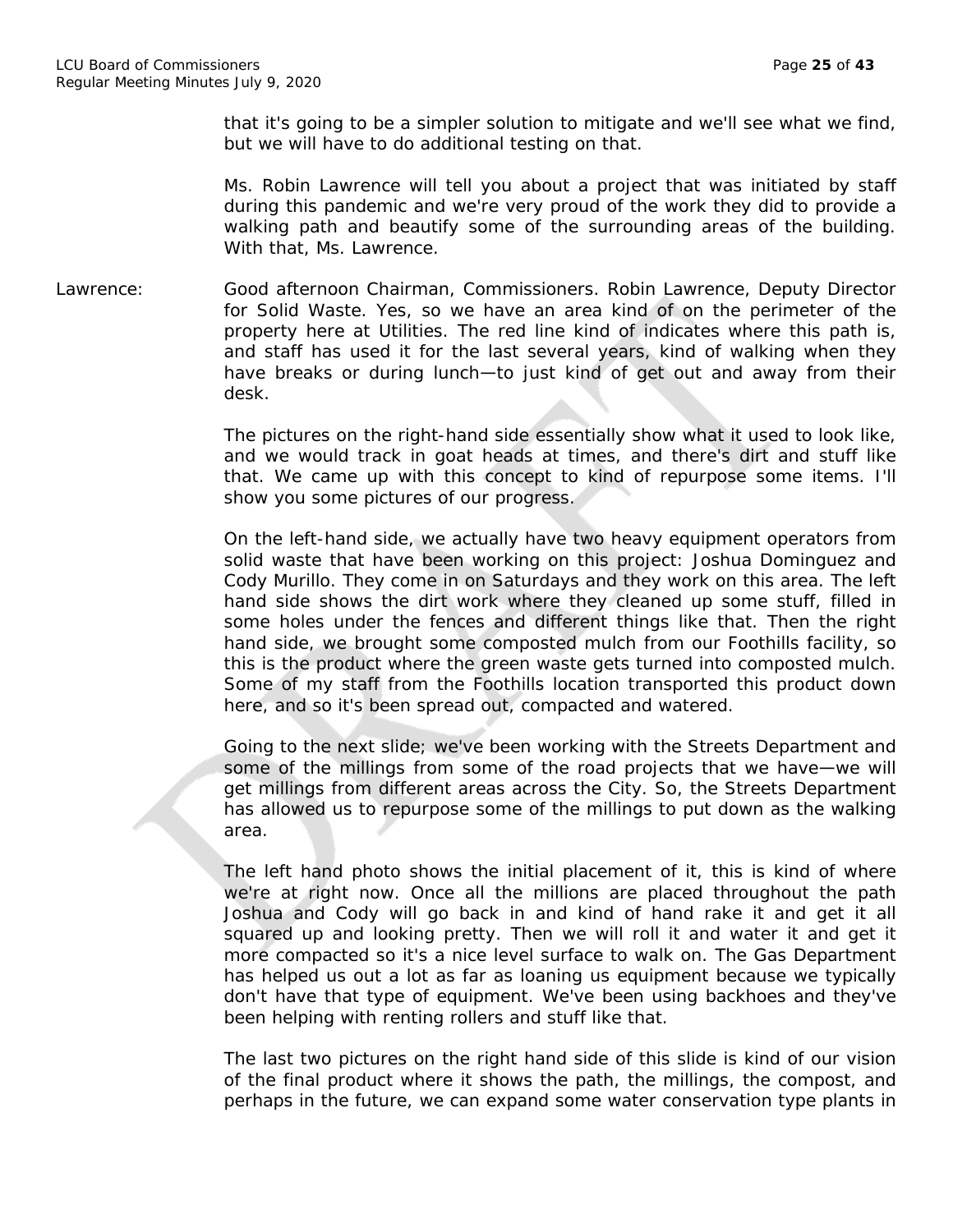there and work with Rhonda Diaz to make it even prettier. It's kind of a fun project that we've been working on. It's about a little over a third of a mile from beginning to end. It's a good little break for staff to utilize and kind of help the property look a little bit better. Does anybody have any questions?

- Chair Little: Thank you. Questions? Looks nice.
- Lawrence: Thank you.
- Dr. Garcia: We have projects now, Mr. Chairman.

Chair Little: Go ahead, please.

Clark: Thank you Chairman, Commissioners. This is Carl Clark, Deputy Director, Environmental and Technical Support. Here to give you the three projects that I selected for July 2020. The Pre-1965 Foothills Landfill Excavation, the Jacob Hands Wastewater Treatment Facility Improvements Project, and the City of Las Cruces Gas Operation Connections of Customers at Talavera.

> The Pre-1965 Foothills Landfill Excavation; we technically have four contracts out there right now for this project with a total combined contract cost of approximately \$1 million. The contract time is 104 working days. We will be asking for an extension of time on this project. I did make the Board aware that we had introduced a screening mechanism out there at the site. It's called the flip screen. It's been working really well. Prior to the flip screen we were delivering a lot of sand to the South Central Solid Waste Authority Corralitos Landfill. Now we've flipped the tables and we're delivering a lot of waste and not sand, but it has slowed down our progress.

> As you can see down on the next lines here, the start date was March 18<sup>th</sup>. We have an estimated construction completion date of now February 26<sup>th</sup>. We hope to reduce that a bit by introducing another flip screen out there, but we're still working on that aspect.

> We've already hauled a total waste amount of approximately 22 tons of material from, actually it would be all of cell number 3 and some of cell number 2. We still have a way to progress through before we're completed with this project. Any questions regarding this one? If not, I'd like to move forward to the next one.

Chair Little: Go ahead please.

Clark: The next project I have is the Jacob Hands Wastewater Treatment Facility Site Improvements. Basically, this was a paving and drainage project at that site. As you recall, we had projects where we built five metal buildings for the Utilities, two of them at the Jacob Hands Wastewater Treatment Facility where we were moving the collections group out there, and so it needed to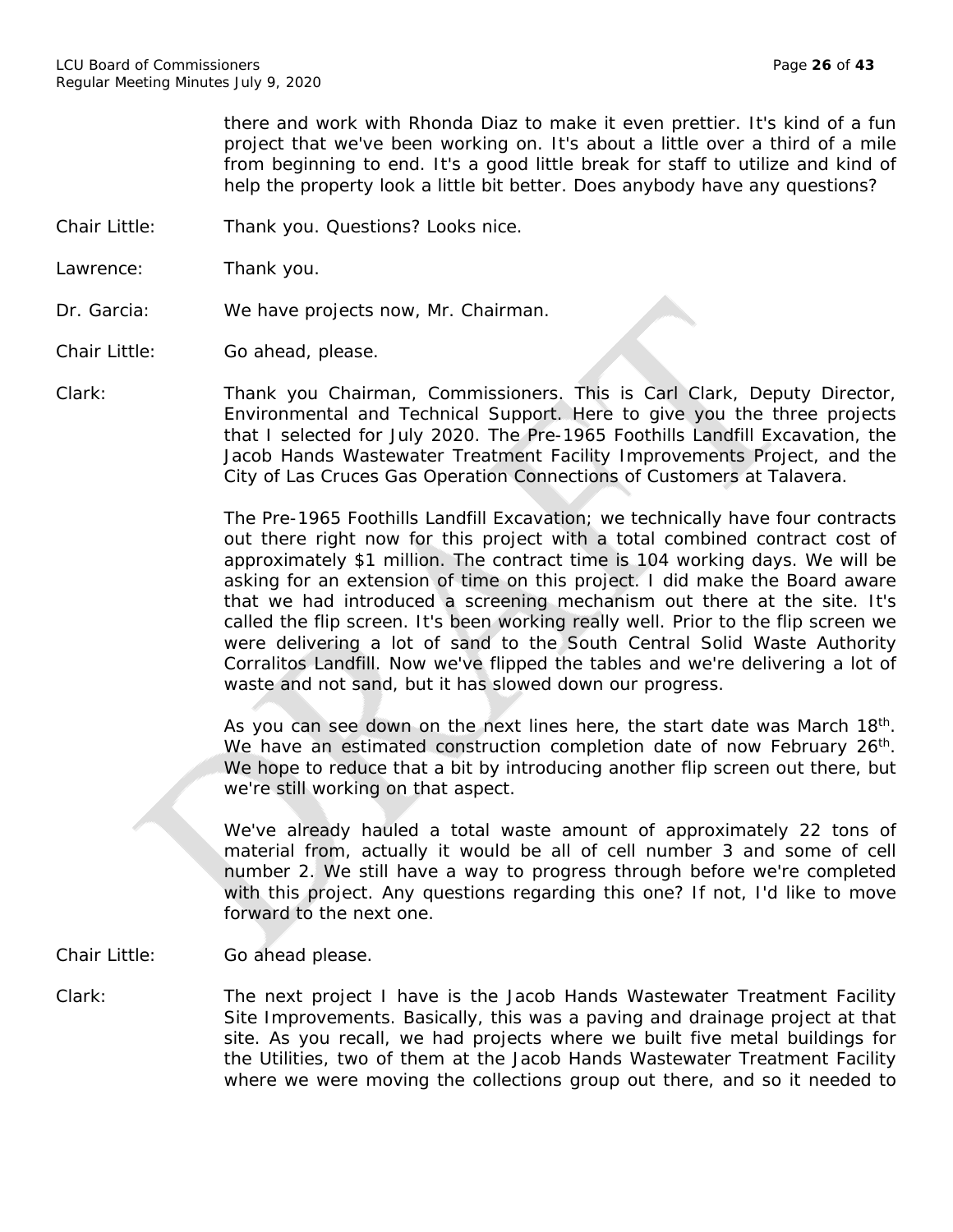be paved and we needed to address some drainage issues out there. That's what this project did.

The upper right photo in the corner, there is the actual finished pavement with some striping and they're working on the fencing around the pavement area and drainage area. The lower right photo is the completed pond. There was a question asked about irrigation one time and landscaping. We weren't able to include it in this project. However, we are working on it right now to update the landscaping in that area.

The project is complete. They actually had a final inspection this week. You can see the items that were completed as part of this project. The contract cost was approximately \$200,000.00 with 60 working days and we finished ahead of schedule. If there's no questions on this one, we can move on to the next.

- Chair Little: Go ahead please.
- Clark: The next project is the Talavera Gas System Project Gas Operations Customer Connections. This is more of an update—updating the Board on gas operations and connecting customers out there in Talavera. Because we're in between contracts right now, we're working on the Phase 3A contract with Smithco Construction to install more low pressure gas line. Gas operation has been helping out there on site. They have actually purged 19,000 linear feet of the PV gas line that we installed as part of the Soledad Canyon Road project from Dripping Springs to Ventana View, they completed that. There's a potential for eight customer connections out there due to that purging that are immediately off of Soledad, front Soledad really. They've also extended approximately 630 feet of 2-inch PV gas line; I think I showed you that a month or so ago where we picked up the first customer. They've also expended another 3,300 lineal feet and picked up two to three large customers that are off the same road, it changes from Talavera and bleeds into Mystic View Road.

Dripping Springs Road, we have one customer signed up. That's the single house that you first run into as you're heading east towards the mountain. They've already signed up for a meter install and that's pending. Any questions regarding this project?

Chair Little: Any questions? Thank you.

Clark: Thank you very much. I appreciate it.

Chair Little: Thank you. What's next?

Dr. Garcia: Board Resolutions, Mr. Chairman. Going back to the other water litigation items, I didn't see any hands up, so I don't know it there were any questions. If not, we can proceed with Board Resolutions for discussion.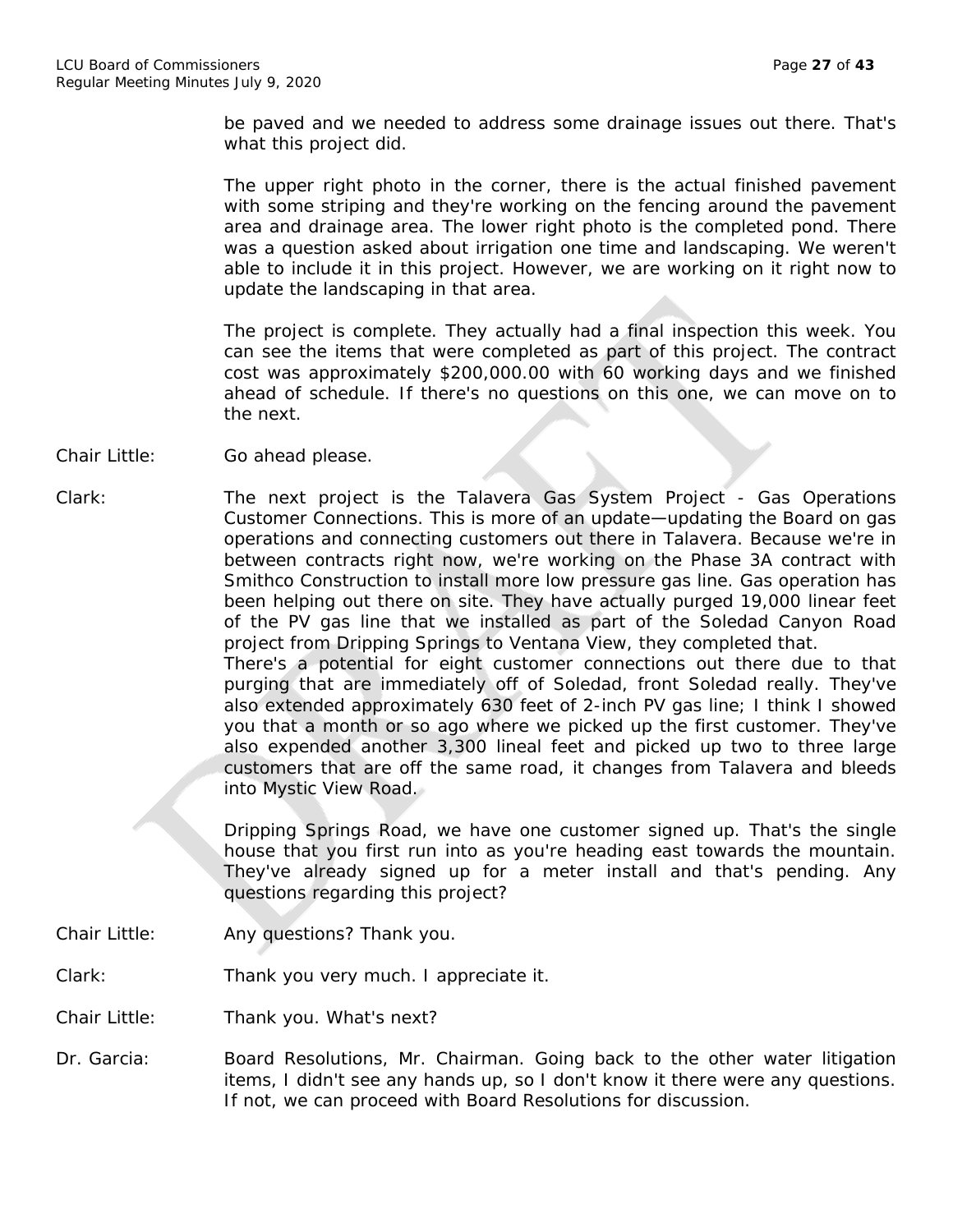Chair Little: I think that Commissioner Hardee's was the only comment.

### **6. Resolutions for Consent Agenda:**

## **6a. \*Resolution 20-21-LCU005:**

#### *The motion was Unanimously Approved 7-0.*

#### **7. Resolutions for Discussion:**

#### **7a. Resolution 19-20-LCU001A:**

- Chair Little: We have a number of resolutions. The first one is Resolution 19-20- LCU001A: A Resolution Approving an Amendment to Resolution 19-20- LCU001 with Stein and Brockmann, P.A., Law Firm Specializing in Water Rights and Water Litigation Matters, and Authorizing Professional Legal Services Under the Existing Legal Services Contract as Amended for Fiscal Year 2019/2020 Adding an Additional \$60,000.00 for a New Total Contract Amount Not to Exceed \$510,000.00.
- Sorg: Move to approve.
- Chair Little: Thank you. A second.
- Johnson: Second.
- Chair Little: Thank you. Discussion.
- Dr. Garcia: Thank you, Mr. Chairman, this is Garcia speaking.

This is a Fiscal Year 2020 Resolution. We are amending the Resolution from the prior Fiscal Year because we will be exceeding the \$450,000.00 allocated to this project. I think you've seen from Mr. Stein's presentation the extensive activity in preparing our witness and also attending a lot of the depositions and analyzing all of the depositions from all the parties. So that will take us over the \$450,000.00 when we get the June billing. With this amendment then we will pay the June bill and then close out this purchase order the following—there's a Resolution down your list today that starts the new Fiscal Year starting July 1. With that, I'll entertain questions.

I did a graph of the litigation expense. As you can see the increase with Texas v. New Mexico that started in 2013 and 2014 has been expensive. It's been a lot of activity on the legal side, on staff's side, and on the hydrologist, but I don't think we have a choice. The City needs to participate in this litigation to defend our position with respect to State issue groundwater permits. With that I'll entertain any questions, Mr. Chairman.

Chair Little: Okay. Questions. Seeing none. Commissioner Johnson.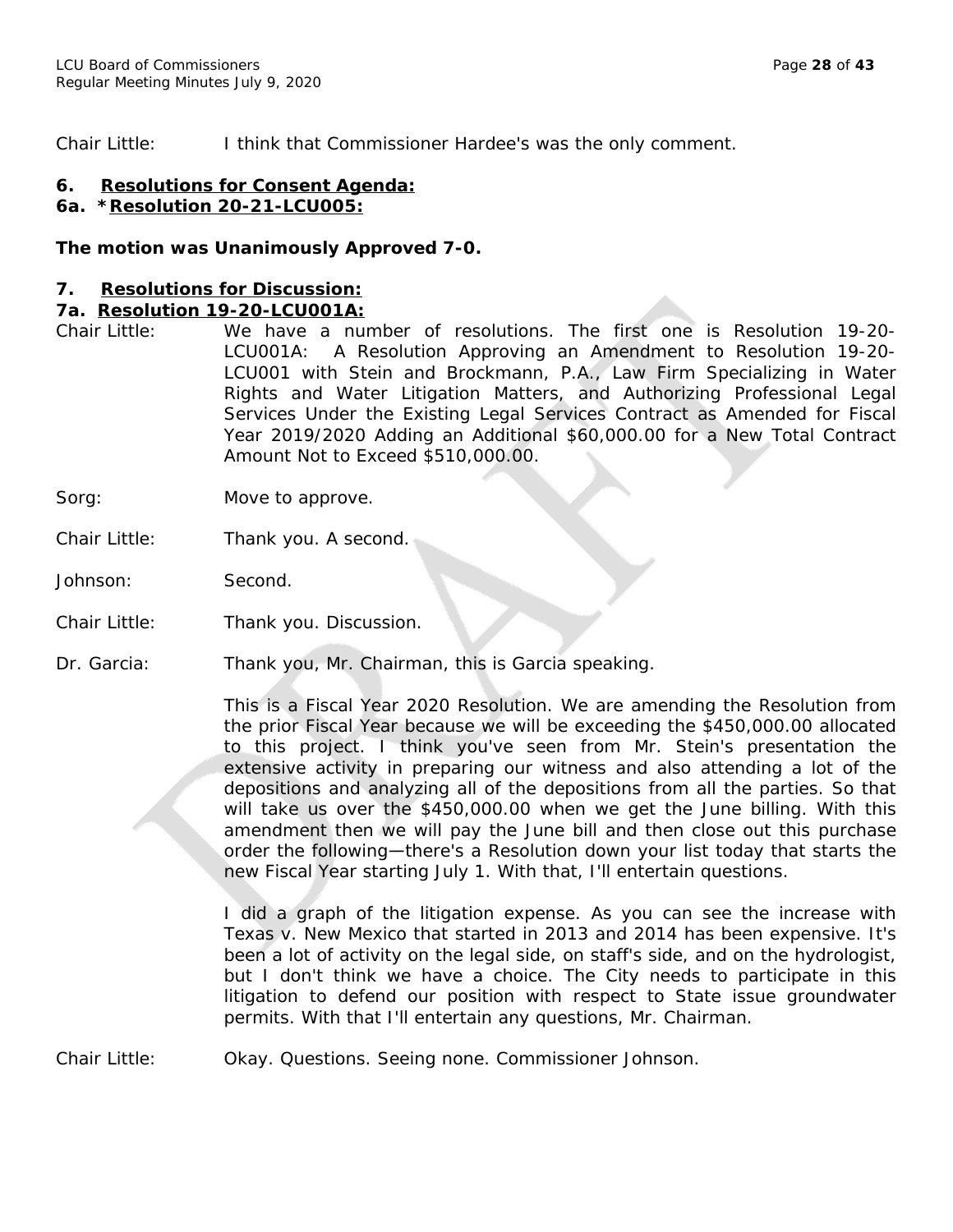- Johnson: Yes. This is just a clarification. We're taking FY20 money but applying it to FY19 cost simply because we've gone across the border.
- Dr. Garcia: Mr. Chairman, Commissioner Johnson. No. What it is, we are adding \$60,000.00 to the prior approval of 19/20, that's Fiscal Year 2020 so that we can pay the bills for the month of June that come in July. They should be coming probably this coming week.
- Johnson: If this has happened a month or so ago, we wouldn't be going across the fiscal years, so that's the reason for this.
- Dr. Garcia: If we had exceeded before we still would have to come to you raising the amount. Yes. I'm bringing it today, separate from the FY21 and I believe Commissioner Hardee's question via e-mail was, it is confusing because we have two Resolutions, one is adding \$60,000.00 to FY20. Then once we pay the June bill, that year is closed. Then, we have a new allocation for the billing of July, August, September and so on.
- Johnson: Okay. I think I understand. Thank you.
- Chair Little: Anything else? Ready for a vote.

Commissioner Archuleta - Aye; Commissioner Bencomo - Aye; Commissioner Carmichael - Aye; Commissioner Johnson - Aye; Commissioner Sorg - Aye; Commissioner Hardee - Aye; and Chair Little - Aye.

## *The motion was Unanimously Approved 7-0.*

## **7b. Resolution 19-20-LCU002A:**

Chair Little: The next resolution is Resolution 19-20-LCU002: A Resolution Approving the Amendment and First One Year of Three One-Year Extensions to the Sole Source Indefinite Quantity, Indefinite Cost Professional Services Agreement Between the City of Las Cruces and Maldegen, Templeman & Indall, L.L.P., in Matters Related to the Legal Services on Behalf of the Joint Superfund Project Consisting of the City of Las Cruces and Doña Ana County for Fiscal Year 2020/2021, with an Effective Date of July 1, 2020. Motion to approve.

Sorg: I'd moved to approve.

Chair Little: A second.

Johnson: Second.

Chair Little: Okay. Commissioner Johnson seconds. Discussion.

Dr. Garcia: Mr. Chairman. You've seen this contract before. This is a contract for insurance recovery. This firm specializes in insurance recovery. This is the firm that brought Travelers and USF&G with all policies to pay for the defense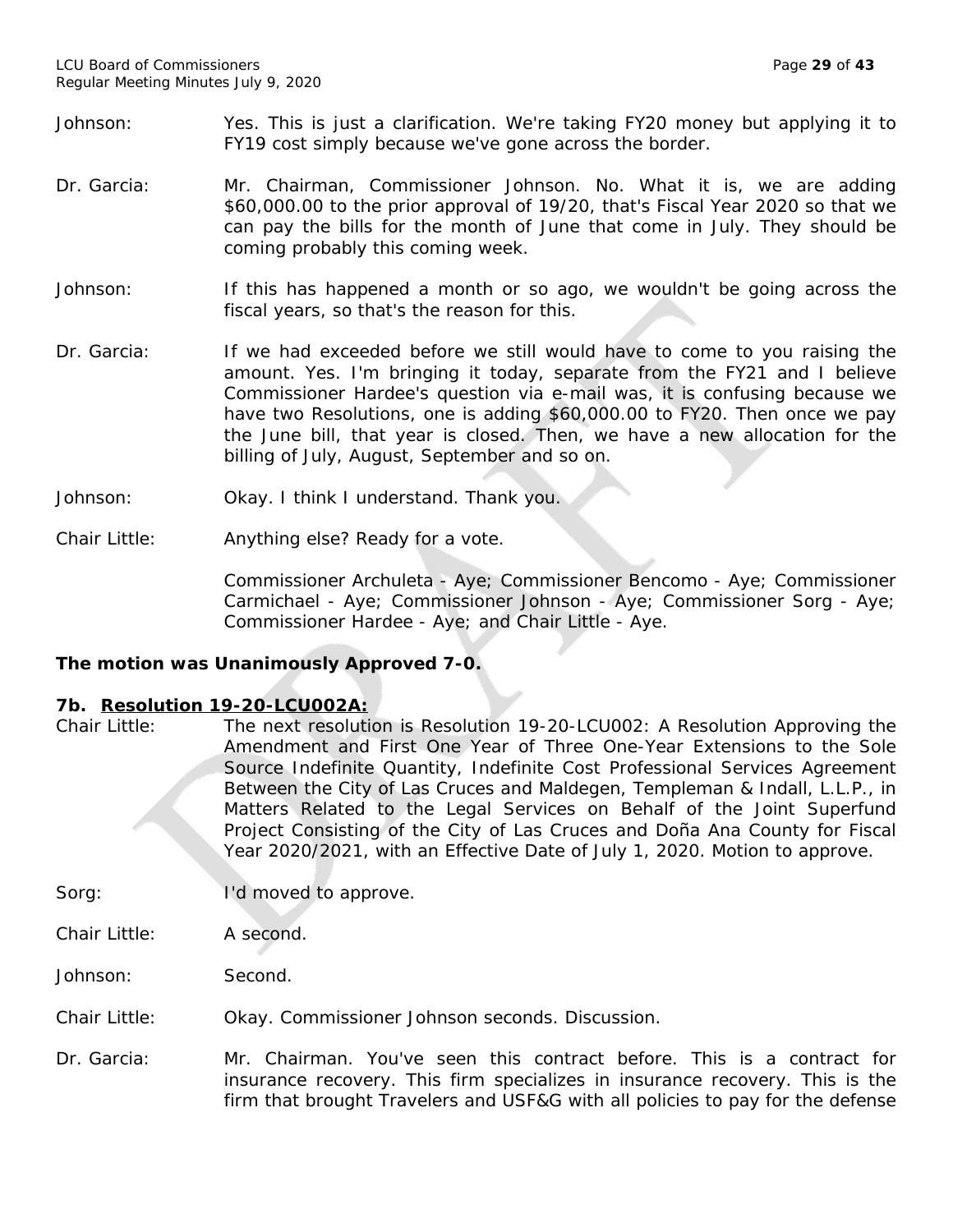of the Griggs Walnut through the Martin Law Firm. As you know, we are not paying for the Martin Law Firm that took us to the Consent Decree because they are paid by insurance. Well this is the firm that brought the insurance companies to pay for the legal aspects and other insurance recovery monies. In addition to starting the first year of a new series of renewals at the firm, we are adding an amendment to this contract to cover the new property, the West Griggs property. The company has already filed a tender with insurance in case we need to have extensive remediation in that property we will be filing that under the same policies. The Maldegen, Templeman, the payment for this is in the Griggs Walnut fund from insurance recoveries from the various policies of the City and County prior to the time that there was pollution exclusion. With that I'll be able to entertain any questions you may have.

Chair Little: Okay. Any questions? Okay. Ready for a vote.

Commissioner Bencomo - Aye; Commissioner Carmichael - Aye; Commissioner Hardee - Aye; Commissioner Johnson - Aye; Commissioner Sorg - Aye; Commissioner Archuleta - Aye; and Chair Little - Aye.

## *The motion was Unanimously Approved 7-0.*

#### **7c. Resolution 19-20-LCU003A:**

- Chair Little: The next resolution is Resolution 19-20-LCU003: A Resolution Approving the Extension for the First Year One of Three One-Year Renewals of the Sole Source Indefinite Quantity, Indefinite Cost of the Professional Services Agreement with David B. Medeiros for Legal Consultation Services Related to the Griggs Walnut Superfund Project for Fiscal Year 2020/2021 with an Effective Date of July 1, 2020.
- Sorg: Move to approve.
- Chair Little: Okay. Commissioner Sorg. And a second.

Hardee: I second.

- Chair Little: Thank you. Discussion.
- Dr. Garcia: Mr. Chairman. Again, Mr. Medeiros, for the benefit of Commissioner Hardee and the new Councilor Bencomo. Mr. Medeiros has extensive experience in the project. He was a former Assistant County Attorney. When he retired, we asked him to stay on, on a contract basis to help us. He's like an internal attorney now for the City and County under the Joint Superfund Project. He's very instrumental in the mediations, in the Consent Decree given his history with the project because through his years in the County he was involved with this project from the beginning. We're renewing his contract, and I anticipate we will be needing his services until we settle with the other two entities and then we close up all of the litigation.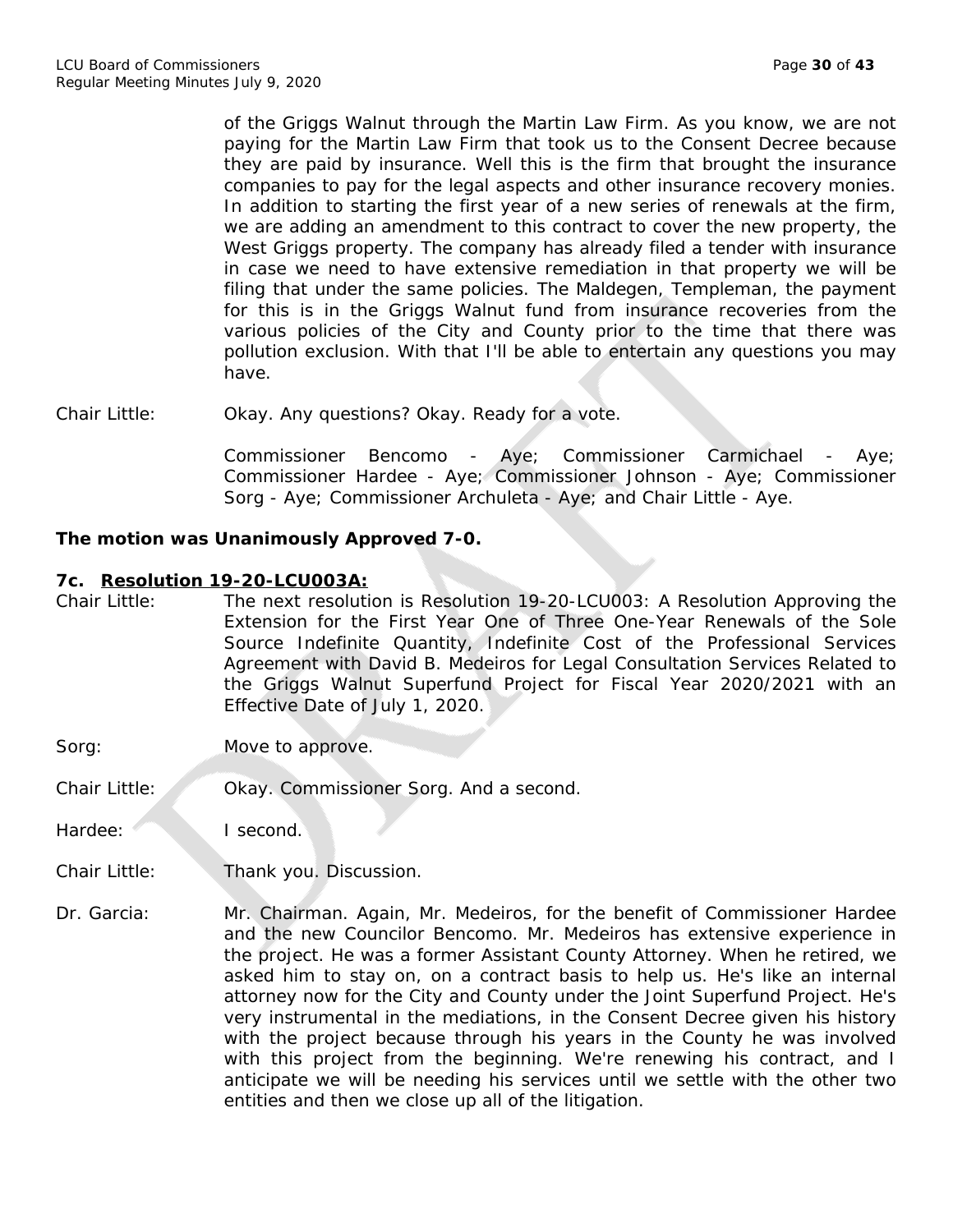Again, Mr. Medeiros is funded by the insurance recovery monies from all policies from the City and County, mainly County, prior to pollution exclusion, so we're able to recover some monies. Those are the funds in the Griggs Walnut fund that are paying for this legal expense.

Just for clarification again with the new Commissioners, the Utility ratepayers are not paying for these legal services. The Griggs Walnut Fund is again the litigation is funded by insurance recoveries and by environmental gross receipts tax monies. The Utility is mainly the manager and operator of the cleanup system, but there is no component of the cost of Griggs Walnut on to any of the Water or Wastewater Utilities. With that I'll entertain any questions you may have.

- Chair Little: Any questions? Commissioner Hardee.
- Hardee: Okay. No, I just want to say I appreciate that further explanation. I kind of understand now what is going on. Thank you.

Dr. Garcia: Thank you sir.

Chair Little: Other questions? Ready for a vote.

Commissioner Archuleta - Aye; Commissioner Bencomo - Aye; Commissioner Carmichael - Aye; Commissioner Hardee - Aye; Commissioner Johnson - Aye; Commissioner Sorg - Aye; and Chair Little - Aye.

## *The motion was Unanimously Approved 7-0.*

## **7d. Resolution 20-21-015:**

| Chair Little: | Next resolution is Resolution 20-21-015: A Resolution Awarding a Sole  |
|---------------|------------------------------------------------------------------------|
|               | Source Contract for Project No. 20-21-015, Talavera Advanced Metering  |
|               | Infrastructure to Mountain States Pipe and Supply of Colorado Springs, |
|               | Colorado, for a Total Award Amount of \$159,150.10.                    |

Sorg: Move to approve.

Chair Little: Thank you. And a second.

Bencomo: Second.

Chair Little: Discussion on this one.

Clark: Mr. Chairman, Commissioners. Carl Clark, Deputy Director Environmental Technical Support. This is my contract Resolution that I brought forward. To address the sole source, Mountain States Pipe and Supply is the sole vendor that represents Itron in this region, so there will be nobody else that could supply Itron to the City of Las Cruces without going through this vendor.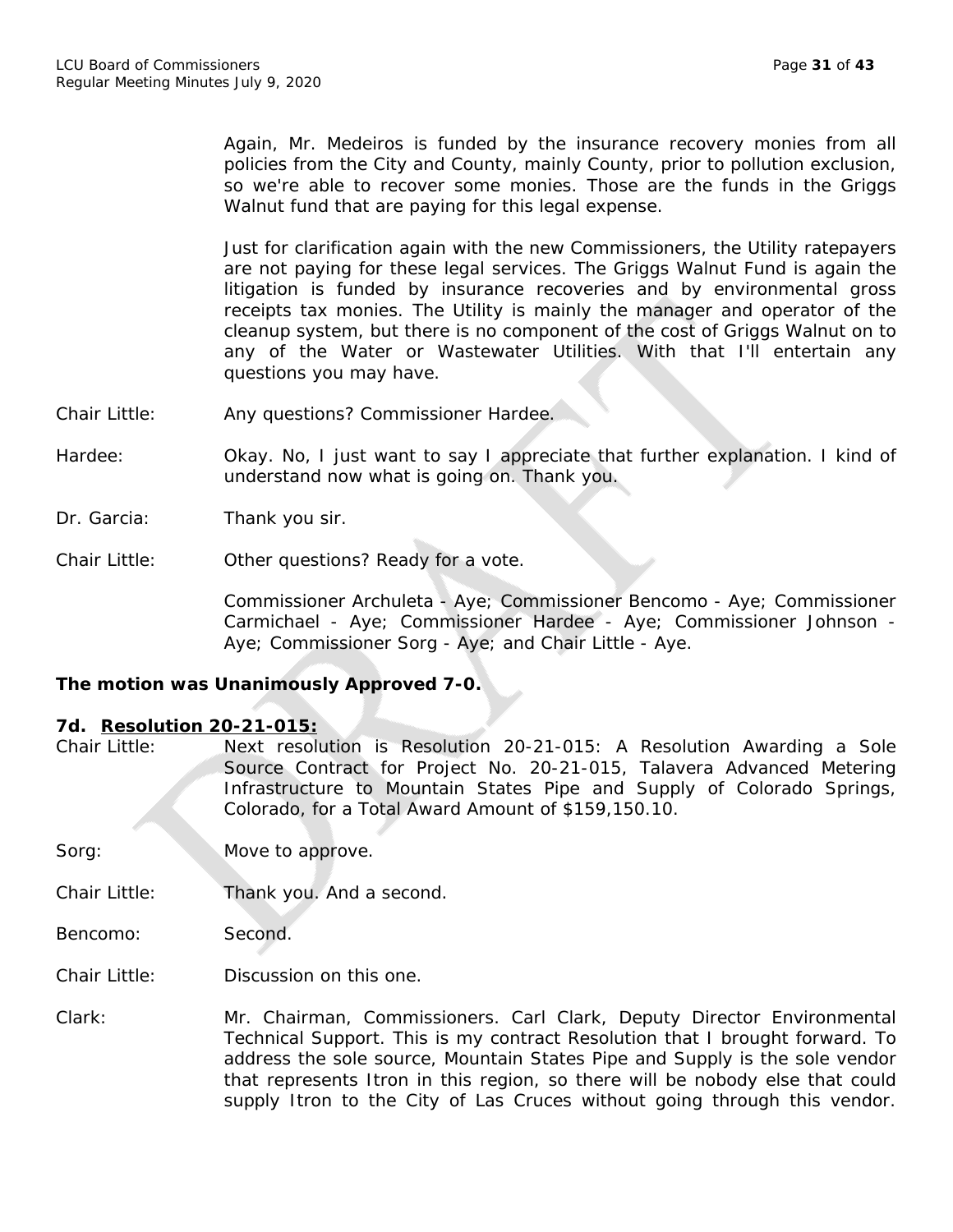Instead of having a prime contractor come and put their markup on top of Mountain States, we went directly to Mountain States.

Purchasing rules require us to get a sole source vendor ruling, we got that obviously, we just spent \$22 million on the Itron system, that advanced metering infrastructure. We're carrying this out to the Talavera area so that way we can have the same advanced metering infrastructure in Talavera for our new gas system that's going to be located out there. That was a reason for the sole source. We've worked with Mountain States in the past. They're prepared and ready to move forward in installing repeaters and collectors in that area so that it can gather the meter data via the advanced metering infrastructure. Any questions?

- Chair Little: Questions?
- Hardee: I thought that was a very good explanation on the sole source even when I read it, that was well done. Thank you.
- Clark: Thank you very much. We appreciate that. I did install a couple of photos. We are going to be powering these repeater collectors which only take about six watts with solar panels. It was much cheaper to do the solar panels than to try and have El Paso Electric come in and bring all their underground lines and all the metering fees and everything else that we would have to pay. We're going to use these solar power units and hopefully we'll be successful. We believe they will, and we're going to move forward.
- Chair Little: Okay. Other questions?

Commissioner Archuleta - Aye; Commissioner Bencomo - Aye; Commissioner Carmichael - Aye; Commissioner Hardee - Aye; Commissioner Johnson - Aye; Commissioner Sorg - Aye; and Chair Little - Aye.

## *The motion was Unanimously Approved 7-0.*

## **7e. Resolution 20-21-LCU001:**

- Chair Little: Okay. The next resolution is Resolution 20-21-LCU001: A Resolution Approving a Sole Source Professional Services Agreement with Stein & Brockmann, P.A., Law Firm Specializing in Water Rights and Water Litigation Matters for Fiscal Year 2020/2021 in an Amount Not to Exceed \$450,000.00, Effective July 1, 2020, for One Year with Four One-Year Renewals Subject to Approved Budget Appropriations and Annual Renewals.
- Sorg: Moves to approve.

Chair Little: Thank you. And a second.

Johnson: Second.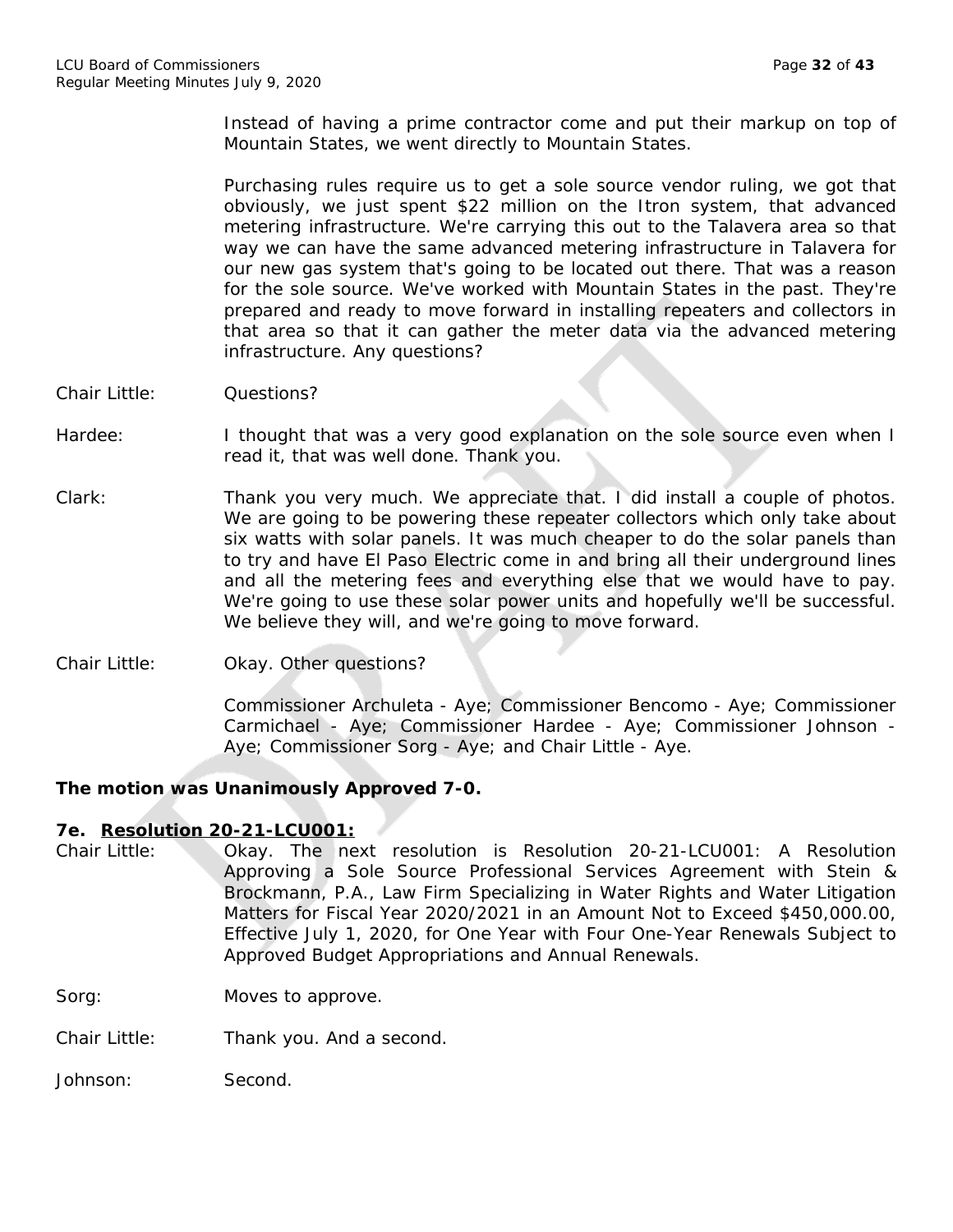Chair Little: Thank you. Discussion.

Dr. Garcia: As I explained before, this is now the Stein & Brockmann contract for Fiscal Year 2021 which starts in July, so the July billings will be paid with this approval. You approve this contract on a year-by-year basis. I believe Commissioner Hardee had a question as to why we have two Resolutions in the same action. We had separate Fiscal Year 2020 from Fiscal Year 2021. This starts us with Fiscal Year 2021.

> A little bit on the sole source. Stein & Brockmann was retained by the City since the mid-1980s and the reason we've continued the relationship is basically because they have provided results. The reason the City has 51,000 acre-feet of water rights when we're using 22,000 is because of the efforts both on the West Mesa well field, the East Mesa well field approval, the offer of judgment in the 1905 priority, and all of the things we've done over the last 30 years with the firm. That's the reason why we continue to bring to the Board.

> Before the Board we used to take these contracts to the City Council because they've delivered results, and the results are seen in our water rights portfolio, in some of the successes we've had in defending our position in the Lower Rio Grande System. We are asking for approximately \$450,000.00. I don't know that that will be enough. We'll see. He just talked about the fact that the trial may take the whole year and we will have our attorneys at trial. For now, we're starting the year with a base amount for both the legal aspects and the technical experts, mainly Dr. Wilson and Dr. Shomaker. Probably midyear, around December or January. We will brief you as to where we are and see if we need to amend the contract again to increase it.

> Given this pandemic and the whole situation everybody's going through, Mr. Stein has agreed to keep his prices fixed, at least for the first six months. We'll revisit midyear. He has some increased costs, but he understands that maybe some Utility revenues will be impacted, so he agreed to keep his costs the same for the first six months of this fiscal year. With that, I'll entertain any questions.

Chair Little: Any questions. Commissioner Archuleta. Okay. No questions. Ready for a vote.

> Commissioner Archuleta - Aye; Commissioner Bencomo - Aye; Commissioner Carmichael - Aye; Commissioner Hardee - Aye; Commissioner Johnson - Aye; Commissioner Sorg - Aye; and Chair Little - Aye.

## *The motion was Unanimously Approved 7-0.*

#### **7f. Resolution 20-21-LCU002:**

Chair Little: Okay, next one is Resolution 20-21-LCU002: A Resolution Authorizing the Execution of a Memorandum of Understanding Wherein South Central Solid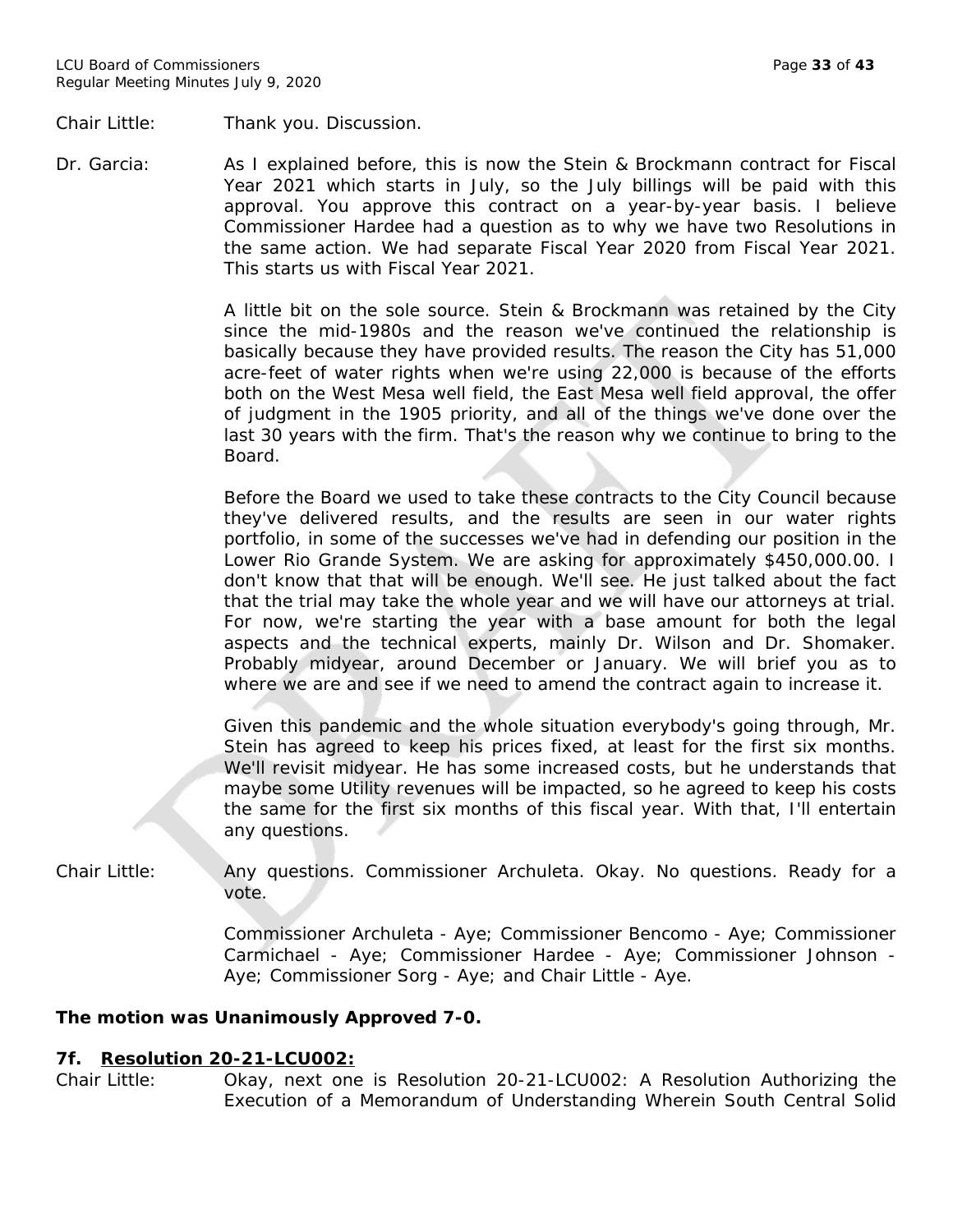Waste Authority Provides Full Funding of a Dedicated Solid Waste Related Customer Service Representative Position to the Las Cruces Utilities Department.

Sorg: Moves to approve.

Chair Little: Thank you. And a second.

Bencomo: Second.

Chair Little: Thank you. Discussion.

Walsh: Commissioners. Delilah Walsh again, Assistant Director. You weren't rid of me yet. This Resolution gives authority for us to enter into a Memorandum of Understanding (MOU) with South Central Solid Waste Authority in order for them to fully fund one full-time position of customer service rep at Customer Central within LCU.

> In addition to this action, we've also reclassed a position to create another customer service rep position for Customer Central within our LCU budget. We'll have two new positions that are CSRs, and they will handle a one stop or one number call for all Solid Waste collections, which we do. We drive the trucks and we pick up the brown trash cans. The landfill, which is managed by South Central Solid Waste Authority and recycling which is a partnership between South Central and Friedman Recycling. We pick up the brown cans and Friedman picks up the blue cans. Because those three partnerships exist, we have had some consternation with customers having to call different lines in order to get their questions answered. We are centralizing all solid waste service, no matter what the service is, whether it be landfill, collection, or ad recycling into one customer service line.

> All this MOU does is commit South Central to funding that position. That employee position will then become a City of Las Cruces employee; however, the expense obligation will always exist with South Central. We'll treat that person just like we would any LCU customer service rep, however South Central will 100% fund all salary and benefits. Any questions?

Chair Little: I see that Patrick Peck has joined us if we have any questions.

- Carmichael: Just a couple of questions. Since this deals with recycling, I assume that that telephone number that's all-inclusive will be used to answer all recycling questions like, what to recycle and they miss my pickup and that sort of thing. How will they be trained?
- Walsh: Mr. Chairman, Commissioner Carmichael. That's an excellent question. We'll actually be doing a cross training between South Central, LCU, and Friedman. Every FAQ that they have available and what they use for their current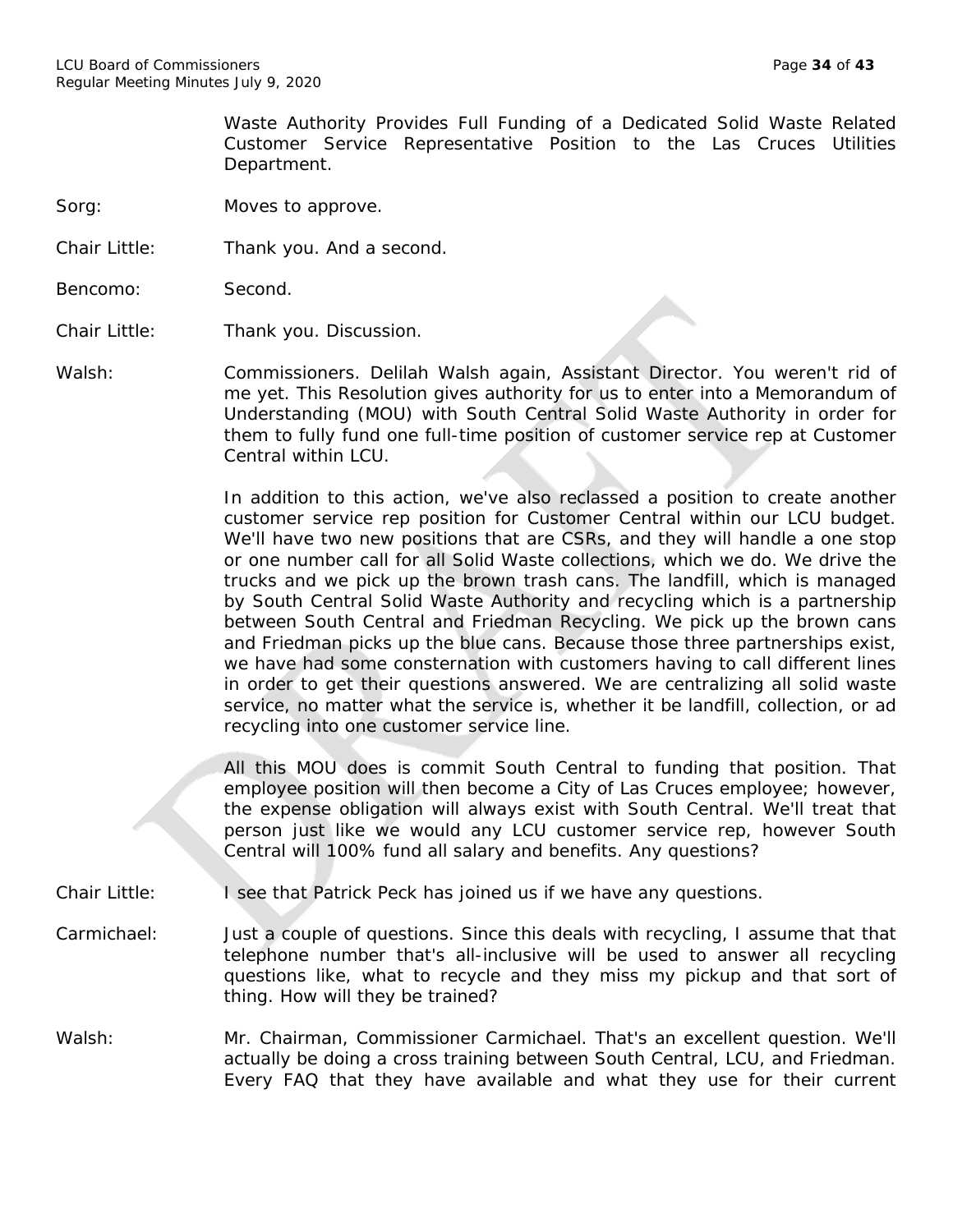customer service reps, we will cross train these two new positions so they can answer the gamut.

- Carmichael: Great. Thank you.
- Chair Little: Thank you. Commissioner Johnson now.
- Johnson: Yes, I think you may have answered my question. The same thing is, we're not going to have to say, "Okay this other person will have to answer that question, I'll answer this question." but they're both knowledgeable in both areas and either one can answer.
- Walsh: Yes, sir. Absolutely. Mr. Chair, Commissioner Johnson. Absolutely. That is the ultimate goal.
- Johnson: Thank you.
- Chair Little: Anything else? Ready for a vote on this.

Commissioner Archuleta - Aye; Commissioner Bencomo - Aye; Commissioner Carmichael - Aye; Commissioner Hardee - Aye; Commissioner Johnson - Aye; Commissioner Sorg - Aye; and Chair Little - Aye.

#### *The motion was Unanimously Approved 7-0.*

#### **7g. Resolution 20-21-LCU003:**

- Chair Little: Next one is Resolution 20-21-LCU003: A Resolution Approving Funding for Professional Legal Services Under the Existing Assigned Contract Approved in City Council Resolution 20-101 with Stevens Law, LLC, for One Year Term, Specializing in Matters Before the New Mexico Public Regulation Commission Involving El Paso Electric Related Regulatory Matters, and for the Alternative Energy Matters Including but not Limited to Power Purchase Agreements Requiring Expertise in the Field of Utility Regulatory Law and Authorizing a Purchase Order in an Estimated Amount up to \$160,000.00.
- Sorg: Moves to approve.
- Chair Little: Thank you. And a second.
- Archuleta Second.
- Chair Little: Discussion.
- Provencio: Chairman, Commissioners. This is Jose Provencio, Director for Business Services. Resolution 20-21-LCU003 is the resolution requesting funding of up to \$160,000.00 for Stevens Law Firm. Anastasia Stevens has presented the City and its position with issues before the New Mexico Public Regulatory Commission in the past several years with a high degree of competency.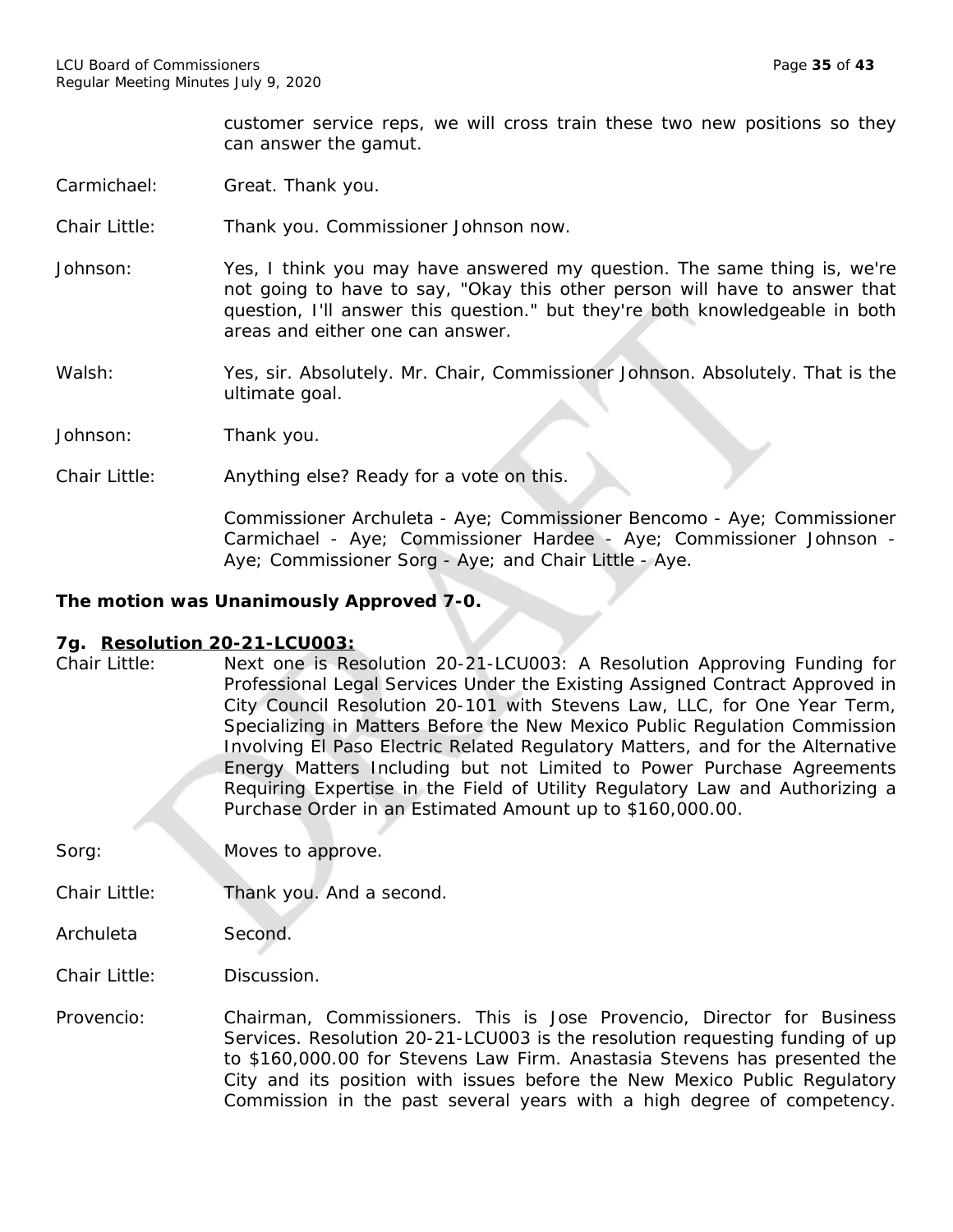Recently El Paso Electric has filed numerous filings of decisions and ultimate actions from commission. I have listed four of what I would consider very pertinent cases that are in the queue to be heard before the Commission or just within the next month or two to be adjudicated and for a decision to be rendered by commissioners.

The more near-term hearing that will be heard by the Commission next month will be EPE's Application for a Certificate of Convenience and Necessity to construct, own, and operate a new generating unit at the Newman Generating Station. There is considerable ambiguity in terms of how El Paso Electric is going to either consider or retire their existing generating units that have reached end of life. However, not addressing what they're going to do with that, this is an important filing that we have to represent our concern and our position in front of the Commission.

Following that would be the filing that you filed last year involving their amended Renewable Energy Act Plan and transition for the Renewable Energy Act. That would probably be heard towards the latter part of the year. Also, this concerns us as to how El Paso Electric's bringing in Renewable Powers comply with the Energy Requirement Proposal that they're mandated to meet. Of course, recently that has been completed and is waiting for a final decision from the Commission, the approval for long term Purchase Power Agreements that they filed. This was an interesting filing because all three of the long term Purchase Power Agreements filed involved photovoltaic energy or photovoltaic generation. Two of the projects referring straightforward, one was very neat, I hadn't seen that in terms of their technology but it's a combination of photovoltaic generation and battery storage. This is awaiting a final order from the Commission on that regard.

Of course, the one that's at the very top is their anticipated filing for the general rate increase for retail rates. There's a lot of on the plate here to review and there's a significant number of issues that have to be resolved to make sure that what's included in their filing and what's ultimately included in your electric rates is just and reasonable. Those are the key points of the filings that are on a table for discussion and our intervention status before the Commission representing not only the Utility Department but the citizens of the City of Las Cruces. Just to wrap up the \$160,000.00 funding request, that's the Utilities Department's portion to pay for Stevens Law Firm expenses. I'll stand by for any questions you may have.

- Chair Little: Commissioner Sorg.
- Sorg: Well I, at first I found it a little peculiar that we were taking this up in the Utilities Commission, but seeing that the money is coming from the Utilities that understands, so that's why I put my hand down right away.
- Chair Little: Okay. Thank you. Other comments or questions? Seeing none. Ready for a vote.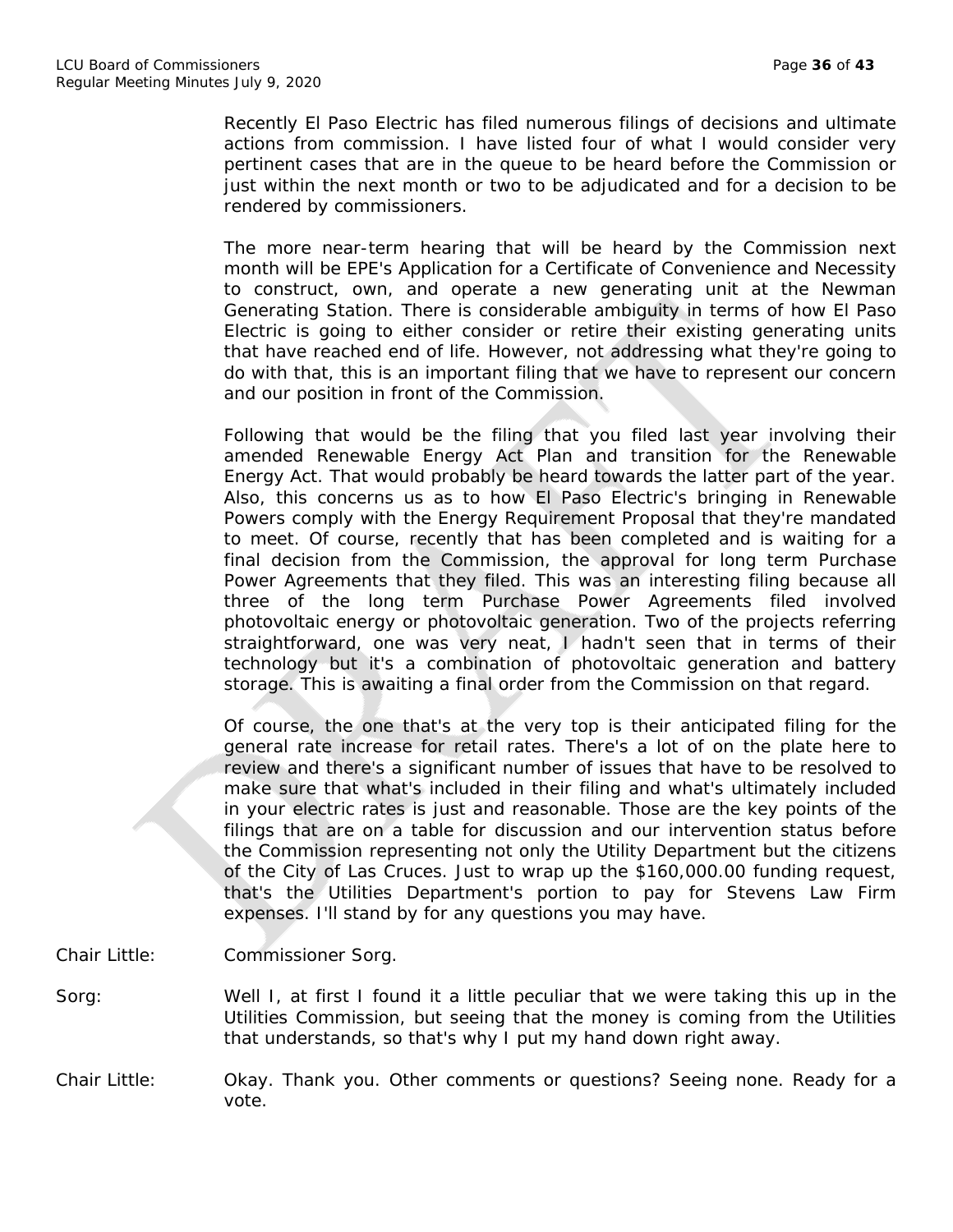Commissioner Archuleta - Aye; Commissioner Bencomo - Aye; Commissioner Carmichael - Aye; Commissioner Hardee - Aye; Commissioner Johnson - Aye; Commissioner Sorg - Aye; and Chair Little - Aye.

## *The motion was Unanimously Approved 7-0.*

### **7h. Resolution 20-21-LCU004:**

- Chair Little: Now, this is the one we've been looking for. Resolution 20-21 LCU004: A Resolution Authorizing Funding for Professional Legal Services Under the Existing Assigned Contract Approved in Utilities Resolution 13-14-033 with McCarter & English, LLP, Specializing in the Energy and Natural Gas Industry and Authorizing a Purchase Order in an Estimated Amount of up to \$25,000.00 for Fiscal Year 2020/2021, Effective July 1, 2020.
- Sorg: Move to approve.
- Chair Little: Thank you. And a second.
- Bencomo: Second.
- Chair Little: Thank you. Discussion.

Puentes: Yes, Mr. Chairman and Commissioners. Good afternoon. This is Mario Puentes, Gas Business Analyst for the record. The purpose of this Resolution is to authorize funding for professional legal services with a specialty in the Energy and Natural Gas industry under the existing contract with the McCarter & English Law Firm.

> The law firm has represented the City individually or as a member of the El Paso Municipal Customer Group for over 25 years. The group is made up of nine customers on the El Paso Natural Gas Pipeline and are similar in size, or smaller than Las Cruces. For group work the cost for legal services is allocated to each member of which the City pays about 27% or \$145.00 per hour based on the group's rate of \$535.00 per hour. For exclusive City related work, the hourly rate is \$495.00 per hour.

> Now this pooling of legal resources has proven effective and efficient and is a main element to justify a sole source provider of legal services related to this industry. The firm represents the City on its contractual relationships with natural gas suppliers and with its natural gas transportation provider which is El Paso Natural Gas Company. The firm also represents the City on matters before the Federal Energy Regulatory Commission, FERC, predominantly as it relates to the El Paso Natural Gas Company as the gas company is regulated by the FERC.

> Now for the benefit of the newest Commissioners, the City buys its gas from the San Juan and Permian Basins and is delivered to the City by the El Paso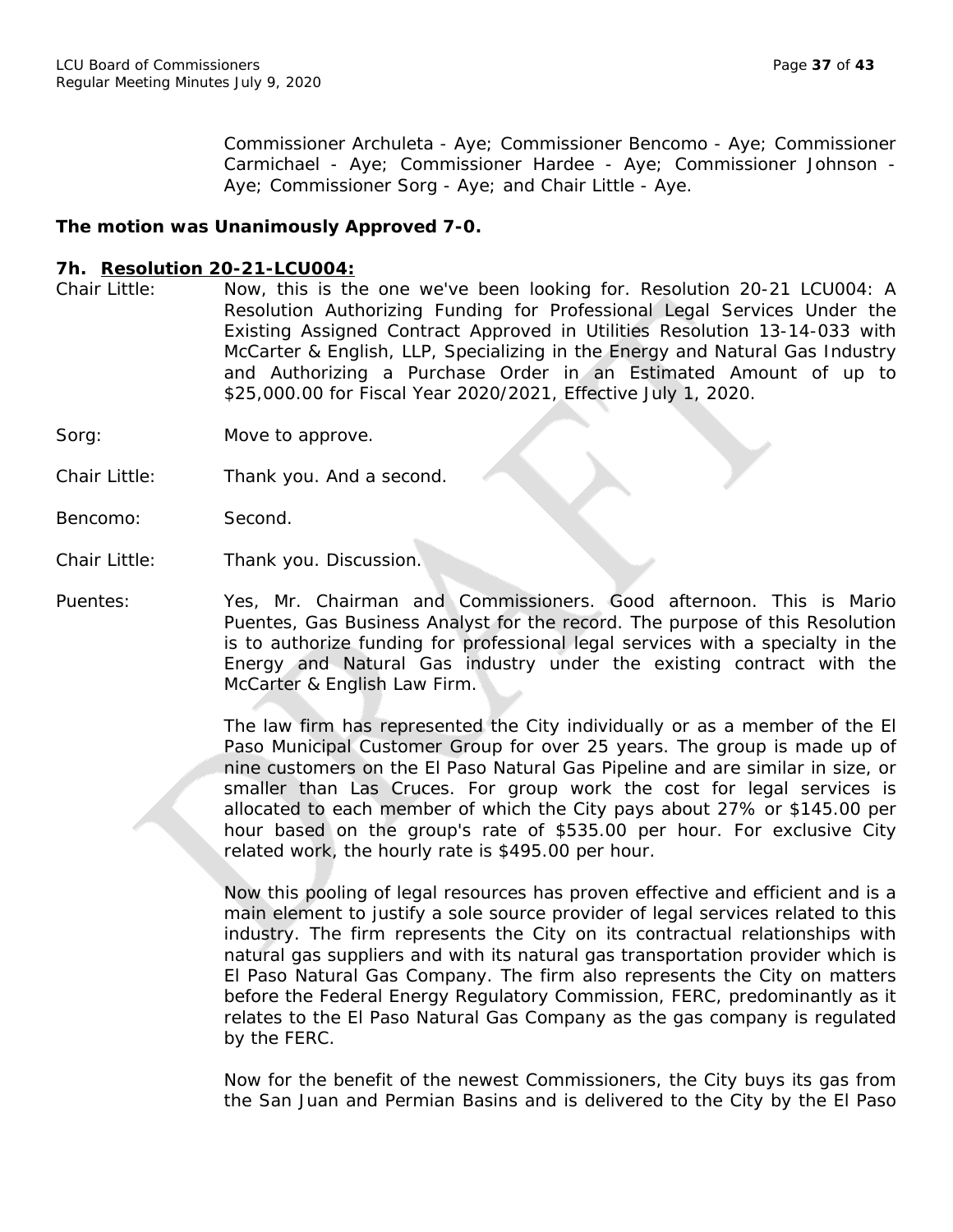Natural Gas pipeline. The San Juan Basin is located up there in the four corners area, whereas the Permian Basin is encompassed by the eastern New Mexico and West Texas. Now the pipeline has two main lines, a northern trunk and the southern trunk, kind of similar to the way Interstate 10 and Interstate 40 run east to west from Texas to California.

Next week, I believe there's a tour scheduled with some of the Commissioners, so if there are questions that are not answered today, maybe they can be answered, I believe it's next Tuesday. Based on what we know today, Mr. Chairman, the requested amount should be sufficient to cover Fiscal Year 2021. With that, I'll stand for questions.

- Chair Little: Commissioner Sorg had a question.
- Sorg: Yes, Mario answered it already. Thank you, Mr. Chairman. But I miss Mario's face.
- Puentes: Mr. Chairman. I believe that one of these days my computer will have a camera. I think I am in line for one in this coming fiscal year.

Sorg: I see. Thank you.

Puentes: Yes sir.

Chair Little: Okay. Other comments or questions? Ready for a vote.

Commissioner Archuleta - Aye; Commissioner Bencomo - Aye; Commissioner Carmichael - Aye; Commissioner Hardee - Aye; Commissioner Johnson - Aye; Commissioner Sorg - Aye; and Chair Little - Aye.

## *The motion was Unanimously Approved 7-0.*

#### **8. Old Business:**

Chair Little: The next item is Old Business.

Dr. Garcia: Yes, Mr. Chairman. Just a reminder that for the new Commissioners we have a tour scheduled tomorrow and a follow up on Tuesday. Tomorrow we will visit some water facilities, the East Mesa Water Reclamation Plant, our green compost operation at the closed landfill. We may drive by the Pre-1965 landfill that you were briefed on today. Hopefully, we will have time to stop by the Griggs Walnut plant on the way back, and then we'll have a brief lunch and answer questions. I believe Commissioner Sorg was going to join us as well.

> I want to remind everybody to be here at the building at 8:30. We will be wearing our face coverings and we will drive in two vehicles and different staff will meet us at different places. I'll drive one vehicle and Ms. Widmer will be driving the other vehicle.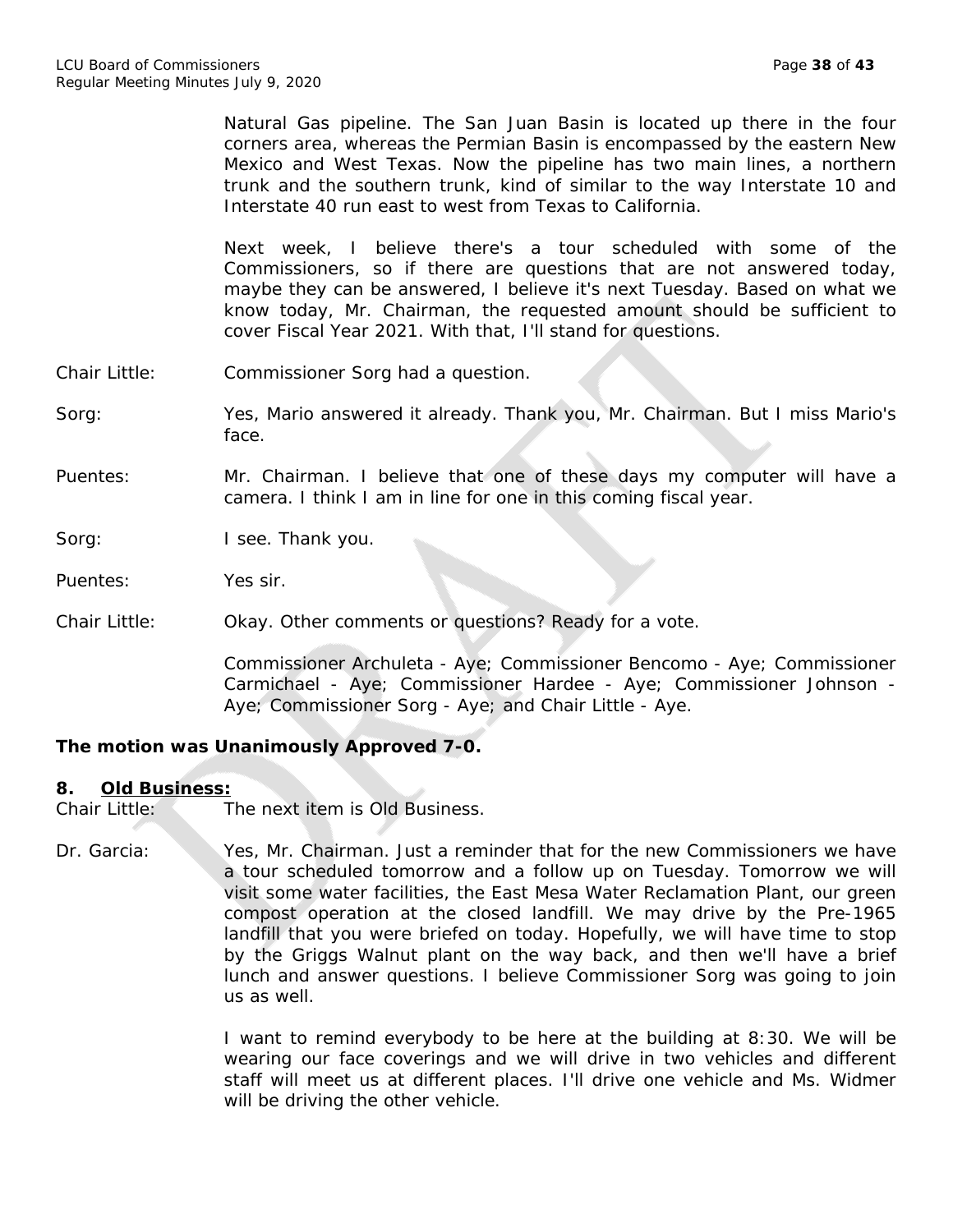Again, we'd rather leave early, we'll have some coffee but, it's going to be a hot day so dress appropriately and bring good shoes to walk around a little bit. Then, we should be done by noon hour where we will have lunch again and we will answer questions that you may have. I know that Commissioner Hardee was interested in additional questions probably on the Griggs Walnut, and I know Councilor Bencomo has some questions on development here in the Industrial Park nearby, so we can answer some of those questions for them. That's all I have for Old Business from staff, Mr. Chairman.

Chair Little: Thank you.

#### **9. New Business:**

Chair Little: The next item is New Business. Commissioner Sorg, you had a question.

- Sorg: Not a question. I just, I have another meeting tomorrow morning, so rather than trying to sandwich everything together I'm just going to have to pass tomorrow, but I will go on Tuesday next week.
- Dr. Garcia: Okay. Very well. That's fine, sir.
- Chair Little: Okay, New Business.
- Dr. Garcia I'm going to invite Rhonda Diaz, our Water Conservation Coordinator to give you an update on our new demonstration garden.
- Diaz: Hi, good afternoon, Mr. Chairman, Commissioners. Rhonda Diaz, Water Conservation Program Coordinator. I just wanted to give you an update on a project that we recently were able to do. Since 2015, the demonstration garden here at the Utilities Administration Building, on the west end of the building, hasn't been upgraded. We replaced a plant here or there and made sure irrigation is good, but we had the opportunity recently to really do a good, thorough upgrade. The demo garden has really been a wonderful tool for not only the water conservation program but the community and of course the City associates that are right here in the building.

We removed about 70 plants and I know that seems so extreme however there was a lot of plant material that had overgrown its space, it was impeding walkways. We kind of cringed every time we had somebody in the garden because the yuccas had grown to eye-poking heights and we were really scared that somebody was going to walk into it. We removed about 70 plants.

We also removed a Bermuda turf plot that was 530 square feet. It was quite large. We planted 130 trees and shrubs and we replanted the 530 square feet turf plot that we removed with Buffalo grass plugs and seed. If you know anything about Buffalo grass it's a very low water use turf, low maintenance, very drought resistant, and so I'm really looking forward to that area growing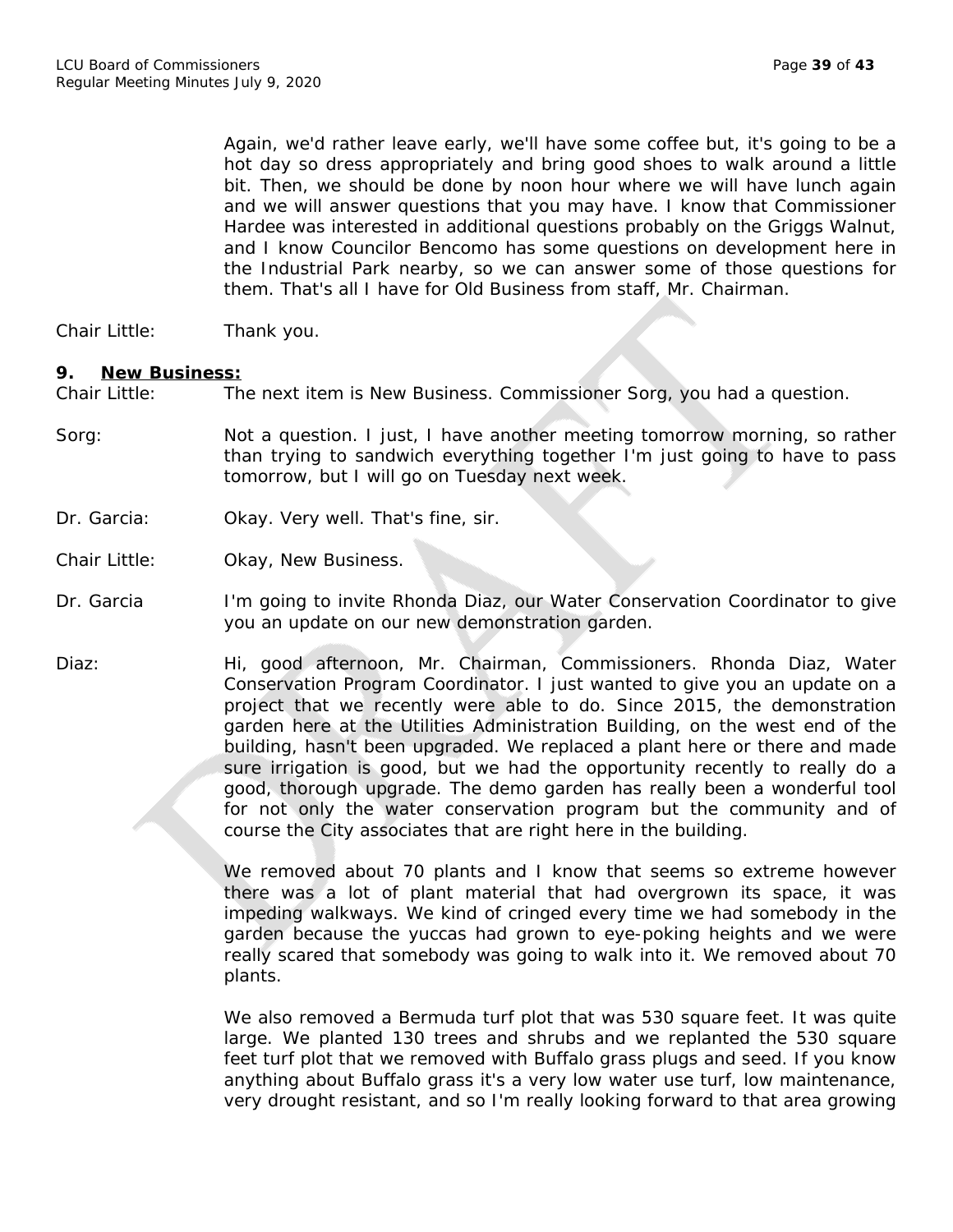in so that it can be used as a demonstration for an alternative variety for turf here in our community.

We included four new trees in our ponding area in this upgrade of the demonstration garden hopefully using that expansion to include it in the demonstration garden. I don't know if you noticed when you drove in, but we removed our little sickly willow tree that had been here for a very, very long time but was also very, very infested with borers. We removed one and we planted four which I think is a is a really good ratio.

Included in the upgrade, we made sure that every plant had efficient irrigation on it, not over watering. We also went around and plugged all the drip emitters, the little spaghetti tubing so that we're not putting water out on a plant that no longer exists. We are still working on a couple of things in the demonstration garden, we will install new plant identification stakes. These will include the common name of the plant and the botanical name. It will also coincide with the demonstration garden book that we also have available both, it's currently online and in hardcopy. It's used as a self-tour guide with a lot of information for the plant material that's there. We're also redoing the demonstration garden book to account for all the new plant material that we have out there.

We are also upgrading the irrigation in the pond area. We'll be expanding that area to cover the pond with overhead irrigation and use different types of overhead irrigation which are sprinklers as to show efficiency and coverage. Also having the opportunity to use the ponding area to plant larger trees and in listening to our conversations today, larger trees create larger tree canopies and that's what we really want within our community. Once this is all done, we're looking at maybe the end of July, mid-August, only if the temperatures aren't 105 degrees, I would love to provide Mr. Chairman and Commissioners a tour of the garden. I think you'll really be impressed by that. Well thank you for your time.

| Sorg:         | Mr. Chairman.                                                                                |
|---------------|----------------------------------------------------------------------------------------------|
| Chair Little: | Thank you. Go ahead.                                                                         |
| Sorg:         | Could we ask somebody to stop sharing the screen so that we can see<br>everybody? Thank you. |
| Diaz:         | Any questions?                                                                               |
| Chair Little: | Seeing none. We will look forward to a tour, preferably when it is not 108.                  |
| Diaz:         | Yes, sir. Thank you.                                                                         |
| Chair Little: | Okay. Other New Business.                                                                    |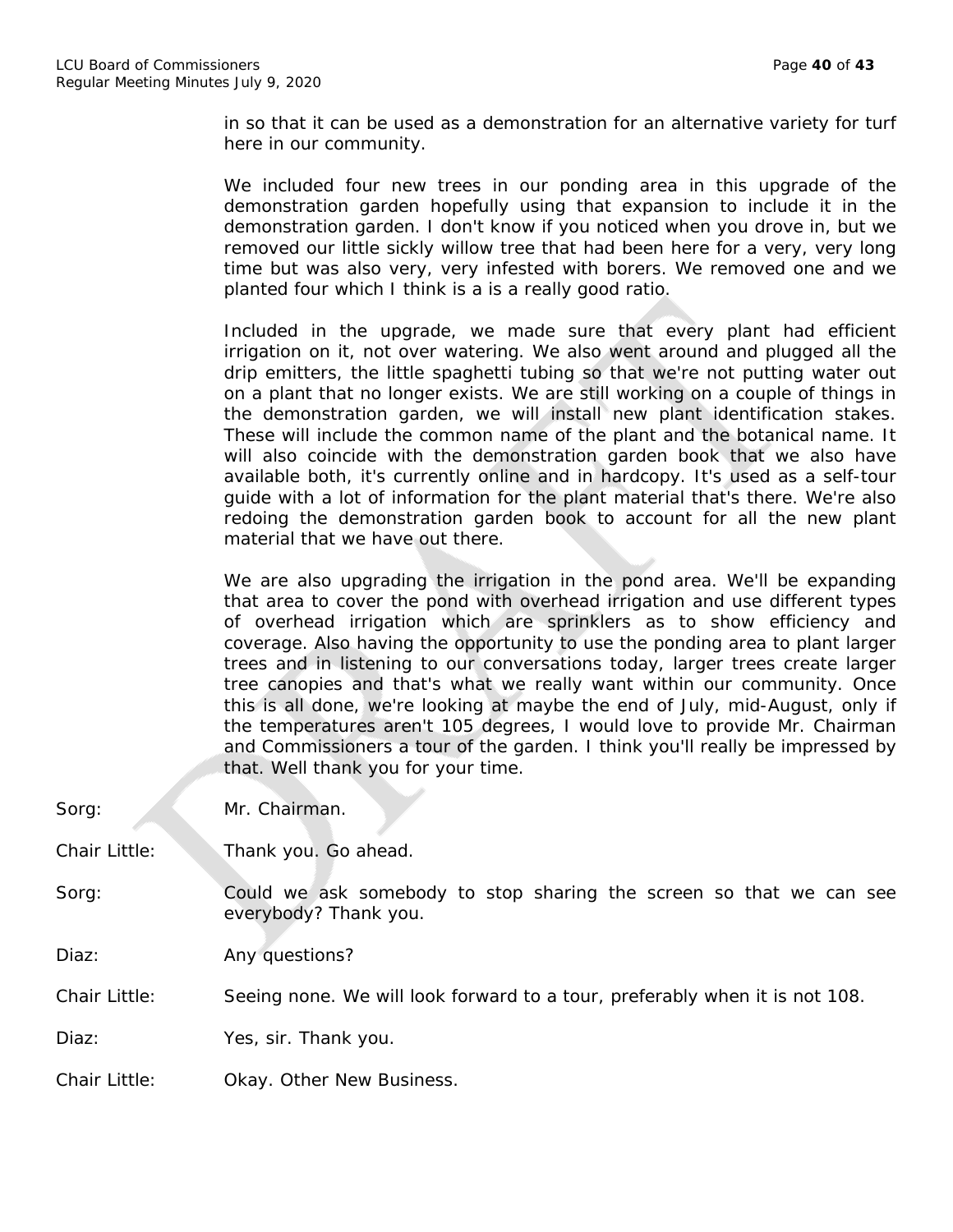- Ruiz: Thank you Alma Ruiz, Senior Office Manager for the Utilities Department. I have been selected to be the bearer of sad news, and that consists of notifying the Board that Suzanne Michaels after 10 years has announced her retirement. She is going to enjoy her retirement up in the State of Washington where her husband lives and will commute back to El Paso to visit her father every now and then. We really wanted to appreciate and give our thanks to Suzanne for the great public outreach that she has provided for the Utilities Department over the years. We will miss her insight and her words that allowed the public to get to know the Utilities Department and our services. She has agreed to stay on at least until August when we anticipate bringing a resolution to the Board hopefully identifying a new local Public Outreach consultant to fill her current contract that ends in February of 2021. With that, I want to give Suzanne some time to say a few words.
- Michaels: I said to Dr. Garcia yesterday how honored I was to have worked for Las Cruces Utilities and for him and for the amazing staff there. Thank you so much for allowing me to bring former reporting skills to Las Cruces Utilities, and to create the kind of outreach that we've had there. I'm hoping that this will be a seamless transition and Utilities can continue with the kind of outreach we've been able to provide. Thank you so much for the opportunity to work for you.

Sorg: You're awesome, Suzanne.

Michaels: Thank you.

Carmichael: Thank you. Good luck.

Michaels: Thank you very much.

Bencomo: Thank you for everything.

Michaels: Thank you so much.

Dr. Garcia: That's all we have for New Business, Mr. Chairman.

Chair Little: Okay. Suzanne, my thanks to you as well.

Michaels: Thank you Mr. Little.

## **10. Board's General Discussion:**

Chair Little: The next item of business is Board General Discussion. Anyone have anything?

Sorg: Yes, I do.

Chair Little: Okay. Commissioner Sorg.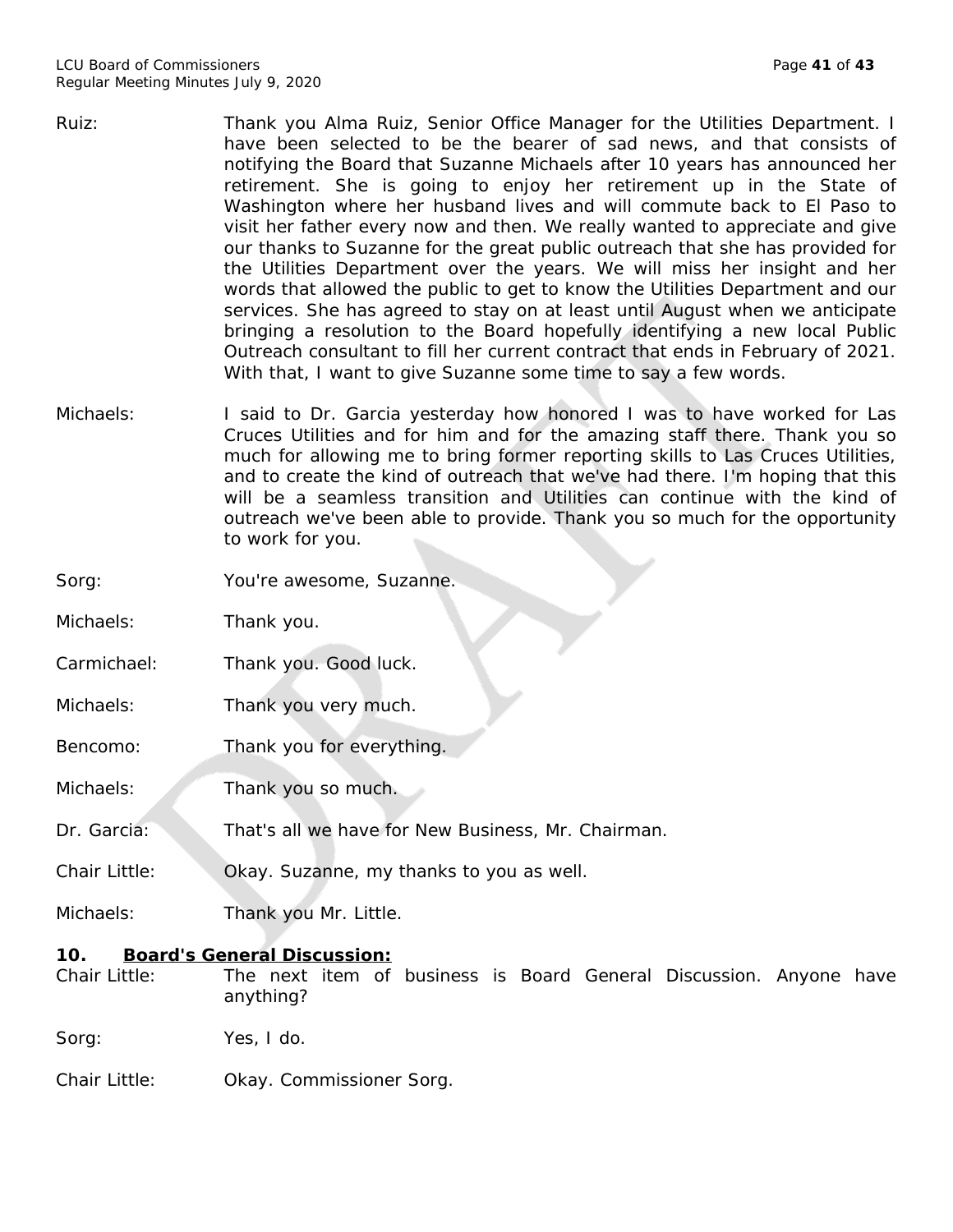Sorg: I got just a couple of things really quick. Just a last word or two on the natural gas. I never wanted to imply that our natural gas had to be abandoned, at least not our lifetime maybe, for the reasons that are stated that we have to have that as part of our Utilities for bonding and so forth. Also, it's an inexpensive source of energy for our people with lower incomes especially.

> In the greenhouse gas reduction, again I want to emphasize our concentration has to be on the transportation sector and secondarily the efficiencies of our use of energy. The City I hope can set an example in the transportation area, as we transform, transmission to electricity produced by non-fossil fuel I'll say, carbon free. That will be all the more important for the greenhouse gas thing. Controlling the expansion of the natural gas is something we'll have to consider. Supporting community solar as well as the PACE (Program of All-Inclusive Care for the Elderly) program.

> I wanted to mention the PACE program, which is a program where people with lower incomes can get solar energy and have it slowly paid off on their property tax. Of course, if a person has that in their home and they need to sell or somehow move out of their house, that cost goes along with the buyer, the new owner of the house with the PACE program. Then last we saw in recent meetings that the new rates for water didn't seem to have any reduction in the use of water, so I think hopefully in future rate cases that we can try to do the rates the tiers so that it would help to reduce the conservation of water. Yet at the same time not put the burden on our low income, poor poverty people. That's what I'm hoping to see in the future. That's all, Mr. Chairman. Thank you.

Chair Little: Thank you. Any other Board General Discussion?

## **11. Next meeting Date: a. August 13, 2020**

Chair Little: Okay. Our next Board meeting is scheduled for August 13th. We are planning on that also being held remotely via Zoom, unless the governor relents, I will be in quarantine, and so I'm going to ask Commissioner Archuleta to come and Chair that meeting. Will you be available for that?

Archuleta Yes, I will.

Chair Little: All right. Thank you so much. Anything else?

## **12. Adjournment:**

Chair Little: I will entertain a motion to adjourn.

Carmichael: So move.

Sorg: Second.